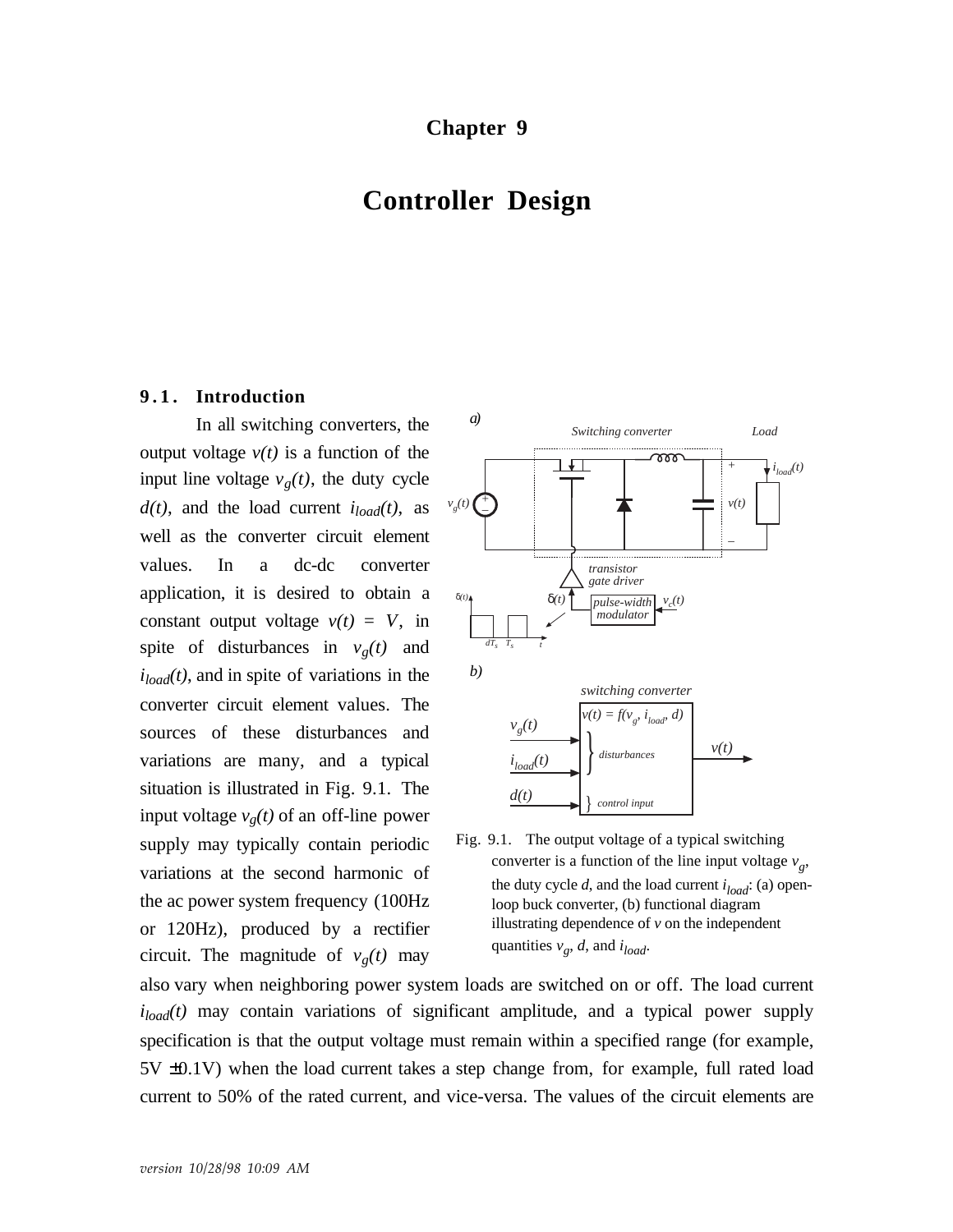

Fig. 9.2. Feedback loop for regulation of the output voltage: (a) buck converter, with feedback loop block diagram; (b) functional block diagram of the feedback system.

constructed to a certain tolerance, and so in high-volume manufacturing of a converter, converters are constructed whose output voltages lie in some distribution. It is desired that essentially all of this distribution fall within the specified range; however, this is not practical to achieve without the use of negative feedback. Similar considerations apply to inverter applications, except that the output voltage is ac.

So we cannot expect to simply set the dc-dc converter duty cycle to a single value, and obtain a given constant output voltage under all conditions. The idea behind the use of negative feedback is to build a circuit that automatically adjusts the duty cycle as necessary, to obtain the desired output voltage with high accuracy, regardless of disturbances in  $v_g(t)$ or *iload(t)* or variations in component values. This is a useful thing to do whenever there are variations and unknowns that otherwise prevent the system from attaining the desired performance.

A block diagram of a feedback system is shown in Fig. 9.2. The output voltage  $v(t)$ is measured, using a "sensor" with gain  $H(s)$ . In a dc voltage regulator or dc-ac inverter, the sensor circuit is usually a voltage divider, comprised of precision resistors. The sensor output signal  $H(s)v(s)$  is compared with a reference input voltage  $v_{ref}(s)$ . The objective is to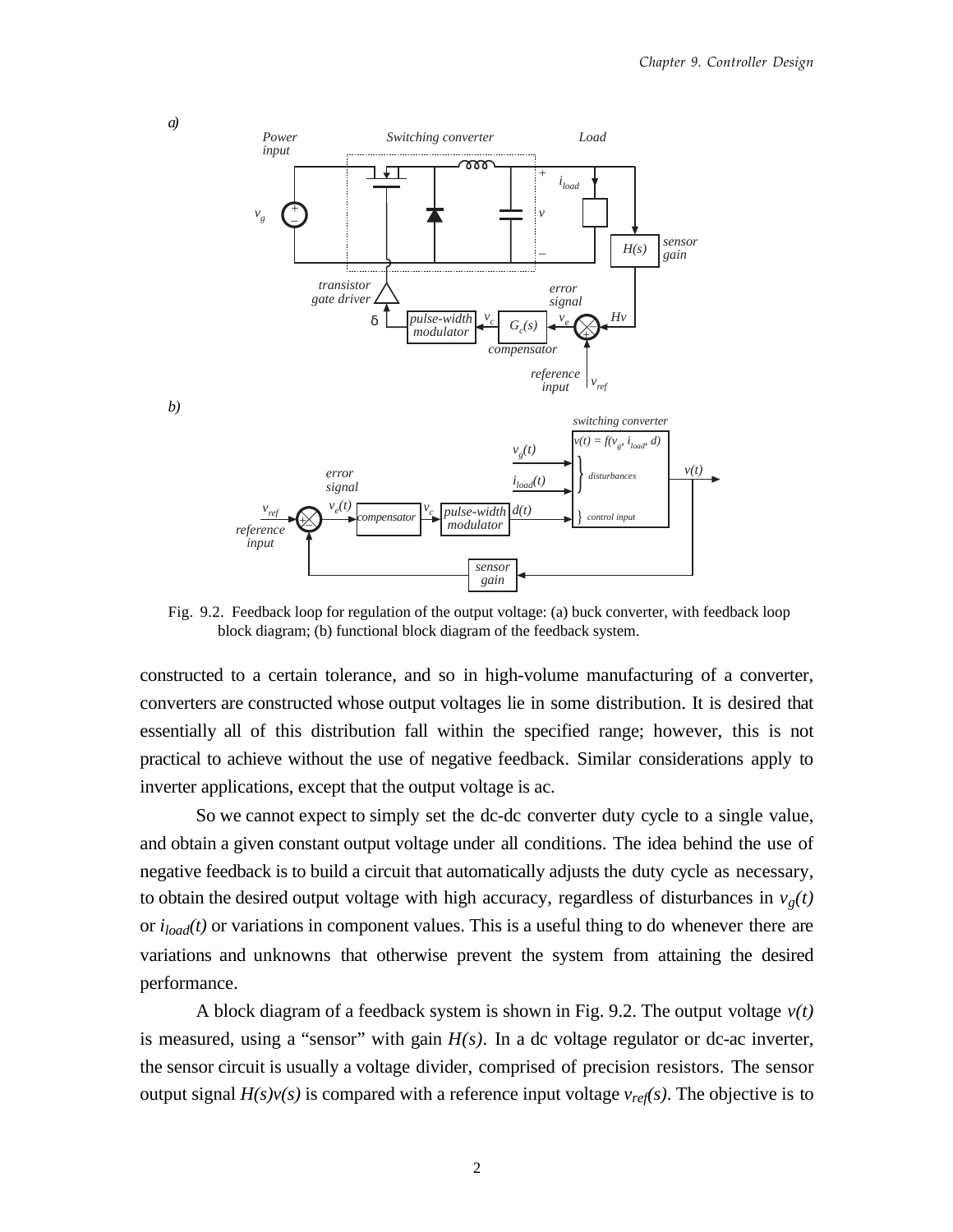make  $H(s)v(s)$  equal to  $v_{ref}(s)$ , so that  $v(s)$  accurately follows  $v_{ref}(s)$  regardless of disturbances or component variations in the compensator, pulse-width modulator, gate driver, or converter power stage.

The difference between the reference input  $v_{ref}(s)$  and the sensor output  $H(s)v(s)$  is called the error signal  $v_e(s)$ . If the feedback system works perfectly, then  $v_{ref}(s)$  =  $H(s)v(s)$ , and hence the error signal is zero. In practice, the error signal is usually nonzero but nonetheless small. Obtaining a small error is one of the objectives in adding a compensator network  $G_c(s)$  as shown in Fig. 9.2. Note that the output voltage  $v(s)$  is equal to the error signal  $v_e(s)$ , multiplied by the gains of the compensator, pulse-width modulator, and converter power stage. If the compensator gain  $G_c(s)$  is large enough in magnitude, then a small error signal can produce the required output voltage  $v(t) = V$  for a dc regulator (Q: how should *H* and  $v_{ref}$  then be chosen?). So a large compensator gain leads to a small error, and therefore the output follows the reference input with good accuracy. This is the key idea behind feedback systems.

The averaged small-signal converter models derived in chapter 7 are used in the following sections to find the effects of feedback on the small-signal transfer functions of the regulator. The loop gain  $T(s)$  is defined as the product of the small-signal gains in the forward and feedback paths of the feedback loop. It is found that the transfer function from a disturbance to the output is multiplied by the factor  $1/(1+T(s))$ . Hence, when the loop gain *T* is large in magnitude, then the influence of disturbances on the output voltage is small. A large loop gain also causes the output voltage  $v(s)$  to be nearly equal to  $v_{ref}(s)$  /  $H(s)$ , with very little dependence on the gains in the forward path of the feedback loop. So the loop gain magnitude  $||T||$  is a measure of how well the feedback system works. All of these gains can be easily constructed using the algebra-on-the-graph method; this allows easy evaluation of important closed-loop performance measures, such as the output voltage ripple resulting from 120Hz rectification ripple in  $v_g(t)$  or the closed-loop output impedance.

Stability is another important issue in feedback systems. Adding a feedback loop can cause an otherwise well-behaved circuit to exhibit oscillations, ringing and overshoot, and other undesirable behavior. An in-depth treatment of stability is beyond the scope of this book; however, the simple phase margin criterion for assessing stability is used here. When the phase margin of the loop gain *T* is positive, then the feedback system is stable. Moreover, increasing the phase margin causes the system transient response to be betterbehaved, with less overshoot and ringing. The relation between phase margin and closedloop response is quantified in section 9.4.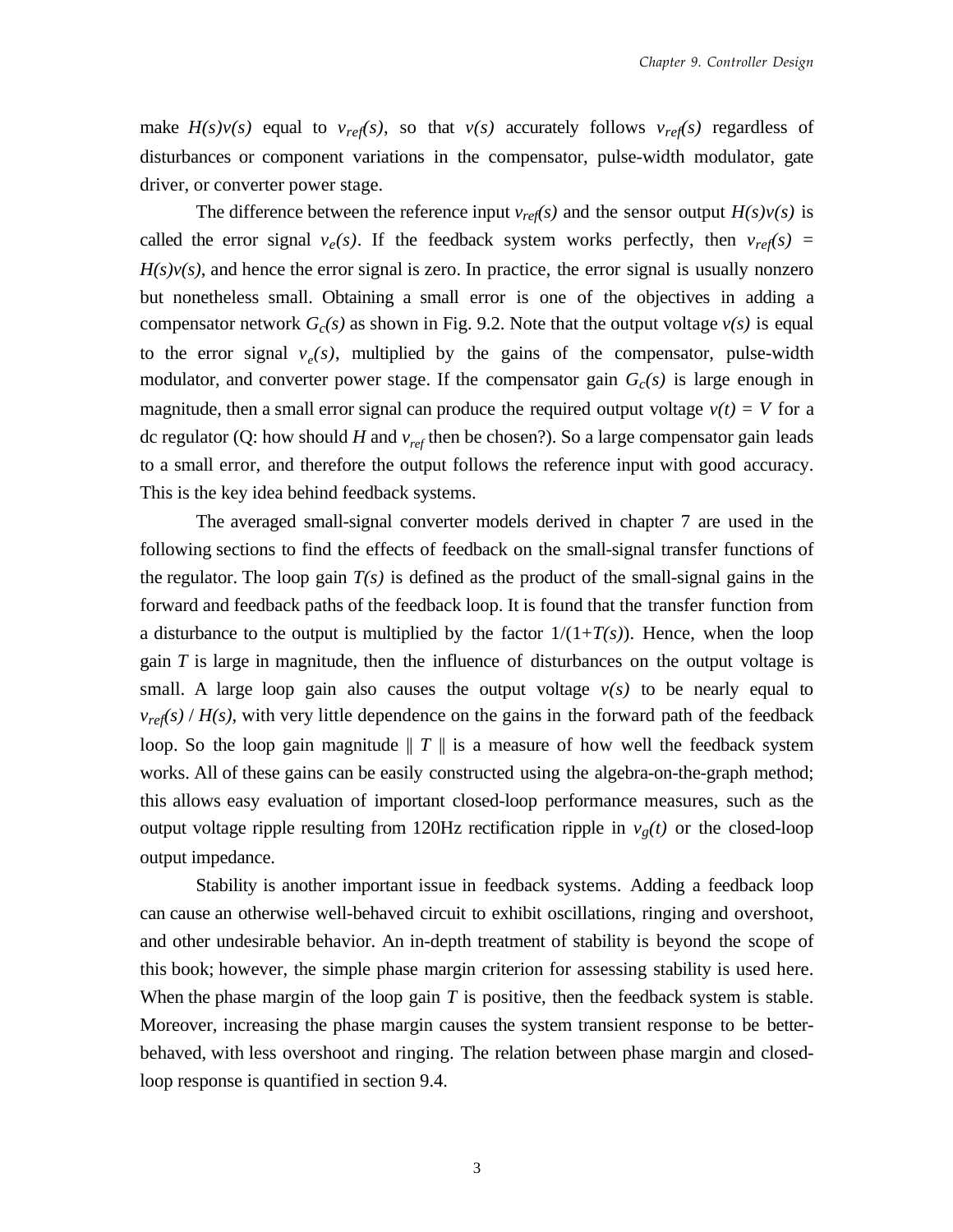An example is given in section 9.5, in which a compensator network is designed for a dc regulator system. The compensator network is designed to attain adequate phase margin and good rejection of expected disturbances. Lead compensators and P-D controllers are used to improve the phase margin and extend the bandwidth of the feedback loop. This leads to better rejection of high-frequency disturbances. Lag compensators and P-I controllers are used to increase the low-frequency loop gain. This leads to better rejection of low-frequency disturbances and very small steady-state error. More complicated compensators can achieve the advantages of both approaches.

Injection methods for experimental measurement of loop gain are introduced in section 9.6. The use of voltage or current injection solves the problem of establishing the correct quiescent operating point in high-gain systems. Conditions for obtaining an accurate measurement are exposed. The injection method also allows measurement of the loop gains of unstable systems.

# **9.2. Effect of negative feedback on the network transfer functions**

We have seen how to derive the small-signal ac transfer functions of a switching converter. For example, the equivalent circuit model of the buck converter can be written as in Fig. 9.3.



variations in  $v_g$ , *d*, and  $i_{load}$ .

This equivalent circuit contains three independent inputs: the control input variations  $\hat{d}$ , the power input voltage variations  $\hat{v}_g$ , and the load current variations  $\hat{i}_{load}$ . The output voltage variation  $\hat{v}$  can therefore be expressed as a linear combination of the three independent inputs, as follows:

$$
\hat{v}(s) = G_{vd}(s) \,\hat{d}(s) + G_{vg}(s) \,\hat{v}_g(s) - Z_{out}(s) \,\hat{i}_{load}(s) \tag{9-1}
$$

where

$$
G_{\nu d}(s) = \frac{\widehat{\nu}(s)}{\widehat{d}(s)}\Bigg|_{\substack{\widehat{\nu}_g = 0 \\ \widehat{i}_{load} = 0}}
$$

converter control-to-output transfer function

$$
G_{vg}(s) = \left. \frac{\widehat{v}(s)}{\widehat{v}_g(s)} \right|_{\substack{\widehat{d} = 0 \\ i_{load} = 0}}
$$

converter line-to-output transfer function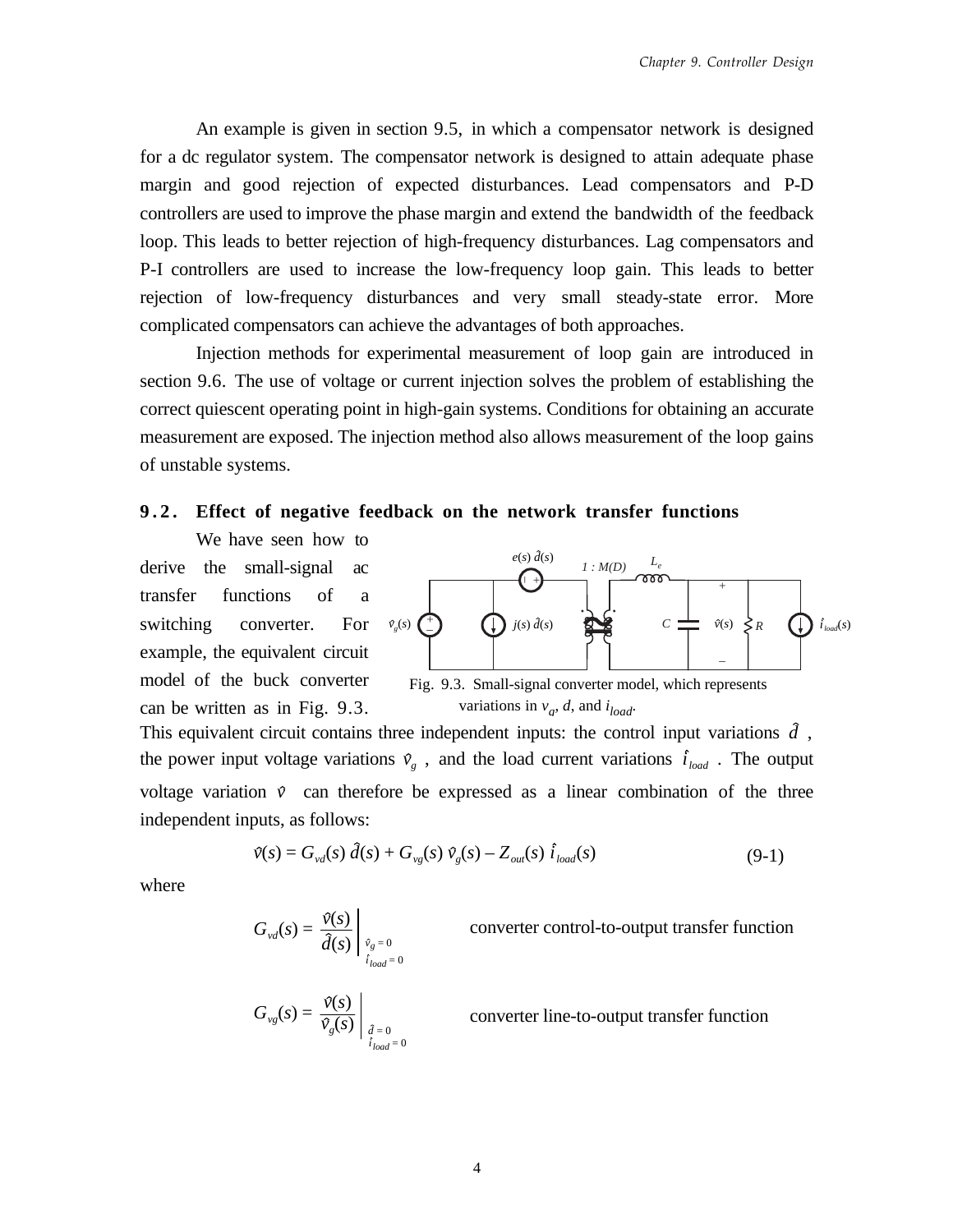$$
Z_{out}(s) = -\frac{\hat{v}(s)}{\hat{i}_{load}(s)}\bigg|_{\substack{\hat{a}=0\\ \hat{v}_g = 0}} \qquad \text{converter output impedance}
$$

The Bode diagrams of these quantities are constructed in chapter 8. Equation (9-1) describes how disturbances  $\hat{v}_g$  and  $\hat{i}_{load}$  propagate to the output  $\hat{v}$ , through the transfer function  $G_{vg}(s)$  and the output impedance  $Z_{out}(s)$ . If the disturbances  $\hat{v}_g$  and  $\hat{i}_{load}$  are known to have some maximum worst-case amplitude, then Eq. (9-1) can be used to compute the resulting worst-case open-loop variation in  $\hat{v}$ .

As described previously, the feedback loop of Fig. 9.2 can be used to reduce the influences of  $\hat{v}_g$  and  $\hat{i}_{load}$  on the output  $\hat{v}$ . To analyze this system, let us perturb and linearize its averaged signals about their quiescent operating points. Both the power stage and the control block diagram are perturbed and linearized:

$$
v_{ref}(t) = V_{ref} + \hat{v}_{ref}(t)
$$
  
\n
$$
v_e(t) = V_e + \hat{v}_e(t)
$$
  
\netc. (9-2)

In a dc regulator system, the reference input is constant, so  $\hat{v}_{ref}(t) = 0$ . In a switching amplifier or dc-ac inverter, the reference input may contain an ac variation. In Fig. 9.4(a), the converter model of Fig. 9.3 is combined with the perturbed and linearized control circuit block diagram. This is equivalent to the reduced block diagram of Fig. 9.4(b), in which the converter model has been replaced by blocks representing Eq. (9-1).

Solution of Fig. 9.4(b) for the output voltage variation  $\hat{v}$  yields

$$
\hat{v} = \hat{v}_{ref} \frac{G_c G_{vd} / V_M}{1 + HG_c G_{vd} / V_M} + \hat{v}_g \frac{G_{vg}}{1 + HG_c G_{vd} / V_M} - \hat{i}_{load} \frac{Z_{out}}{1 + HG_c G_{vd} / V_M}
$$
(9-3)

which can be written in the form

$$
\hat{v} = \hat{v}_{ref} \frac{1}{H} \frac{T}{1+T} + \hat{v}_g \frac{G_{vg}}{1+T} - \hat{i}_{load} \frac{Z_{out}}{1+T}
$$
\n
$$
\text{with} \quad T(s) = H(s)G_c(s)G_{vd}(s) / V_M = \text{``loop gain''}
$$
\n
$$
(9-4)
$$

Equation (9-4) is a general result. The loop gain  $T(s)$  is defined in general as the product of the gains around the forward and feedback paths of the loop. This equation shows how the addition of a feedback loop modifies the transfer functions and performance of the system, as described in detail below.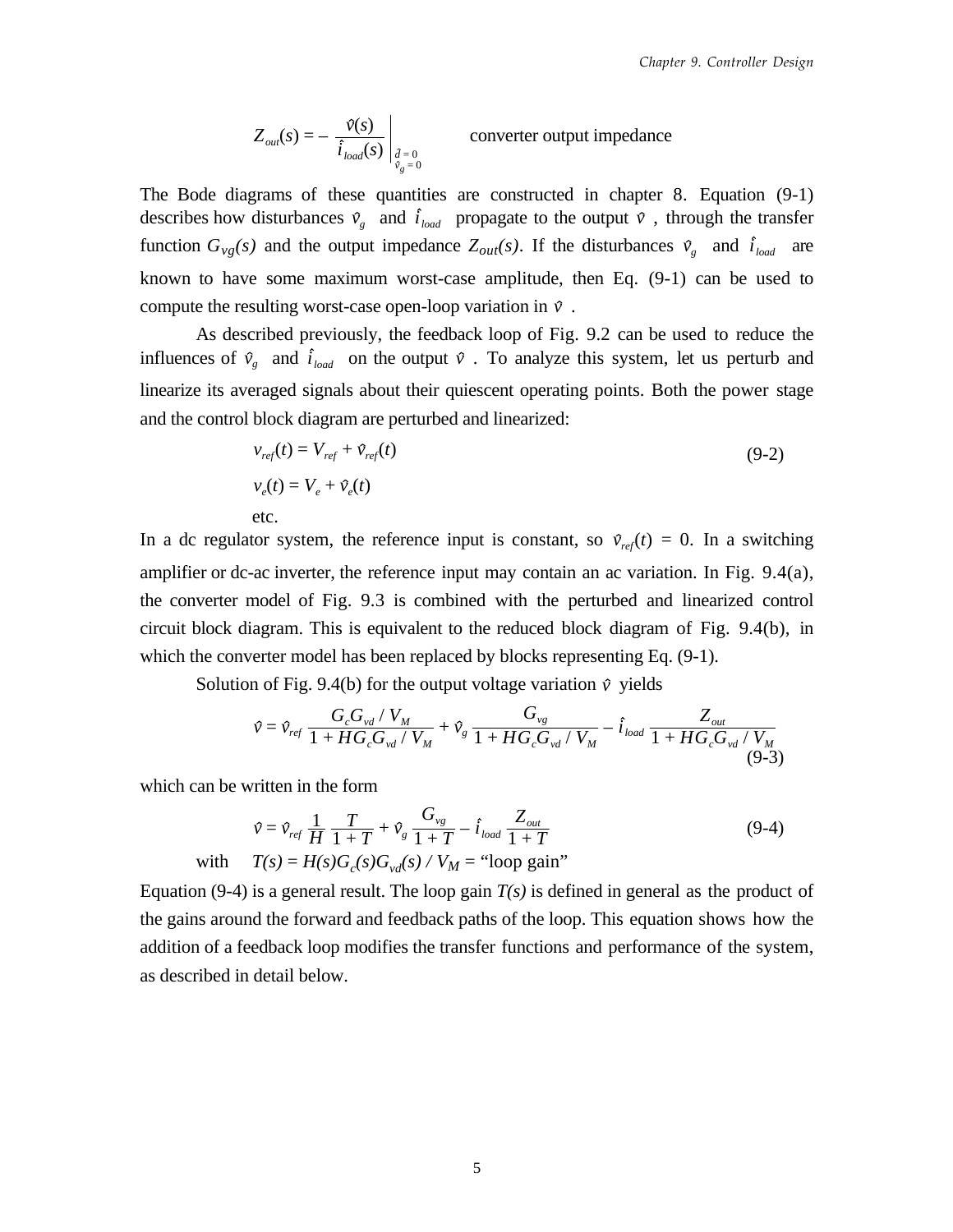*a)*

*b)*



Fig. 9.4. Voltage regulator system small-signal model: (a) with converter equivalent circuit; (b) complete block diagram.

# *9.2.1. Feedback reduces the transfer functions from disturbances to the output*

The transfer function from  $\hat{v}_g$  to  $\hat{v}$  in the open-loop buck converter of Fig. 9.3 is  $G_{\nu g}(s)$ , as given in Eq. (9-1). When feedback is added, this transfer function becomes

$$
\frac{\hat{v}(s)}{\hat{v}_g(s)}\Big|_{\substack{\hat{v}_{ref}=0 \ i_{load}=0}} = \frac{G_{vg}(s)}{1+T(s)}
$$
\n(9-5)

from Eq. (9-4). So this transfer function is reduced via feedback by the factor  $1/(1+T(s))$ . If the loop gain  $T(s)$  is large in magnitude, then the reduction can be substantial. Hence, the output voltage variation  $\hat{v}$  resulting from a given  $\hat{v}_g$  variation is attenuated by the feedback loop.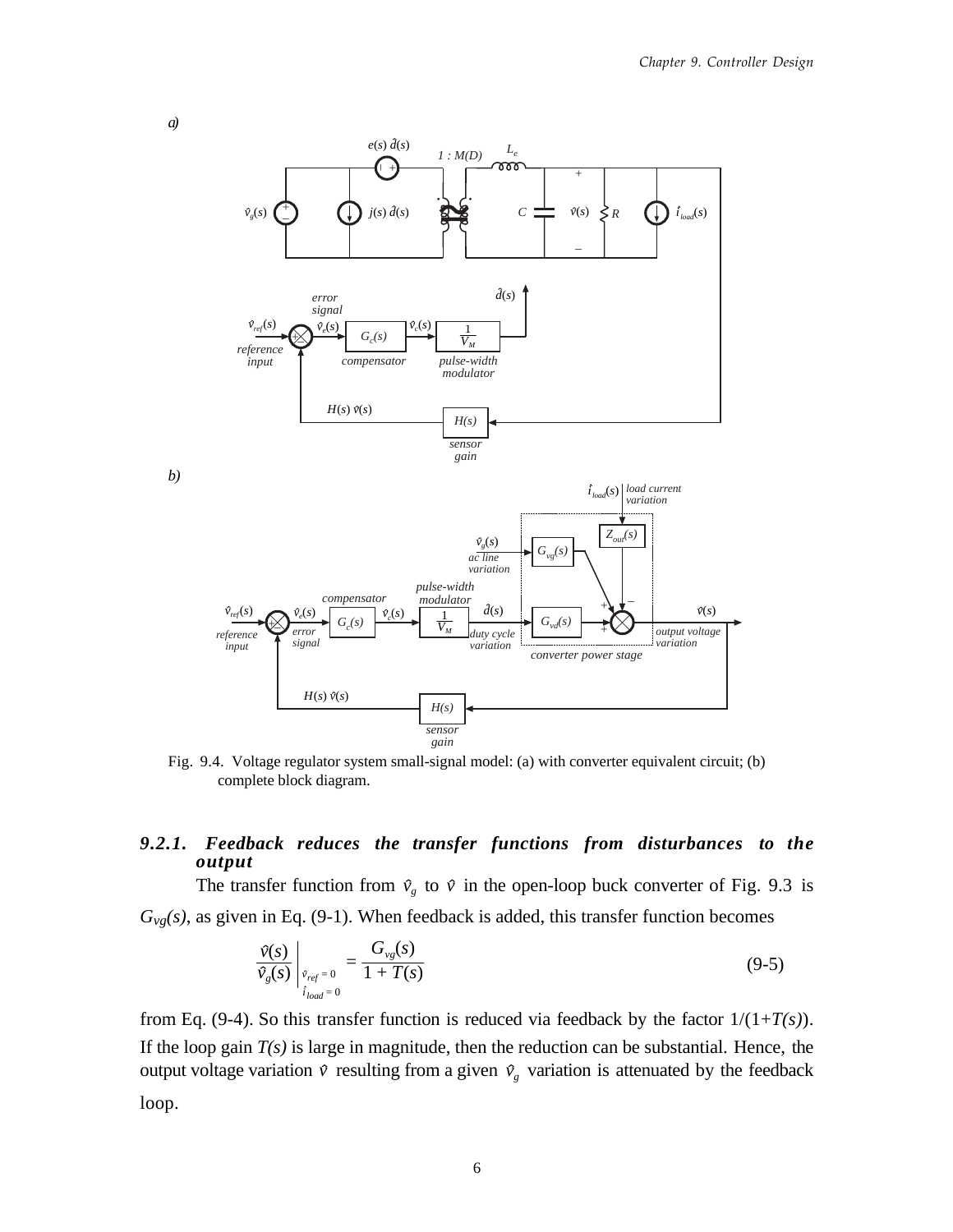Equation (9-4) also predicts that the converter output impedance is reduced, from *Zout(s)* to

$$
\frac{\hat{v}(s)}{-\hat{i}_{load}(s)}\Big|_{\substack{\hat{v}_{ref}=0\\ \hat{v}_g=0}} = \frac{Z_{out}(s)}{1+T(s)}
$$
(9-6)

So the feedback loop also reduces the converter output impedance by a factor of  $1/(1+T(s))$ , and the influence of load current variations on the output voltage is reduced.

### *9.2.2. Feedback causes the transfer function from the reference input to the output to be insensitive to variations in the gains in the forward path of the loop*

According to Eq. (9-4), the closed-loop transfer function from  $\hat{v}_{ref}(t)$  to  $\hat{v}$  is

$$
\frac{\widehat{v}(s)}{\widehat{v}_{ref}(s)}\Big|_{\substack{\widehat{v}_s=0\\i_{load}=0}} = \frac{1}{H(s)} \frac{T(s)}{1+T(s)}
$$
\n(9-7)

If the loop gain is large in magnitude, i.e.,  $||T|| \gg 1$ , then  $(1+T) \approx T$  and  $T/(1+T) \approx T/T$  $= 1$ . The transfer function then becomes

$$
\frac{\hat{v}(s)}{\hat{v}_{ref}(s)} \approx \frac{1}{H(s)}\tag{9-8}
$$

which is independent of  $G_c(s)$ ,  $V_M$ , and  $G_v(d(s))$ . So provided that the loop gain is large in magnitude, then variations in  $G_c(s)$ ,  $V_M$ , and  $G_v(d(s))$  have negligible effect on the output voltage. Of course, in the dc regulator application,  $v_{ref}$  is constant and  $\hat{v}_{ref}(t) = 0$ . But Eq. (9-8) applies equally well to the dc values. For example, if the system is linear, then we can write

$$
\frac{V}{V_{ref}} = \frac{1}{H(0)} \frac{T(0)}{1 + T(0)} \approx \frac{1}{H(0)}
$$
\n(9-9)

So to make the dc output voltage *V* accurately follow the dc reference  $V_{ref}$ , we need only ensure that the dc sensor gain *H(0)* and dc reference *Vref* are well-known and accurate, and that  $T(0)$  is large. Precision resistors are normally used to realize  $H$ , but components with tightly-controlled values need not be used in  $G_c$ , the pulse-width modulator, or the power stage. The sensitivity of the output voltage to the gains in the forward path is reduced, while the sensitivity of  $\nu$  to the feedback gain *H* and the reference input  $\nu_{ref}$  is increased.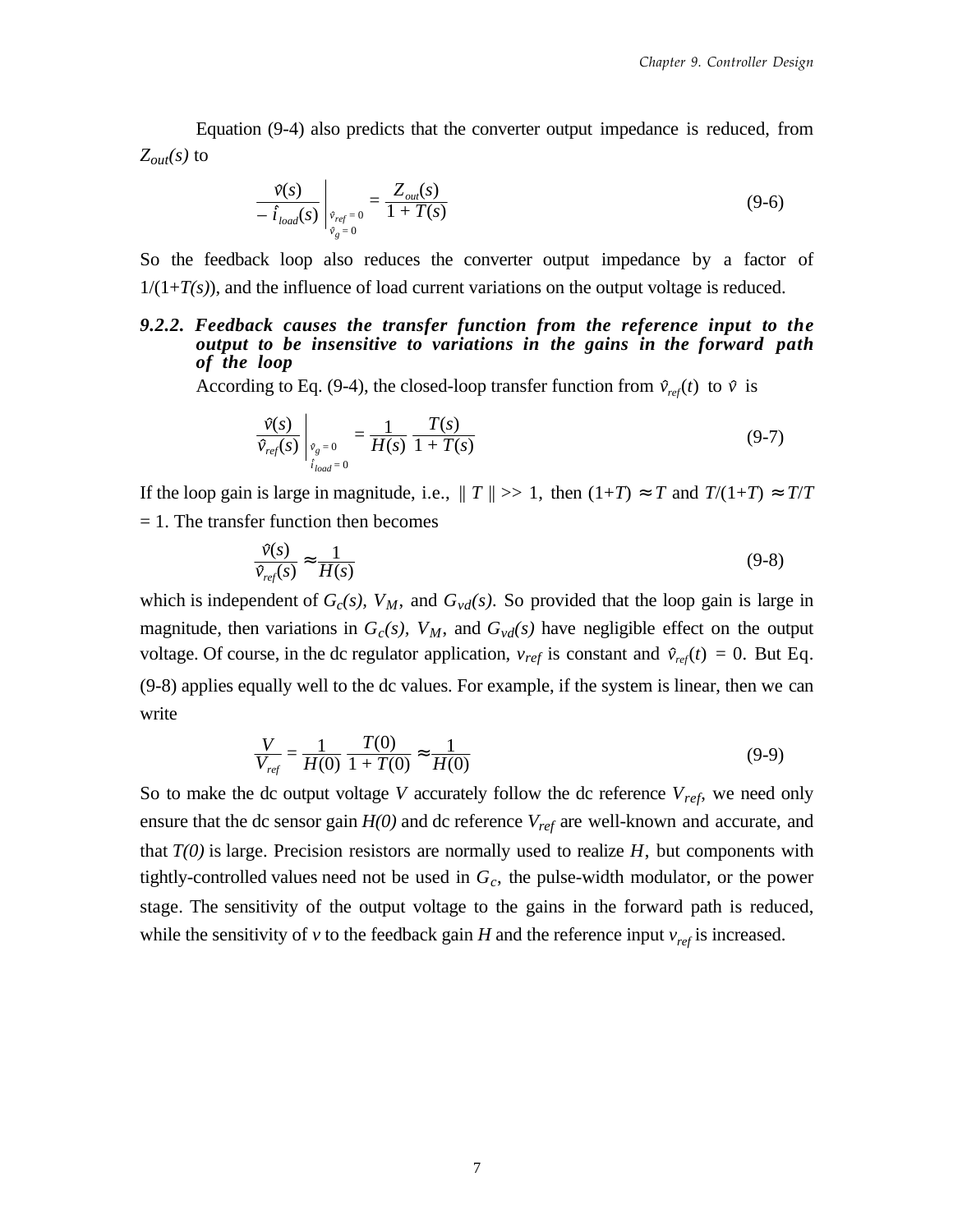

Fig. 9.5. Magnitude of the loop gain example, Eq. (9-10).

# **9.3. Construction of the important quantities** *1/(1+T)* **and** *T/(1+T)* **and the closed-loop transfer functions**

The transfer functions in Eqs.  $(9-4) - (9-9)$  can be easily constructed using the algebra-on-the-graph method [4]. Let us assume that we have analyzed the blocks in our feedback system, and have plotted the Bode diagram of  $|| T(s) ||$ . To use a concrete example, suppose that the result is given in Fig. 9.5, for which  $T(s)$  is

$$
T(s) = T_0 \frac{\left(1 + \frac{s}{\omega_z}\right)}{\left(1 + \frac{s}{Q\omega_{p1}} + \left(\frac{s}{\omega_{p1}}\right)^2\right)\left(1 + \frac{s}{\omega_{p2}}\right)}
$$
(9-10)

This example appears somewhat complicated. But the loop gains of practical voltage regulators are often even more complex, and may contain four, five, or more poles. Evaluation of Eqs. (9-5) - (9-7), to determine the closed-loop transfer functions, requires quite a bit of work. The loop gain *T* must be added to 1, and the resulting numerator and denominator must be re-factored. Using this approach, it is difficult to obtain physical insight into the relationship between the closed-loop transfer functions and the loop gain. In consequence, design of the feedback loop to meet specifications is difficult.

Using the algebra-on-the-graph method, the closed-loop transfer functions can be constructed by inspection, and hence the relation between these transfer functions and the loop gain becomes obvious. Let us first investigate how to plot  $||T/(1+T)||$ . It can be seen from Fig. 9.5 that there is a frequency  $f_c$ , called the "crossover frequency", where  $||T|| =$ 1. At frequencies less than  $f_c$ ,  $||T|| > 1$ ; indeed,  $||T|| >> 1$  for  $f \ll f_c$ . Hence, at low frequency,  $(1+T) \approx T$ , and  $T/(1+T) \approx T/T = 1$ . At frequencies greater than  $f_c$ ,  $||T|| < 1$ , and  $||T|| \ll 1$  for  $f \gg f_c$ . So at high frequency,  $(1+T) \approx 1$  and  $T/(1+T) \approx T/1 = T$ . So we have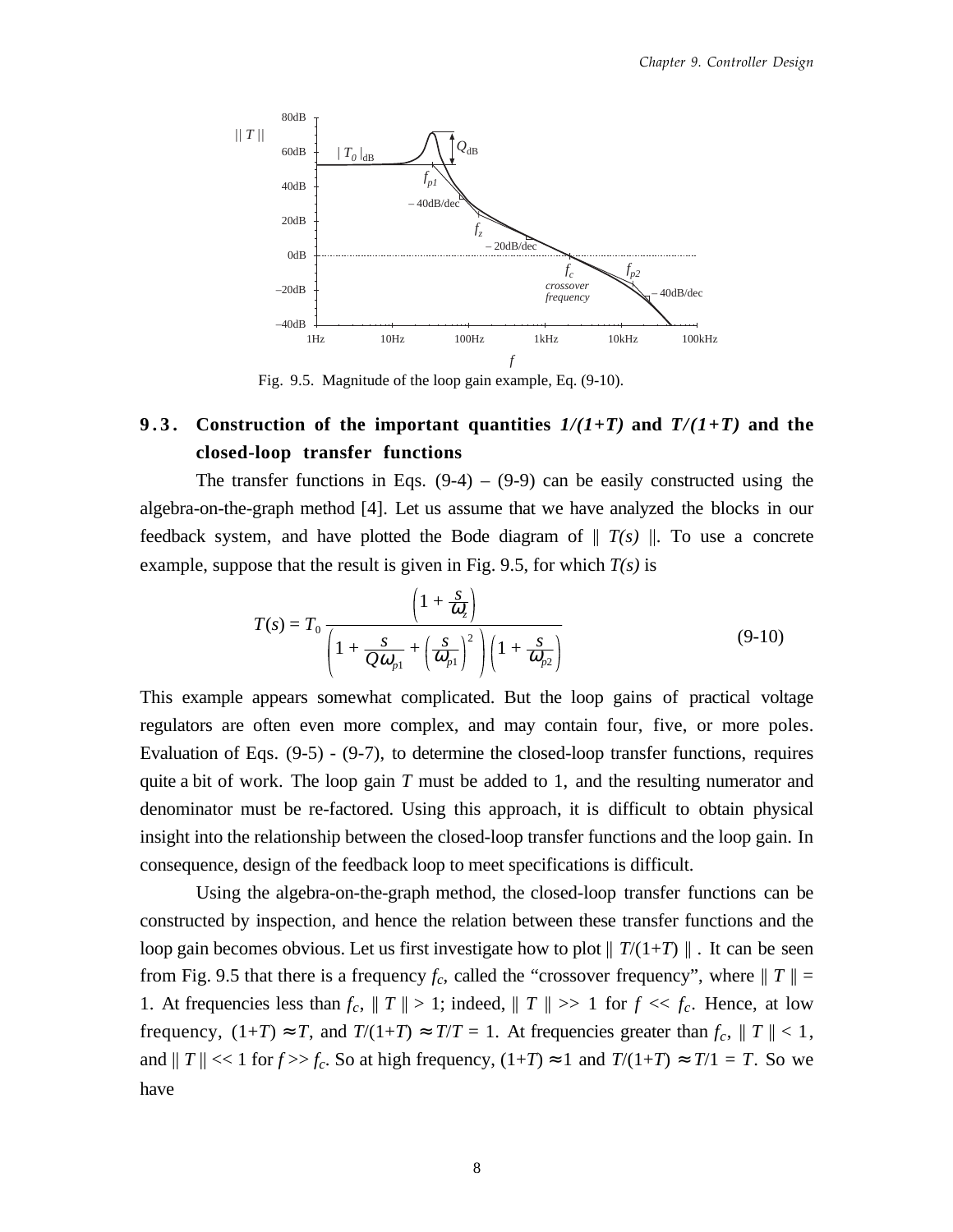

Fig. 9.6. Graphical construction of the asymptotes of  $|| T / (1 + T) ||$ . Exact curves are omitted.

$$
\frac{T}{1+T} \approx \begin{cases} 1 & \text{for } ||T|| > 1 \\ T & \text{for } ||T|| < < 1 \end{cases} \tag{9-11}
$$

The asymptotes corresponding to Eq. (9-11) are relatively easy to construct. The lowfrequency asymptote, for  $f < f_c$ , is 1 or 0dB. The high-frequency asymptotes, for  $f > f_c$ , follow *T*. The result is shown in Fig. 9.6.

So at low frequency, where  $|| T ||$  is large, the reference-to-output transfer function is

$$
\frac{\widehat{v}(s)}{\widehat{v}_{ref}(s)} = \frac{1}{H(s)} \frac{T(s)}{1 + T(s)} \approx \frac{1}{H(s)}
$$
\n(9-12)

This is the desired behavior, and the feedback loop works well at frequencies where  $||T||$  is large. At high frequency  $(f \gg f_c)$  where  $||T||$  is small, the reference-to-output transfer function is

$$
\frac{\hat{v}(s)}{\hat{v}_{ref}(s)} = \frac{1}{H(s)} \frac{T(s)}{1 + T(s)} \approx \frac{T(s)}{H(s)} = \frac{G_c(s)G_{vd}(s)}{V_M}
$$
(9-13)

This is not the desired behavior; in fact, this is the gain with the feedback connection removed  $(H \rightarrow 0)$ . At high frequencies, the feedback loop is unable to reject the disturbance because the bandwidth of *T* is limited. The reference-to-output transfer function can be constructed on the graph by multiplying the  $T/(1+T)$  asymptotes of Fig. 9.6 by  $1/H$ .

We can plot the asymptotes of  $|| 1/(1+T) ||$  using similar arguments. At low frequencies where  $|| T || \gg 1$ , then  $(1+T) \approx T$ , and hence  $1/(1+T) \approx 1/T$ . At high frequencies where  $||T|| \ll 1$ , then  $(1+T) \approx 1$  and  $1/(1+T) \approx 1$ . So we have

$$
\frac{1}{1+T(s)} \approx \begin{cases} \frac{1}{T(s)} & \text{for } ||T|| >> 1\\ 1 & \text{for } ||T|| << 1 \end{cases}
$$
 (9-14)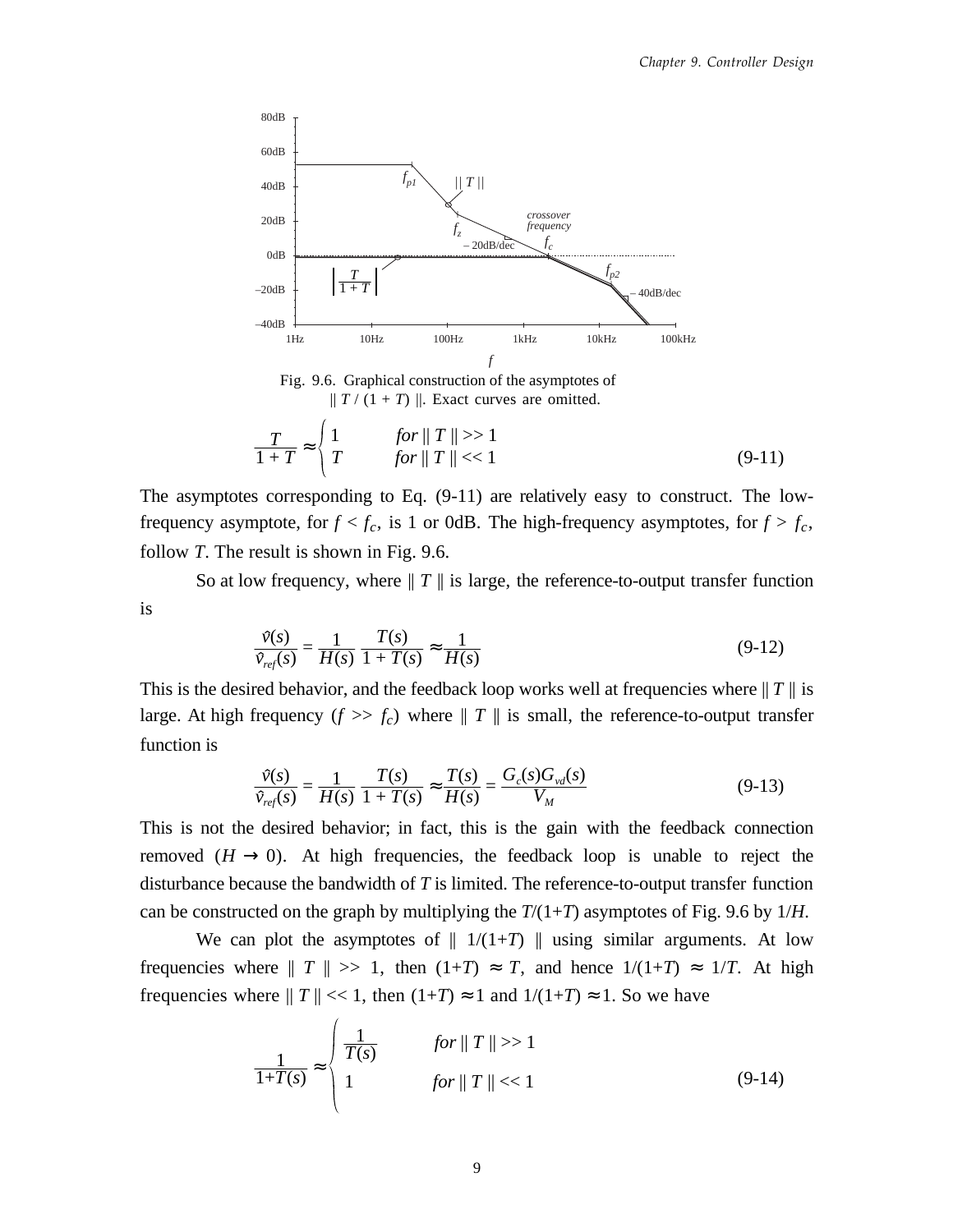

Fig. 9.7. Graphical construction of  $|| 1 / (1 + T) ||$ .

The asymptotes for the  $T(s)$  example of Fig. 9.5 are plotted in Fig. 9.7.

At low frequencies where  $|| T ||$  is large, the disturbance transfer function from  $\hat{v}_g$  to *v* is

$$
\frac{\hat{v}(s)}{\hat{v}_g(s)} = \frac{G_{vg}(s)}{1 + T(s)} \approx \frac{G_{vg}(s)}{T(s)}
$$
\n(9-15)

Again,  $G_{\nu g}(s)$  is the original transfer function, with no feedback. The closed-loop transfer function has magnitude reduced by the factor  $1/||T||$ . So if, for example, we want to reduce this transfer function by a factor of 20 at 120Hz, then we need a loop gain  $||T||$  of at least 20 ⇒ 26dB at 120Hz. The disturbance transfer function from  $\hat{v}_g$  to  $\hat{v}$  can be constructed on the graph, by multiplying the asymptotes of Fig. 9.7 by the asymptotes for  $G_{\nu\rho}(s)$ .

Similar arguments apply to the output impedance. The closed-loop output impedance at low frequencies is

$$
\frac{\hat{v}(s)}{-\hat{i}_{load}(s)} = \frac{Z_{out}(s)}{1+T(s)} \approx \frac{Z_{out}(s)}{T(s)}
$$
(9-16)

The output impedance is also reduced in magnitude by a factor of  $1/\parallel T \parallel$  at frequencies below the crossover frequency.

At high frequencies  $(f > f_c)$  where  $||T||$  is small, then  $1/(1+T) \approx 1$ , and

$$
\frac{\hat{v}(s)}{\hat{v}_g(s)} = \frac{G_{vg}(s)}{1 + T(s)} \approx G_{vg}(s)
$$
\n
$$
\frac{\hat{v}(s)}{-\hat{i}_{load}(s)} = \frac{Z_{out}(s)}{1 + T(s)} \approx Z_{out}(s)
$$
\n(9-17)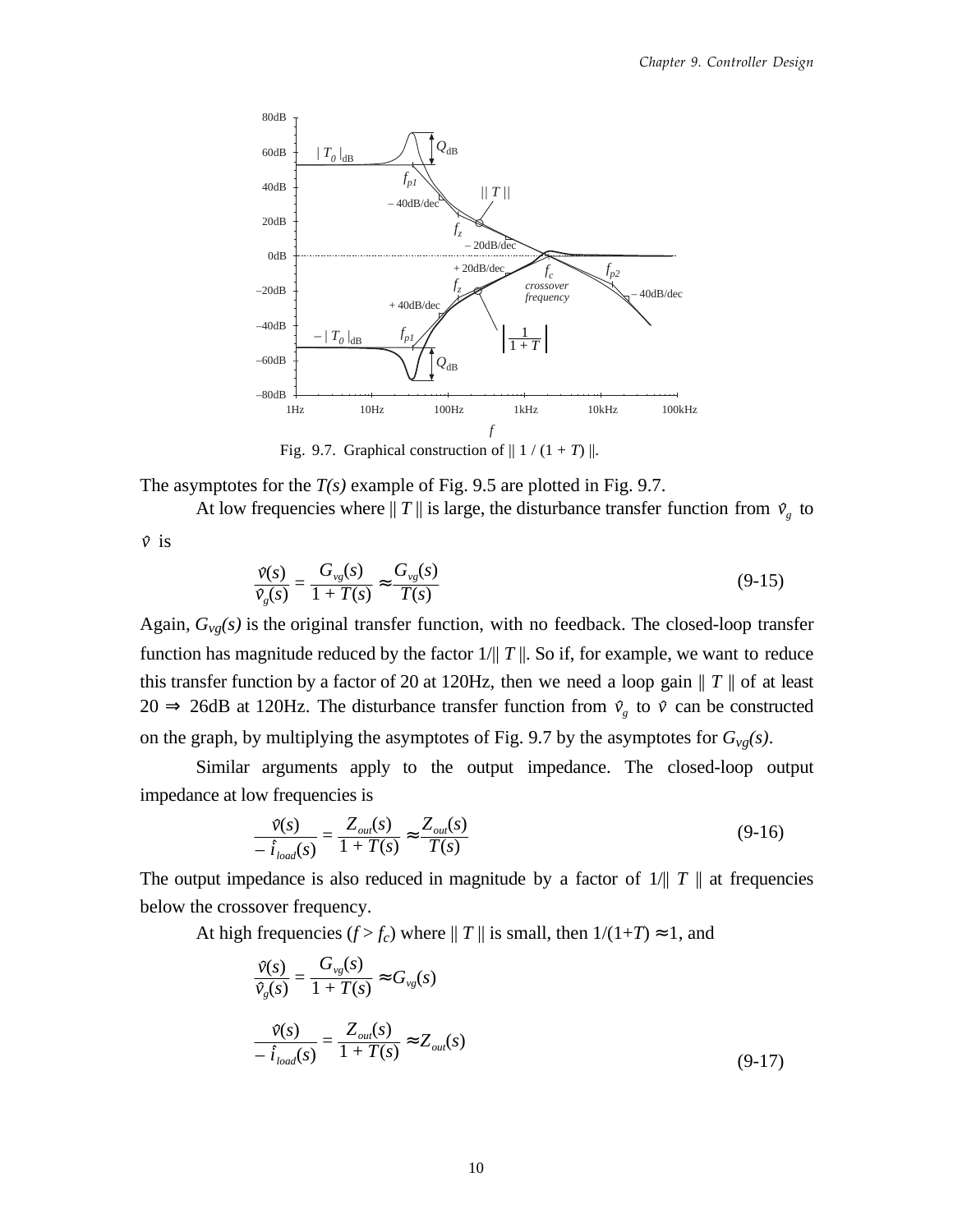This is the same as the original disturbance transfer function and output impedance. So the feedback loop has essentially no effect on the disturbance transfer functions at frequencies above the crossover frequency.

#### **9.4. Stability**

It is well known that adding a feedback loop can cause an otherwise stable system to become unstable. Even though the transfer functions of the original converter, Eq. (9-1), as well as of the loop gain  $T(s)$ , contain no right half-plane poles, it is possible for the closed-loop transfer functions of Eq. (9-4) to contain right half-plane poles. The feedback loop then fails to regulate the system at the desired quiescent operating point, and oscillations are usually observed. It is important to avoid this situation. And even when the feedback system is stable, it is possible for the transient response to exhibit undesirable ringing and overshoot. The stability problem is discussed in this section, and a method for ensuring that the feedback system is stable and well-behaved is explained.

When feedback destabilizes the system, the denominator  $(1+T(s))$  terms in Eq. (9-4) contain roots in the right half-plane (i.e., with positive real parts). If  $T(s)$  is a rational fraction, i.e., the ratio  $N(s)/D(s)$  of two polynomial functions  $N(s)$  and  $D(s)$ , then we can write

$$
\frac{T(s)}{1+T(s)} = \frac{\frac{N(s)}{D(s)}}{1+\frac{N(s)}{D(s)}} = \frac{N(s)}{N(s)+D(s)}
$$
  

$$
\frac{1}{1+T(s)} = \frac{1}{1+\frac{N(s)}{D(s)}} = \frac{D(s)}{N(s)+D(s)}
$$
(9-18)

So  $T(s)/(1+T(s))$  and  $1/(1+T(s))$  contain the same poles, given by the roots of the polynomial  $(N(s) + D(s))$ . A brute-force test for stability is to evaluate  $(N(s) + D(s))$ , and factor the result to see whether any of the roots have positive real parts. However, for all but very simple loop gains, this involves a great deal of work. A simpler method is given by the Nyquist stability theorem, in which the number of right half-plane roots of  $(N(s) +$  $D(s)$  can be determined by testing  $T(s)$  [1,2]. This theorem is not discussed here. However, a special case of the theorem known as the phase margin test is sufficient for designing most voltage regulators, and is discussed in this section.

#### *9.4.1. The phase margin test*

The crossover frequency  $f_c$  is defined as the frequency where the magnitude of the loop gain is unity: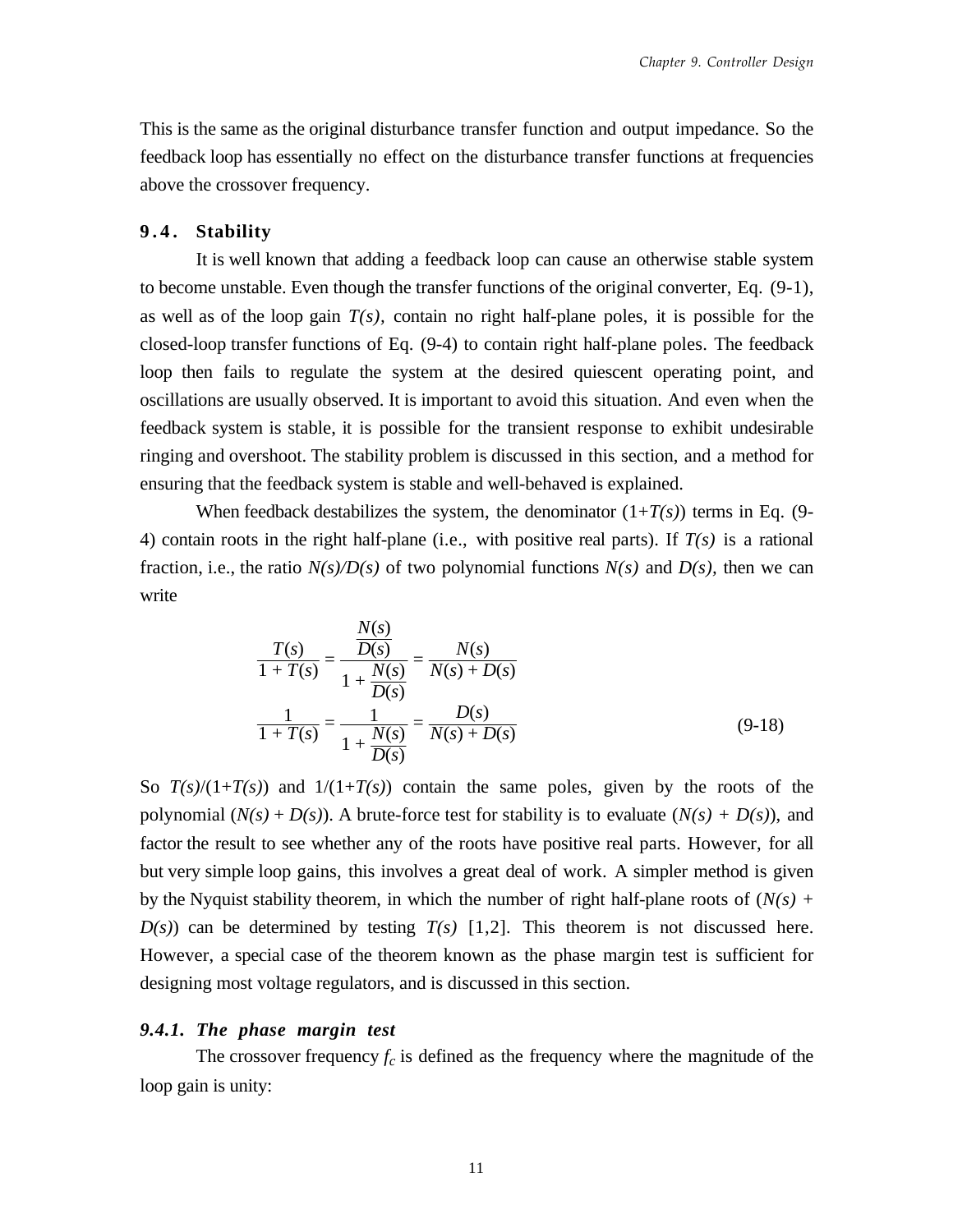$$
||T(j2\pi f_c)|| = 1 \Rightarrow 0 \text{dB}
$$
 (9-19)

To compute the phase margin  $\varphi_m$ , the phase of the loop gain *T* is evaluated at the crossover frequency, and 180˚ is added. Hence,

$$
\varphi_m = 180^\circ + \angle T(j2\pi f_c) \tag{9-20}
$$

If there is exactly one crossover frequency, and if the loop gain  $T(s)$  contains no right halfplane poles, then the quantities  $1/(1+T)$  and  $T/(1+T)$  contain no right half-plane poles when the phase margin defined in Eq.  $(9-20)$  is positive. Thus, using a simple test on  $T(s)$ , we can determine the stability of  $T/(1+T)$  and  $1/(1+T)$ . This is an easy-to-use design tool —we simple ensure that the phase of  $T$  is greater than  $-180^\circ$  at the crossover frequency.

When there are multiple crossover frequencies, the phase margin test may be ambiguous. Also, when *T* contains right half-plane poles (i.e., the original open-loop system is unstable), then the phase margin test cannot be used. In either case, the more general Nyquist stability theorem must be employed.

The loop gain of a  $||T||$ typical stable system is shown in Fig. 9.8. It can be seen that  $\angle T(i2\pi f_c) = -112^\circ$ . Hence,  $\varphi_m = 180^\circ - 112^\circ = +68^\circ$ . Since the phase margin is positive,  $T/(1+T)$  and  $1/(1+T)$  contain no right halfplane poles, and the feedback system is stable.

The loop gain of an  $||T||$ unstable system is sketched in Fig. 9.9. For this example,  $\angle T(j2\pi f_c)$  =  $-230^\circ$ . The phase margin is  $\varphi_m = 180^\circ - 230^\circ = -50^\circ$ . The negative phase margin implies that  $T/(1+T)$  and  $1/(1+T)$  each contain at least one right half-plane pole.



Fig. 9.8. Magnitude and phase of the loop gain of a stable system. The phase margin  $\varphi_m$  is positive.



Fig. 9.9. Magnitude and phase of the loop gain of an unstable system. The phase margin  $\varphi_m$  is negative.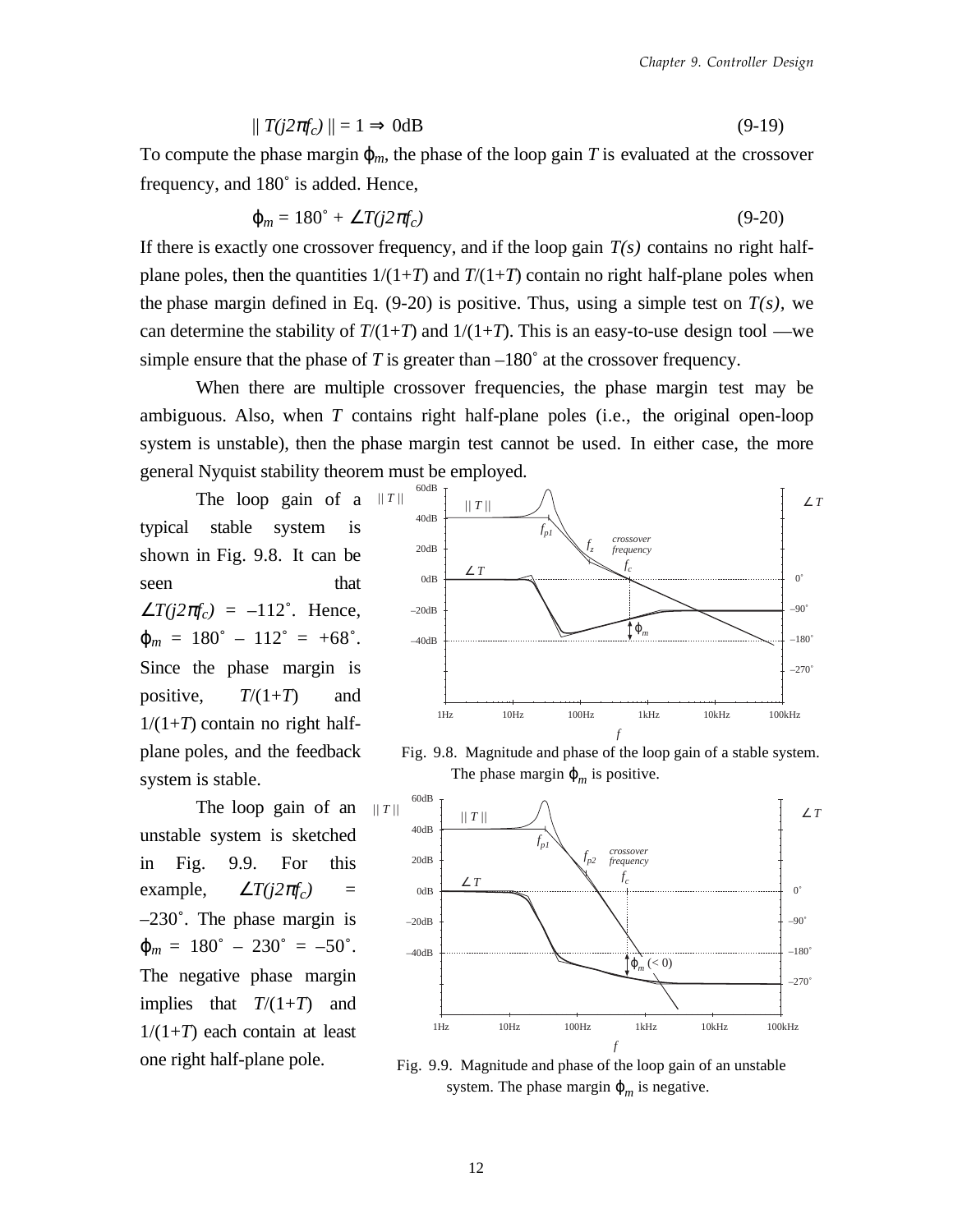### *9.4.2. The relation between phase margin and closed-loop damping factor*

How much phase margin is necessary? Is a worst-case phase margin of 1˚ satisfactory? Of course, good designs should have adequate design margins, but there is another important reason why additional phase margin is needed. A small phase margin (in *T*) causes the closed-loop transfer functions  $T/(1+T)$  and  $1/(1+T)$  to exhibit resonant poles with high *Q* in the vicinity of the crossover frequency. The system transient response exhibits overshoot and ringing. As the phase margin is reduced these characteristics become worse (higher *Q*, longer ringing) until, for  $\varphi_m \leq 0^\circ$ , the system becomes unstable.

Let us consider a loop gain  $T(s)$  which is well-approximated, in the vicinity of the crossover frequency, by the following function:

$$
T(s) = \frac{1}{\left(\frac{s}{\omega_0}\right)\left(1 + \frac{s}{\omega_2}\right)}\tag{9-21}
$$

Magnitude and phase asymptotes are plotted in Fig. 9.10. This function is a good approximation near the crossover frequency for many common loop gains, in which  $||T||$ 

approaches unity gain with a –20dB/decade slope, with an additional pole at frequency  $f_2 = \omega_2/2\pi$ . Any additional poles and zeroes are assumed to be sufficiently far above or below the crossover frequency, such that they have negligible effect on the system transfer functions near the crossover frequency.



Fig. 9.10. Magnitude and phase asymptotes for the loop gain *T* of Eq. (9-21).

Note that, as  $f_2 \rightarrow \infty$ , the phase margin  $\varphi_m$  approaches 90°. As  $f_2 \rightarrow 0$ ,  $\varphi_m \rightarrow 0$ °. So as  $f_2$  is reduced, the phase margin is also reduced. Let's investigate how this affects the closed-loop response via *T*/(1+*T*). We can write

$$
\frac{T(s)}{1+T(s)} = \frac{1}{1+\frac{1}{T(s)}} = \frac{1}{1+\frac{s}{\omega_0}+\frac{s^2}{\omega_0\omega_2}}
$$
(9-22)

using Eq. (9-21). By putting this into standard quadratic form, one obtains

$$
\frac{T(s)}{1+T(s)} = \frac{1}{1+\frac{s}{Q\omega_c} + \left(\frac{s}{\omega_c}\right)^2}
$$
(9-23)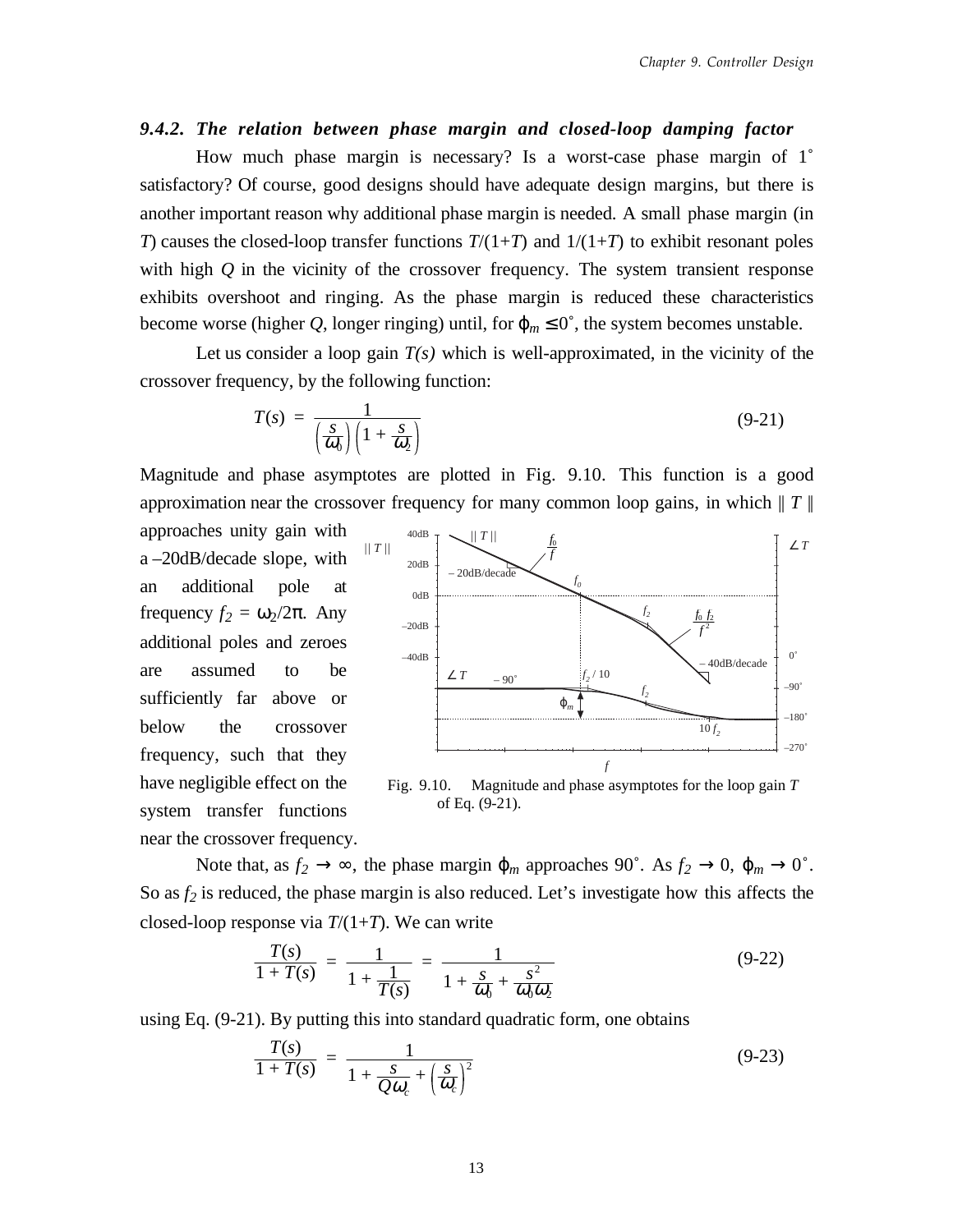where 
$$
\omega_c = \sqrt{\omega_0 \omega_2} = 2\pi f_c
$$
  

$$
Q = \frac{\omega_0}{\omega_c} = \sqrt{\frac{\omega_0}{\omega_2}}
$$

So the closed-loop response contains quadratic poles at  $f_c$ , the geometric mean of  $f_0$  and  $f_2$ . These poles have a low *Q*-factor when  $f_0 \ll f_2$ . In this case, we can use the low-*Q* approximation to estimate their frequencies:

 $Q \omega_c = \omega_0$ 



Fig. 9.11. Construction of magnitude asymptotes of the closed-loop transfer function  $T/(1 + T)$ , for the low-*Q* case.

$$
\frac{\omega_c}{Q} = \omega_2 \tag{9-24}
$$

Magnitude asymptotes are plotted in Fig. 9.11 for this case. It can be seen that these asymptotes conform to the rules of section 9.3 for constructing  $T/(1+T)$  by the algebra-onthe-graph method.

Next consider the high- $Q$  case. When the pole frequency  $f_2$  is reduced, reducing the phase margin, then the *Q*-factor given by Eq. (9-23) is increased. For  $Q > 0.5$ , resonant

poles occur at frequency *fc*. The magnitude Bode plot for the case  $f_2$  < *f0* is given in Fig. 9.12. The frequency  $f_c$  continues to be the geometric mean of  $f_2$  and  $f_0$ , and  $f_c$ now coincides with the crossover (unity-gain) frequency of the  $||T||$ asymptotes. The exact value of the closed-loop gain  $T/(1+T)$  at frequency  $f_c$  is equal to  $Q = f_0/f_c$ . As shown in



Fig. 9.12. Construction of magnitude asymptotes of the closed-loop transfer function  $T/(1+T)$ , for the high-*Q* case.

Fig. 9.12, this is identical to the value of the low-frequency –20dB/decade asymptote  $(f<sub>0</sub>/f)$ , evaluated at frequency  $f<sub>c</sub>$ . It can be seen that the *Q*-factor becomes very large as the pole frequency  $f_2$  is reduced.

The asymptotes of Fig. 9.12 also follow the algebra-on-the-graph rules of section 9.3, but the deviation of the exact curve from the asymptotes is not predicted by the algebra-on-the-graph method. These two poles with  $Q$ -factor appear in both  $T/(1+T)$  and  $1/(1+T)$ . We need an easy way to predict the *Q*-factor. We can obtain such a relation by finding the frequency at which the magnitude of  $T$  is exactly equal to unity. We then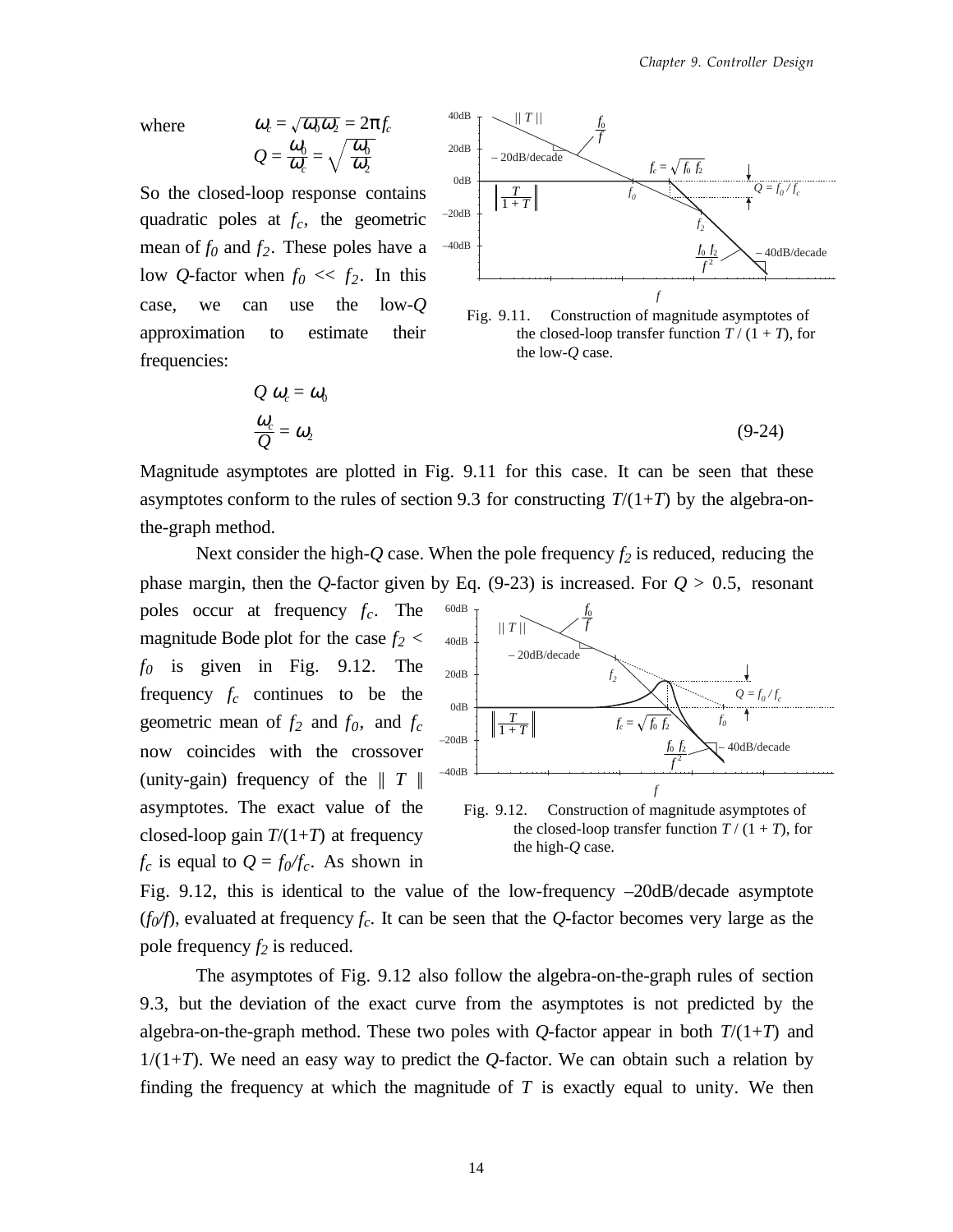

Fig. 9.13. Relation between loop gain phase margin ϕ*m* and closed-loop peaking factor *Q*.

evaluate the exact phase of *T* at this frequency, and compute the phase margin. This phase margin is a function of the ratio  $f_0/f_2$ , or  $Q^2$ . We can then solve to find Q as a function of the phase margin. The result is

$$
Q = \frac{\sqrt{\cos \varphi_m}}{\sin \varphi_m}
$$
  

$$
\varphi_m = \tan^{-1} \sqrt{\frac{1 + \sqrt{1 + 4Q^4}}{2Q^4}}
$$
 (9-25)

This function is plotted in Fig. 9.13, with *Q* expressed in dB. It can be seen that obtaining real poles ( $Q < 0.5$ ) requires a phase margin of at least 76°. To obtain  $Q = 1$ , a phase margin of  $52^\circ$  is needed. The system with a phase margin of  $1^\circ$  exhibits a closed-loop response with very high *Q*! With a small phase margin,  $T(j\omega)$  is very nearly equal to  $-1$  in the vicinity of the crossover frequency. The denominator  $(1+T)$  then becomes very small, causing the closed-loop transfer functions to exhibit a peaked response at frequencies near the crossover frequency  $f_c$ .

Figure 9.13 is the result for the simple loop gain defined by Eq. (9-21). However, this loop gain is a good approximation for many other loop gains that are encountered in practice, in which  $|| T ||$  approaches unity gain with a  $-20$ dB/decade slope, with an additional pole at frequency  $f_2$ . If all other poles and zeroes of  $T(s)$  are sufficiently far above or below the crossover frequency, then they have negligible effect on the system transfer functions near the crossover frequency, and Fig. 9.13 gives a good approximation for the relation between ϕ*m* and *Q*.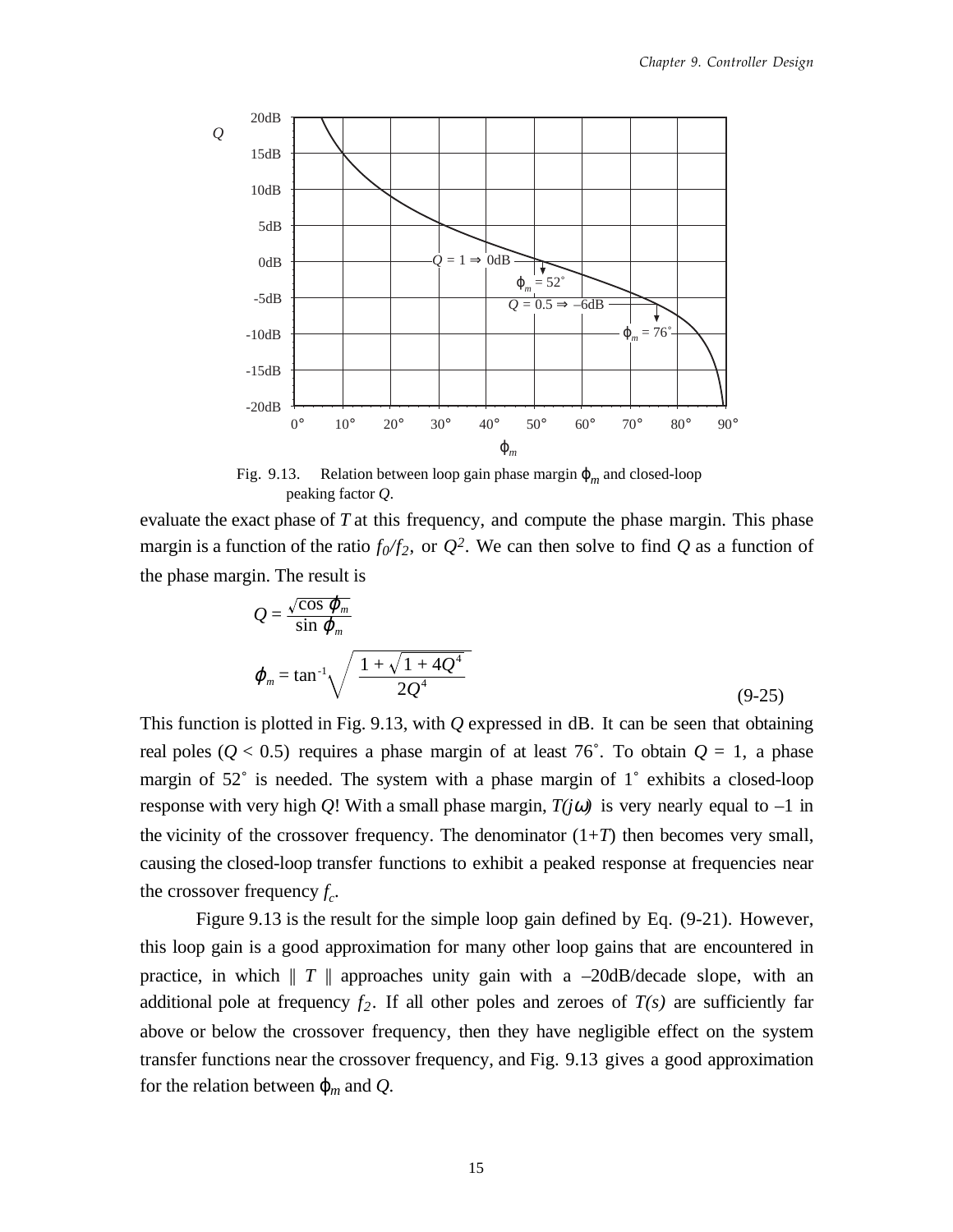Another common case is the one in which  $|| T ||$  approaches unity gain with a  $-40$ dB/decade slope, with an additional zero at frequency  $f_2$ . As  $f_2$  is increased, the phase margin is decreased and  $Q$  is increased. It can be shown that the relation between  $\varphi_m$  and  $Q$ is exactly the same, Eq. (9-25).

A case where Fig. 9.13 fails is when the loop gain  $T(s)$  three or more poles at or near the crossover frequency. The closed-loop response then also contains three or more poles near the crossover frequency, and these poles cannot be completely characterized by a single *Q*-factor. Additional work is required to find the behavior of the exact  $T/(1+T)$  and  $1/(1+T)$  near the crossover frequency, but nonetheless it can be said that a small phase margin leads to a peaked closed-loop response.

### *9.4.3. Transient response vs. damping factor*

One can solve for the unit-step response of the  $T/(1+T)$  transfer function, by multiplying Eq. (9-23) by 1/*s* and then taking the inverse Laplace transform. The result for  $Q > 0.5$  is

$$
\hat{v}(t) = 1 + \frac{2Q \, e^{-\omega_c t/2Q}}{\sqrt{4Q^2 - 1}} \sin \left[ \frac{\sqrt{4Q^2 - 1}}{2Q} \, \omega_c \, t + \tan^{-1} \left( \sqrt{4Q^2 - 1} \right) \right] \tag{9-26}
$$

For  $Q < 0.5$ , the result is

$$
\hat{v}(t) = 1 - \frac{\omega_2}{\omega_2 - \omega_1} e^{-\omega_1 t} - \frac{\omega_1}{\omega_1 - \omega_2} e^{-\omega_2 t}
$$
\n
$$
\omega_1, \omega_2 = \frac{\omega_c}{2Q} \left( 1 \pm \sqrt{1 - 4Q^2} \right)
$$
\n(9-27)

 $with$ 

These equations are plotted in Fig. 9.14 for various *<sup>v</sup>*(*t*) *Q=10* values of *Q*.

According to Eq. (9- 23), when  $f_2 > 4f_0$ , the *Q*factor is less than 0.5, and the closed-loop response contains a low-frequency and a high-frequency real pole. The transient response in this case, Eq. (9-27), contains decayingexponential functions of time, of the form



Fig. 9.14. Unit-step response of the second-order system, Eqs. (9- 26) and (9-27), for various values of *Q*.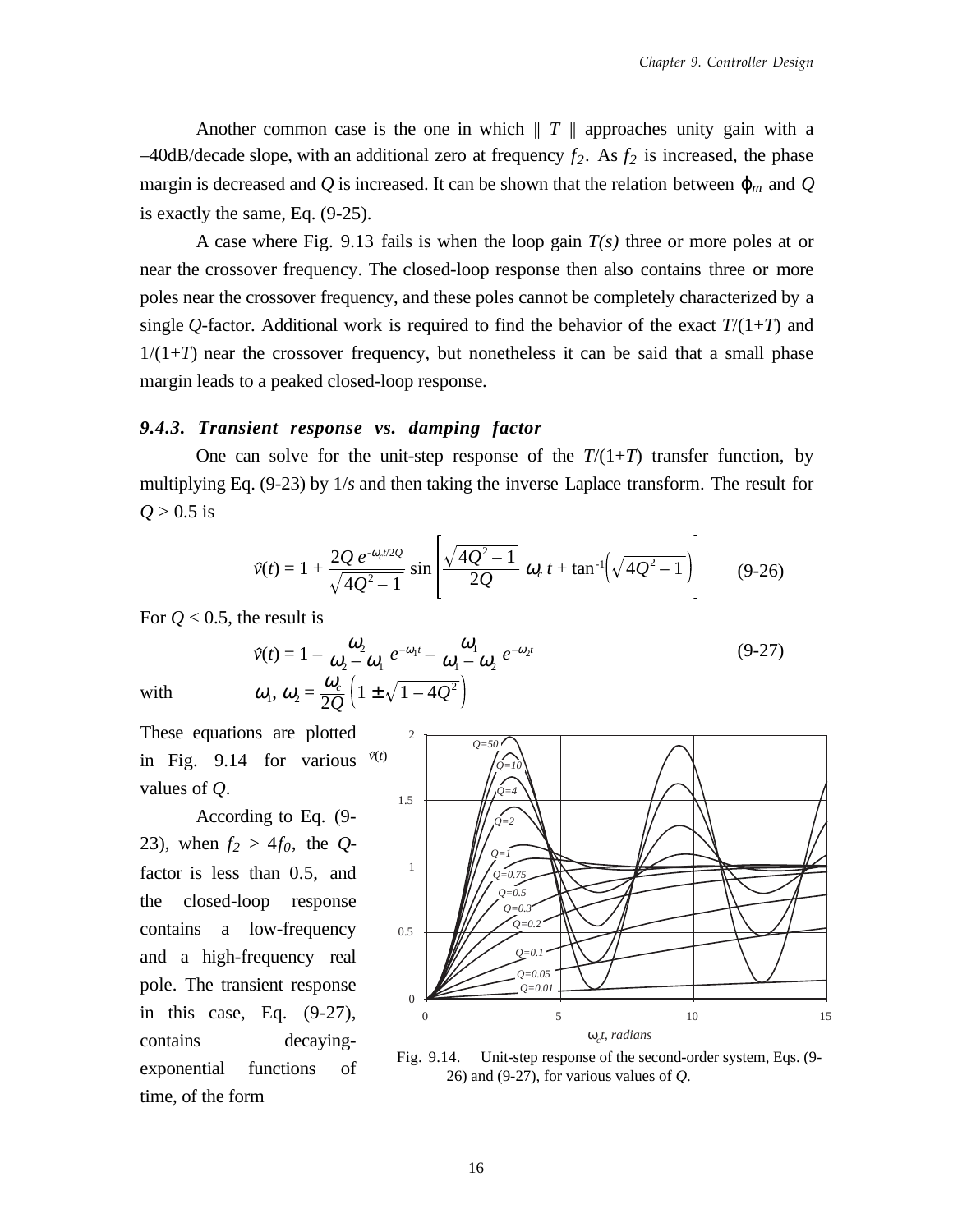$$
Ae^{(pole)t} \tag{9-28}
$$

This is called the "overdamped" case. With very low *Q*, the low-frequency pole leads to a slow step response.

For  $f_2 = 4f_0$ , the *Q*-factor is equal to 0.5. The closed-loop response contains two real poles at frequency  $2f_0$ . This is called the "critically damped" case. The transient response is faster than in the overdamped case, because the lowest-frequency pole is at a higher frequency. This is the fastest response that does not exhibit overshoot. At  $\omega_c t = \pi$ radians ( $t = 1/2f_c$ ), the voltage has reached 82% of its final value. At  $\omega_c t = 2\pi$  radians ( $t =$ 1/*fc*), the voltage has reached 98.6% of its final value.

For  $f_2$  <  $4f_0$ , the *Q*-factor is greater than 0.5. The closed-loop response contains complex poles, and the transient response exhibits sinusoidal-type waveforms with decaying amplitude, Eq. (9-26). The rise time of the step response is faster than in the critically-damped case, but the waveforms exhibit overshoot. The peak value of  $\hat{v}(t)$  is

$$
peak \ \hat{v}(t) = 1 + e^{-\pi/\sqrt{4Q^2 - 1}}
$$
 (9-29)

This is called the "underdamped" case. A *Q*-factor of 1 leads to an overshoot of 16.3%, while a *Q*-factor of 2 leads to a 44.4% overshoot. Large *Q*-factors lead to overshoots approaching 100%.

The exact transient response of the feedback loop may differ from the plots of Fig. 9.14, because of additional poles and zeroes in *T*, and because of differences in initial conditions. Nonetheless, Fig. 9.14 illustrates how high-*Q* poles lead to overshoot and ringing. In most power applications, overshoot is unacceptable. For example, in a 5V computer power supply, the voltage must not be allowed to overshoot to 7 or 10 volts when the supply is turned on —this would destroy all of the TTL integrated circuits in the computer! So the *Q*-factor must be sufficiently low, often 0.5 or less, corresponding to a phase margin of at least 76˚.

#### **9.5. Regulator design**

Let's now consider how to design a regulator system, to meet specifications or design goals regarding rejection of disturbances, transient response, and stability. Typical dc regulator designs are defined using specifications such as the following:

*(1) Effect of load current variations on the output voltage regulation.* The output voltage must remain within a specified range when the load current varies in a prescribed way. This amounts to a limit on the maximum magnitude of the closed-loop output impedance of Eq. (9-6), repeated below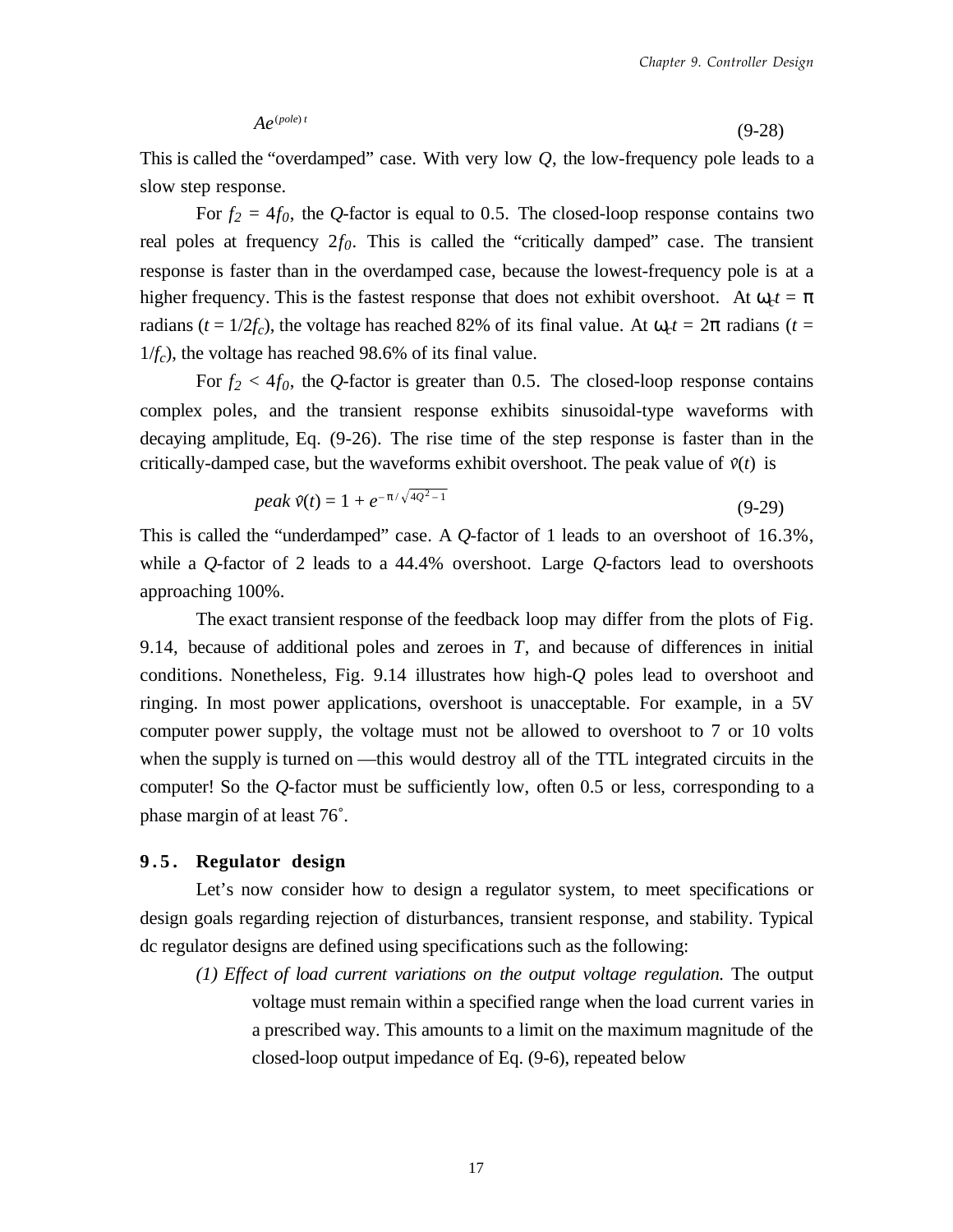$$
\frac{\hat{v}(s)}{-\hat{i}_{load}(s)}\Big|_{\substack{\hat{v}_{ref}=0\\ \hat{v}_g=0}} = \frac{Z_{out}(s)}{1+T(s)}
$$
(9-30)

If, over some frequency range, the open-loop output impedance  $Z_{out}$  has magnitude which exceeds the limit, then the loop gain  $T$  must be sufficiently large in magnitude over the same frequency range, such that the magnitude of the closed-loop output impedance given in Eq. (9-30) is less than the given limit.

*(2) Effect of input voltage variations (for example, at the second harmonic of the ac line frequency) on the output voltage regulation.* Specific maximum limits are usually placed on the amplitude of variations in the output voltage at the second harmonic of the ac line frequency (120Hz or 100Hz). If we know the magnitude of the rectification voltage ripple which appears at the converter input (as  $\hat{v}_e$ ), then we can calculate the resulting output voltage ripple (in  $\hat{v}$ ) using the closed loop line-to-output transfer function of Eq. (9-5), repeated below

$$
\frac{\hat{v}(s)}{\hat{v}_g(s)}\Big|_{\substack{\hat{v}_{ref}=0 \ i_{load}=0}} = \frac{G_{vg}(s)}{1+T(s)}
$$
\n(9-31)

The output voltage ripple can be reduced by increasing the magnitude of the loop gain at the ripple frequency. In a typical good design,  $|| T ||$  is 20dB or more at 120Hz, so that the transfer function of Eq. (9-31) is at least an order of magnitude smaller than the open-loop line-to-output transfer function  $|| G_{\nu g} ||.$ 

- *(3) Transient response time.* When a specified large disturbance occurs, such as a large step change in load current or input voltage, the output voltage may undergo a transient. During this transient, the output voltage typically deviates from its specified allowable range. Eventually, the feedback loop operates to return the output voltage within tolerance. The time required to do so is the transient response time; typically, the response time can be shortened by increasing the feedback loop crossover frequency.
- *(4) Overshoot and ringing.* As discussed in section 9.4.3, the amount of overshoot and ringing allowed in the transient response may be limited. Such a specification implies that the phase margin must be sufficiently large.

Each of these requirements imposes constraints on the loop gain  $T(s)$ . Therefore, the design of the control system involves modifying the loop gain. As illustrated in Fig.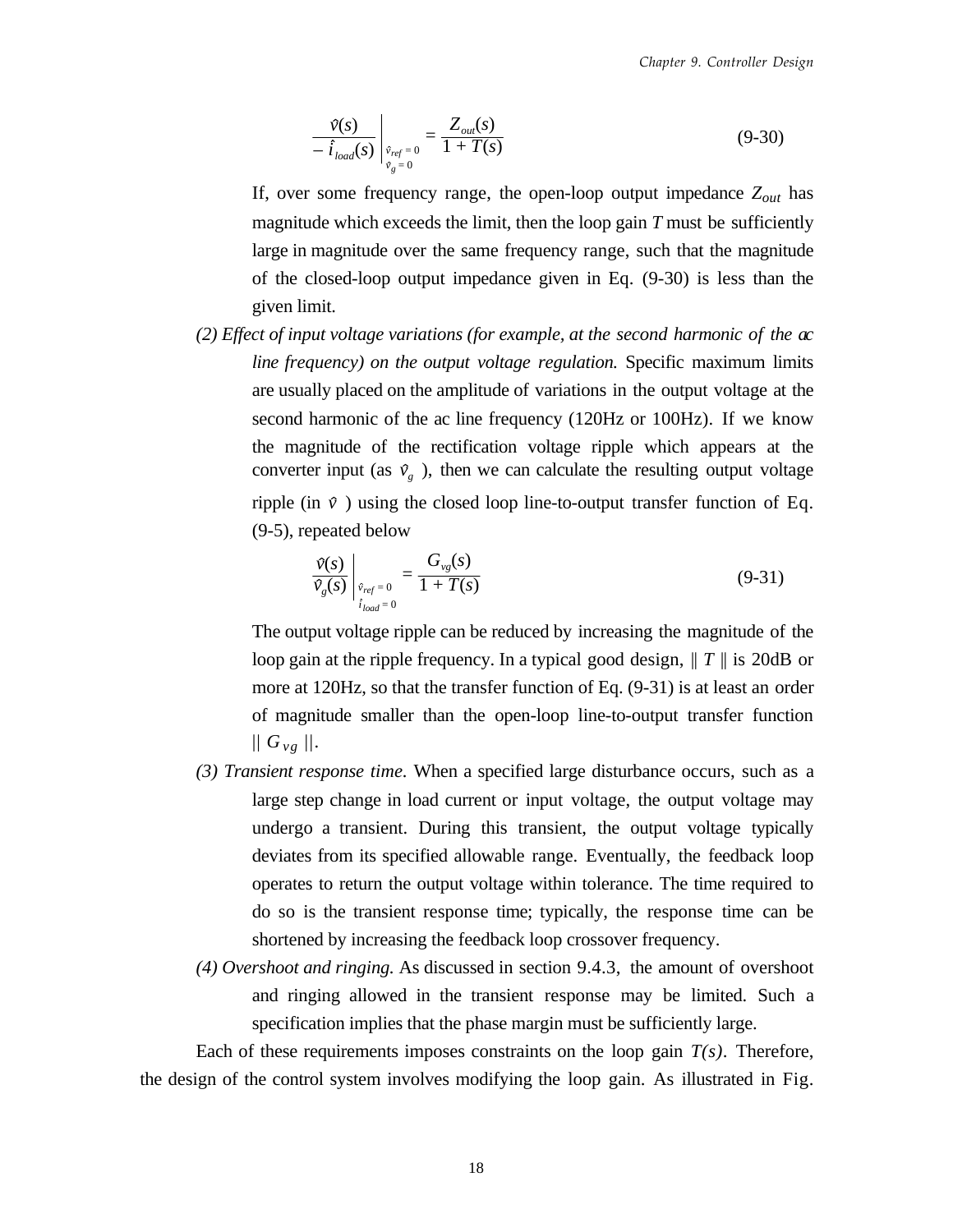9.2, a compensator network is added for this purpose. Several well-known strategies for design of the compensator transfer function  $G<sub>c</sub>(s)$  are discussed below.

# *9.5.1. Lead (PD) compensator*

This type of compensator transfer function is used to improve the phase margin. A zero is added to the loop gain, at a frequency  $f<sub>z</sub>$  sufficiently far below the crossover frequency  $f_c$ , such that the phase margin of  $T(s)$  is increased by the desired amount. The lead compensator is also called a proportional-plus-derivative, or PD, controller —at high frequencies, the zero causes the compensator to differentiate the error signal. It often finds application in systems originally containing a two-pole response. By use of this type of compensator, the bandwidth of the feedback loop (i.e., the crossover frequency  $f_c$ ) can be extended while maintaining an acceptable phase margin.

A side effect of the zero is that it causes the compensator gain to increase with frequency, with a  $+20$ dB/decade slope. So steps must be taken to ensure that  $||T||$  remains equal to unity at the desired crossover frequency. Also, since the gain of any practical amplifier must tend to zero at high frequency, the compensator transfer function  $G_c(s)$  must contain high frequency poles. These poles also have the beneficial effect of attenuating high frequency noise. Of particular concern are the switching frequency harmonics present in the output voltage and feedback signals. If the compensator gain at the switching frequency is too great, then these switching harmonics are amplified by the compensator, and can disrupt the operation of the pulse-width modulator (see section 7.7). So the compensator network should contain poles at a frequency less than the switching frequency. These considerations typically restrict the crossover frequency  $f_c$  to be less than approximately 10% of the converter switching frequency  $f_s$ . In addition, the circuit designer must take care not to exceed the gain-bandwidth limits of available operational amplifiers.

The transfer function of the lead compensator therefore contains a lowfrequency zero and several high-frequency poles. A simplified example containing a single high-frequency pole is given in Eq. (9-32) and illustrated in Fig. 9.15.

$$
G_c(s) = G_{c0} \frac{\left(1 + \frac{s}{\omega_z}\right)}{\left(1 + \frac{s}{\omega_p}\right)}
$$
(9-32)



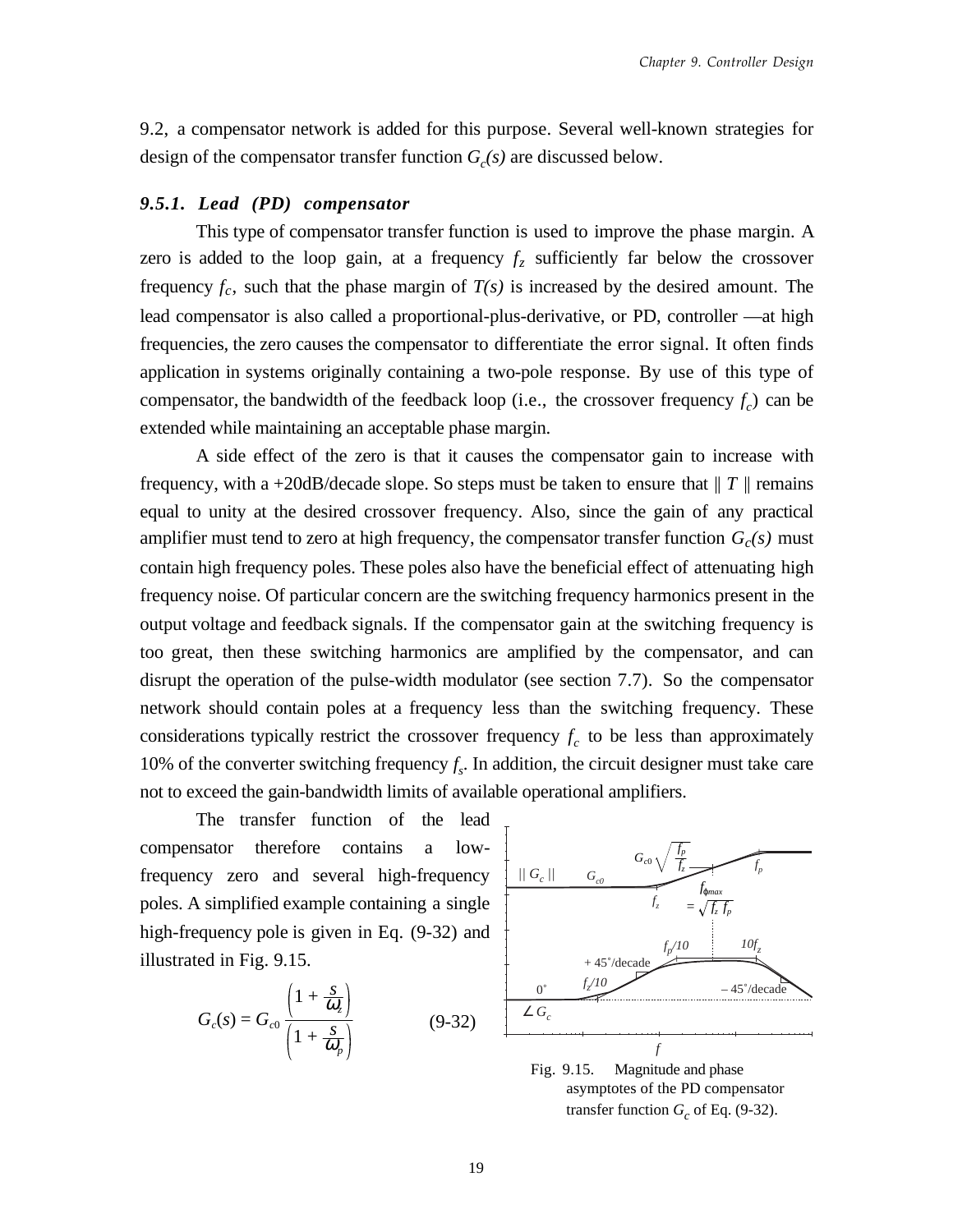The maximum phase occurs at a frequency  $f_{\varphi max}$  given by the geometrical mean of the pole and zero frequencies:

$$
f_{\phi\text{max}} = \sqrt{f_z f_p} \tag{9-33}
$$

To obtain the maximum improvement in phase margin, we should design our compensator so that the frequency  $f_{\phi max}$  coincides with the loop gain crossover frequency  $f_c$ . The value of the phase at this frequency can be shown to be

$$
\angle G_c(f_{\phi\text{max}}) = \tan^{-1}\left(\frac{\sqrt{\frac{f_p}{f_z}} - \sqrt{\frac{f_z}{f_p}}}{2}\right)
$$
(9-34)

This equation is plotted in Fig. 9.16. Equation (9-34) can be inverted to obtain *maximum phase lead*

$$
\frac{f_p}{f_z} = \frac{1 + \sin(\theta)}{1 - \sin(\theta)}
$$
\n(9-35)

where  $\theta = \angle G_c(f_{\text{omax}})$ . Equations (9-34) and (9-32) imply that, to optimally obtain a compensator phase lead of θ at frequency  $f_c$ , the pole and zero frequencies should be chosen as follows:

> $1 - \sin(\theta)$  $1 + \sin(\theta)$

 $1 + \sin(\theta)$ 

 $f_z = f_c$ 

 $f_p = f_c$ 



Fig. 9.16. Maximum phase lead  $\theta$  vs. frequency ratio  $f_p / f_z$  for the lead compensator.

 $1 - \sin(\theta)$  (9-36)

When it is desired to avoid changing the crossover frequency, the magnitude of the compensator gain is chosen to be unity at the loop gain crossover frequency  $f_c$ . This requires that  $G_{c0}$  be chosen according to the following formula:

$$
G_{c0} = \sqrt{\frac{f_z}{f_p}}
$$
 (9-37)

It can be seen that  $G_{c0}$  is less than unity, and therefore the lead compensator reduces the dc gain of the feedback loop. Other choices of  $G<sub>c0</sub>$  can be selected when it is desired to shift the crossover frequency  $f_c$ ; for example, increasing the value of  $G_{c0}$  causes the crossover frequency to increase. If the frequencies  $f_p$  and  $f_z$  are chosen as in Eq. (9-36), then  $f_{\varphi max}$  of Eq. (9-32) will coincide with the new crossover frequency  $f_c$ .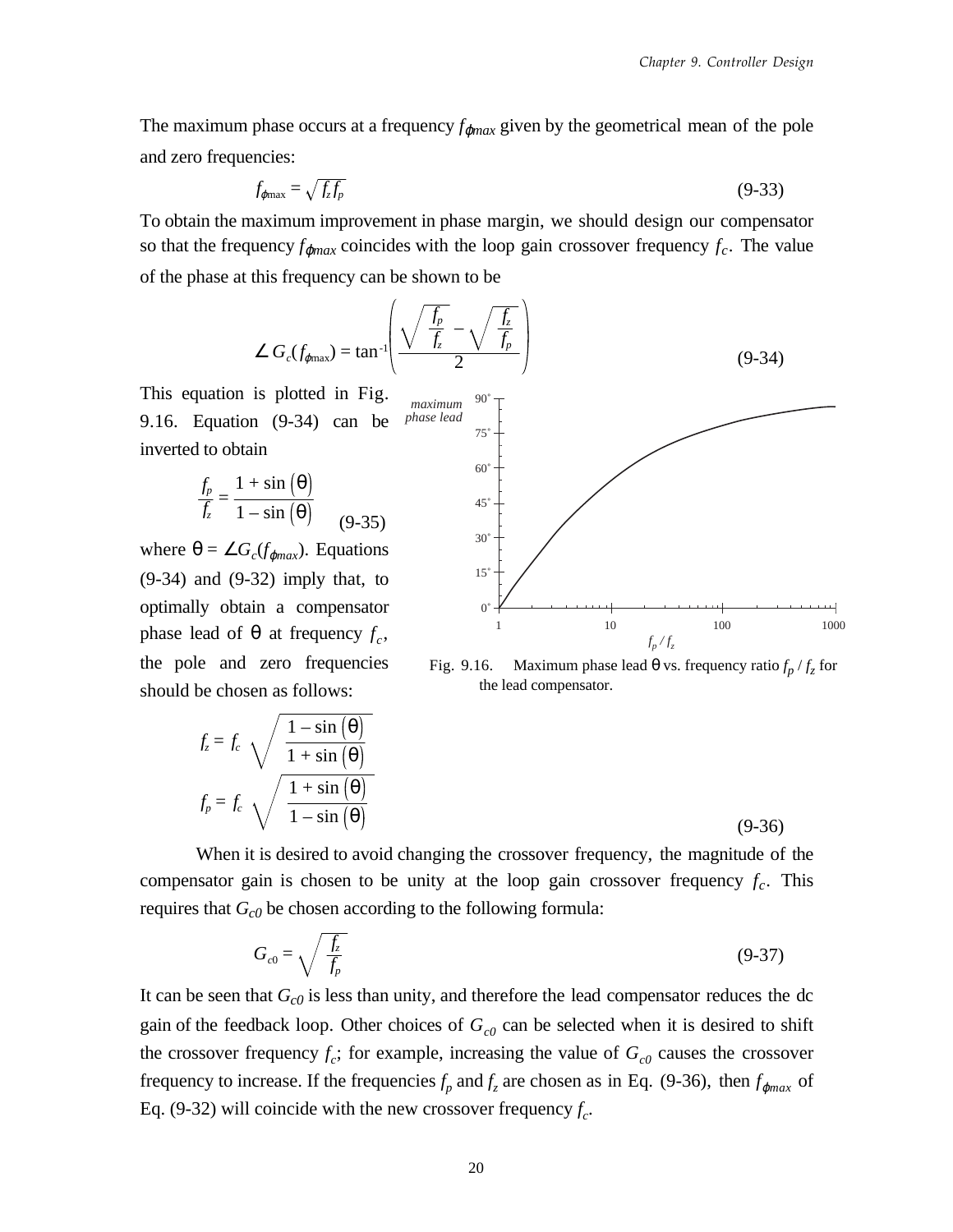The Bode diagram of a typical loop gain *T(s)* containing two poles is illustrated in Fig. 9.17. The phase margin of the original *T(s)* is small, since the crossover frequency  $f_c$  is substantially greater than the pole frequency  $f<sub>0</sub>$ . The result of adding a lead compensator is



Fig. 9.17. Compensation of a loop gain containing two poles, using a lead (PD) compensator. The phase margin ϕ*m* is improved.

also illustrated. The lead compensator of this example is designed to maintain the same crossover frequency but improve the phase margin.

#### *9.5.2. Lag (PI) compensator*

This type of compensator is used to increase the low-frequency loop gain, such that the output is better regulated at dc and at frequencies well below the loop crossover

frequency. As given in Eq. (9-38) and illustrated in Fig. 9.18, an inverted zero is added to the loop gain, at frequency *fL*.

$$
G_c(s) = G_{\text{cos}} \left( 1 + \frac{\omega_L}{s} \right) \tag{9-38}
$$

If *fL* is sufficiently lower than the loop crossover frequency  $f_c$ , then the phase margin is unchanged. This type of compensator is also called a proportional-plus-integral, or PI, controller —at low frequencies, the inverted zero causes the compensator to integrate the error signal.



To the extent that the compensator gain can be made arbitrarily large at dc, the dc loop gain  $T(0)$  becomes arbitrarily large. This causes the dc component of the error signal to approach zero. In consequence, the steady-state output voltage is perfectly regulated, and the disturbance-to-output transfer functions approach zero at dc. Such behavior is easily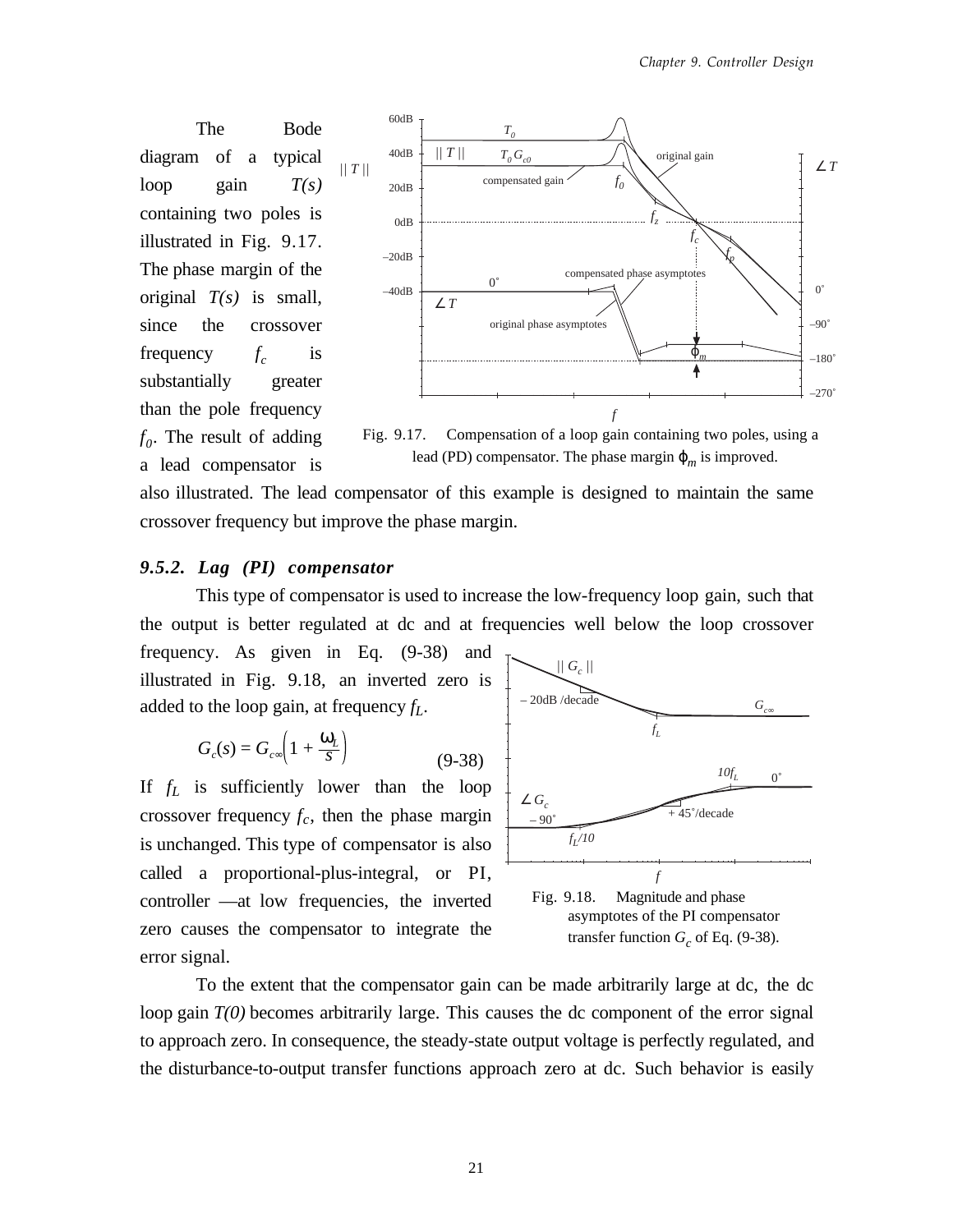obtained in practice, with the compensator of Eq. (9-38) realized using a conventional operational amplifier.

Although the PI compensator is useful in nearly all types of feedback systems, it is an especially simple and effective approach for systems originally containing a single pole. For the example of Fig. 9.19, the original uncompensated loop gain is of the form



Fig. 9.19. Compensation of a loop gain containing a single pole, using a lag (PI) compensator. The loop gain magnitude is increased.

$$
T_u(s) = \frac{T_{u0}}{\left(1 + \frac{s}{\omega_0}\right)}
$$
\n
$$
(9-39)
$$

The compensator transfer function of Eq. (9-38) is used, so that the compensated loop gain is  $T(s) = T_u(s) G_c(s)$ . Magnitude and phase asymptotes of  $T(s)$  are also illustrated in Fig. 9.19. The compensator high-frequency gain  $G_{c\infty}$  is chosen to obtain the desired crossover frequency  $f_c$ . If we approximate the compensated loop gain by its high-frequency asymptote, then at high frequencies we can write

$$
\|T\| \approx \frac{T_{u0} G_{\text{cos}}}{\left(\frac{f}{f_0}\right)}\tag{9-40}
$$

At the crossover frequency  $f = f_c$ , the loop gain has unity magnitude. Equation (9-40) predicts that the crossover frequency is

$$
f_c \approx T_{u0} G_{c\infty} f_0 \tag{9-41}
$$

Hence, to obtain a desired crossover frequency  $f_c$ , we should choose the compensator gain *G*<sub>∞</sub> as follows:

$$
G_{\rm c\infty} = \frac{f_{\rm c}}{T_{\rm u0} f_0} \tag{9-42}
$$

The corner frequency  $f_L$  is then chosen to be sufficiently less than  $f_c$ , such that an adequate phase margin is maintained.

Magnitude asymptotes of the quantity  $1/(1 + T(s))$  are constructed in Fig. 9.20. At frequencies less than  $f_L$ , the PI compensator improves the rejection of disturbances. At dc,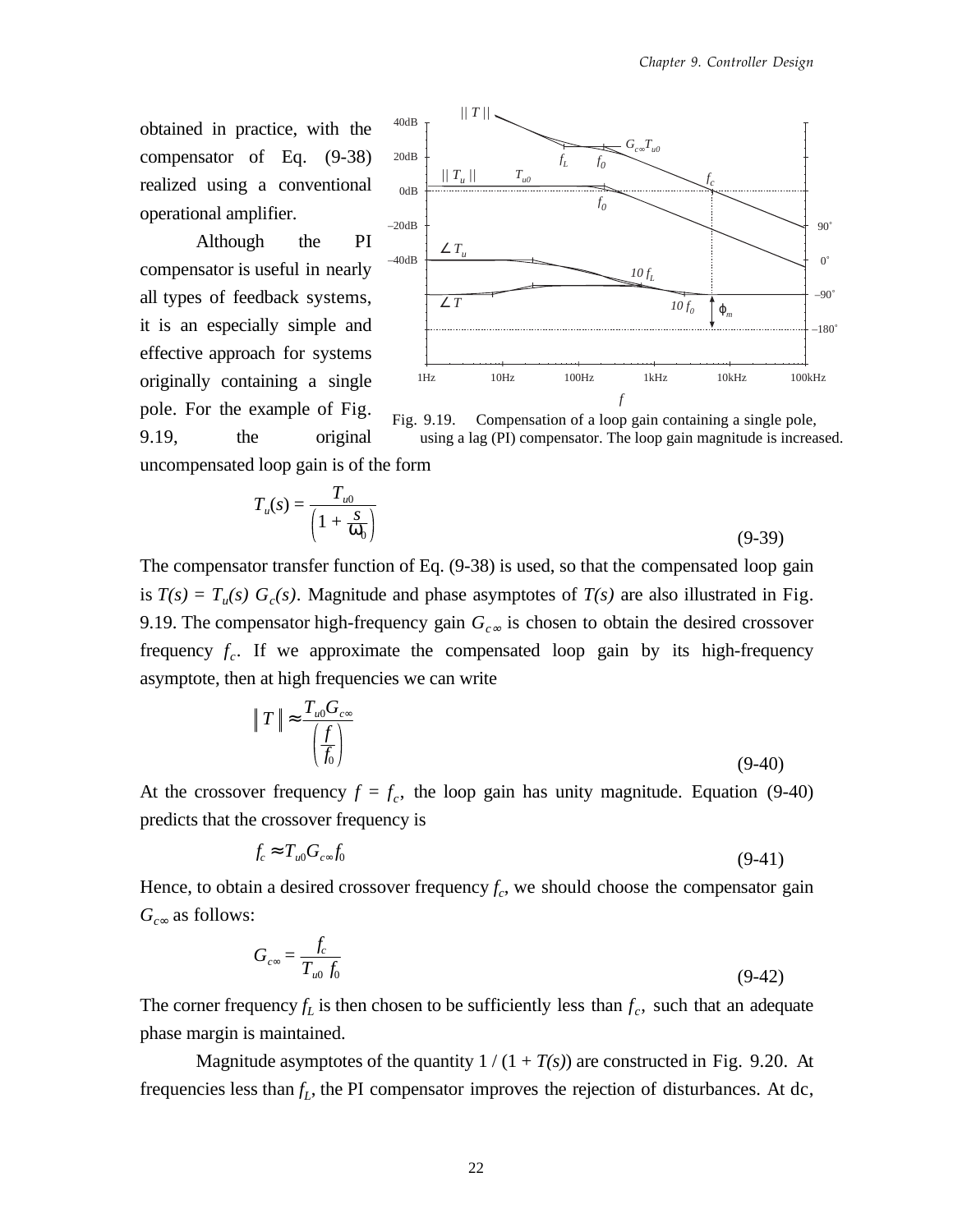where the magnitude of  $G_c$ approaches infinity, the magnitude of  $1 / (1 + T)$ tends to zero. Hence, the closed-loop disturbance-tooutput transfer functions, such as Eqs. (9-30) and (9- 31), tend to zero at dc.



#### *9.5.3. Combined (PID) compensator*

The advantages of the lead and lag compensators can be combined, to obtain both wide bandwidth and zero steady-state error. At low frequencies, the compensator integrates the error signal, leading to large low-frequency loop gain and accurate regulation of the low-frequency components of the output voltage. At high frequency (in the vicinity of the crossover frequency), the compensator introduces phase lead into the loop gain, improving the phase margin. Such a compensator is sometimes called a PID controller.

A typical Bode diagram of a practical version of this compensator is illustrated in Fig. 9.21. The compensator has transfer function

$$
G_c(s) = G_{cm} \frac{\left(1 + \frac{\omega_L}{s}\right)\left(1 + \frac{s}{\omega_z}\right)}{\left(1 + \frac{s}{\omega_{p1}}\right)\left(1 + \frac{s}{\omega_{p2}}\right)}
$$
(9-43)

The inverted zero at frequency  $f_L$  functions in the same manner as the PI compensator. The

zero at frequency  $f<sub>z</sub>$ adds phase lead in the vicinity of the crossover frequency, as in the PD compensator. The high-frequency poles at frequencies  $f_{p1}$  and  $f_{p2}$ must be present in practical compensators, to cause the gain to roll



Fig. 9.21. Magnitude and phase asymptotes of the combined (PID) compensator transfer function  $G_c$  of Eq. (9-43).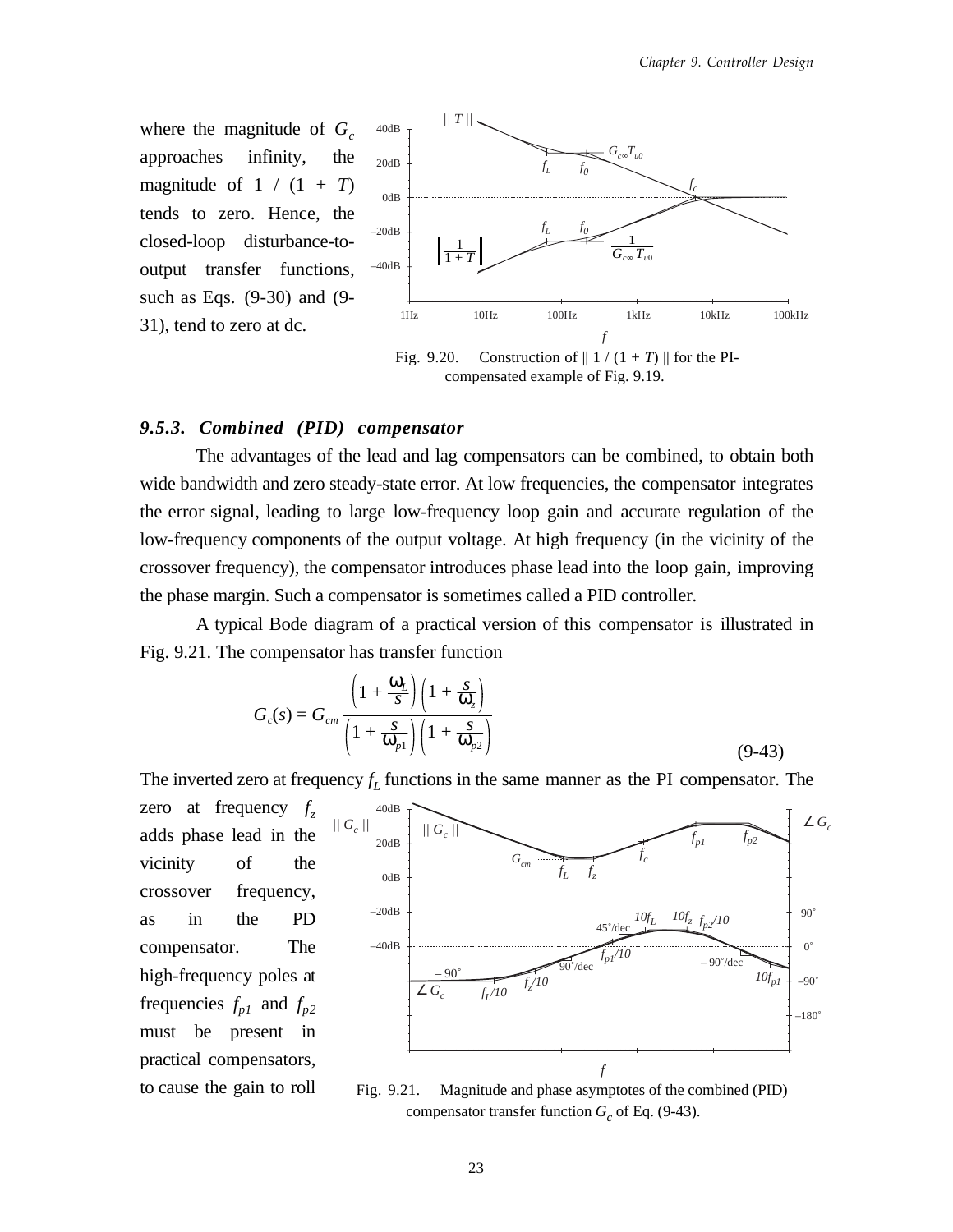off at high frequencies and to prevent the switching ripple from disrupting the operation of the pulse-width modulator. The loop gain crossover frequency  $f_c$  is chosen to be greater than  $f_L$  and  $f_z$ , but less than  $f_{p1}$  and  $f_{p2}$ .

# *9.5.4. Design example*

To illustrate the design of PI and PD compensators, let us consider the design of a

combined PID compensator for the dc-dc buck converter system of Fig. 9.22. The input voltage  $v_g(t)$  for this system has nominal value 28V. It is desired to supply a regulated 15V to a 5A load. The load is modeled here with a  $3\Omega$  resistor. An accurate 5V reference is available.



Fig. 9.22. Design example.

The first step is to select the feedback gain  $H(s)$ . The gain  $H$  is chosen such that the regulator produces a regulated 15V dc output. Let us assume that we will succeed in designing a good feedback system, which causes the output voltage to accurately follow the reference voltage. This is accomplished via a large loop gain *T*, which leads to a small error voltage:  $v_e \approx 0$ . Hence,  $Hv \approx v_{ref}$ . So we should choose

$$
H = \frac{V_{ref}}{V} = \frac{5}{15} = \frac{1}{3}
$$
 (9-44)

The quiescent duty cycle is given by the steady-state solution of the converter:

$$
D = \frac{V}{V_g} = \frac{15}{28} = 0.536\tag{9-45}
$$

The quiescent value of the control voltage,  $V_c$ , must satisfy Eq. (7-135). Hence,

$$
V_c = DV_M = 2.14 \text{ V}
$$
\n(9-46)

Thus, the quiescent conditions of the system are known. It remains to design the compensator gain  $G_c(s)$ .

A small-signal ac model of the regulator system is illustrated in Fig. 9.23. The buck converter ac model is represented in canonical form. Disturbances in the input voltage and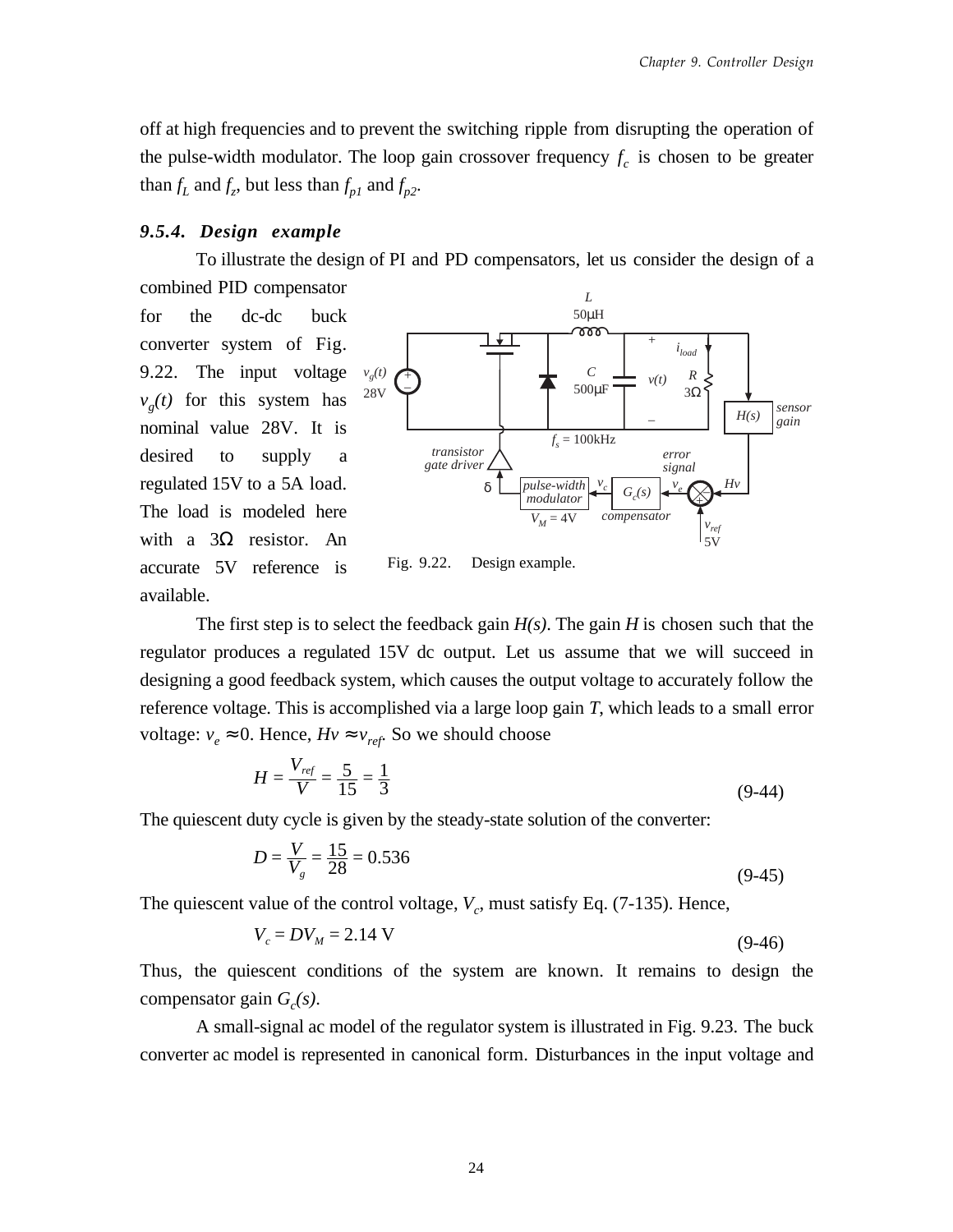in the load current are modeled. For generality, reference voltage variations  $\hat{v}_{ref}$  are included in the diagram; in a dc voltage regulator, these variations are normally zero.

The open-loop

converter transfer functions are discussed in the





previous chapters. The open-loop control-to-output transfer function is

$$
G_{vd}(s) = \frac{V}{D} \frac{1}{1 + s\frac{L}{R} + s^2 LC}
$$
\n(9-47)

The open-loop control-to-output transfer function contains two poles, and can be written in the following normalized form:

$$
G_{vd}(s) = G_{d0} \frac{1}{1 + \frac{s}{Q_0 \omega_0} + (\frac{s}{\omega_0})^2}
$$
(9-48)

By equating like coefficients in Eqs. (9-47) and (9-48), one finds that the dc gain, corner frequency, and *Q*-factor are given by

$$
G_{d0} = \frac{V}{D} = 28V
$$
  
\n
$$
f_0 = \frac{\omega_0}{2\pi} = \frac{1}{2\pi\sqrt{LC}} = 1 \text{kHz}
$$
  
\n
$$
Q_0 = R \sqrt{\frac{C}{L}} = 9.5 \Rightarrow 19.5 \text{dB}
$$
 (9-49)

In practice, parasitic loss elements, such as the capacitor equivalent series resistance (esr), would cause a lower *Q*-factor to be observed. Figure 9.24 contains a Bode diagram of  $G_{\nu d}(s)$ .

The open-loop line-to-output transfer function is

$$
G_{vg}(s) = D \frac{1}{1 + s\frac{L}{R} + s^2 LC}
$$
\n(9-50)

This transfer function contains the same poles as in  $G_{vd}(s)$ , and can be written in the normalized form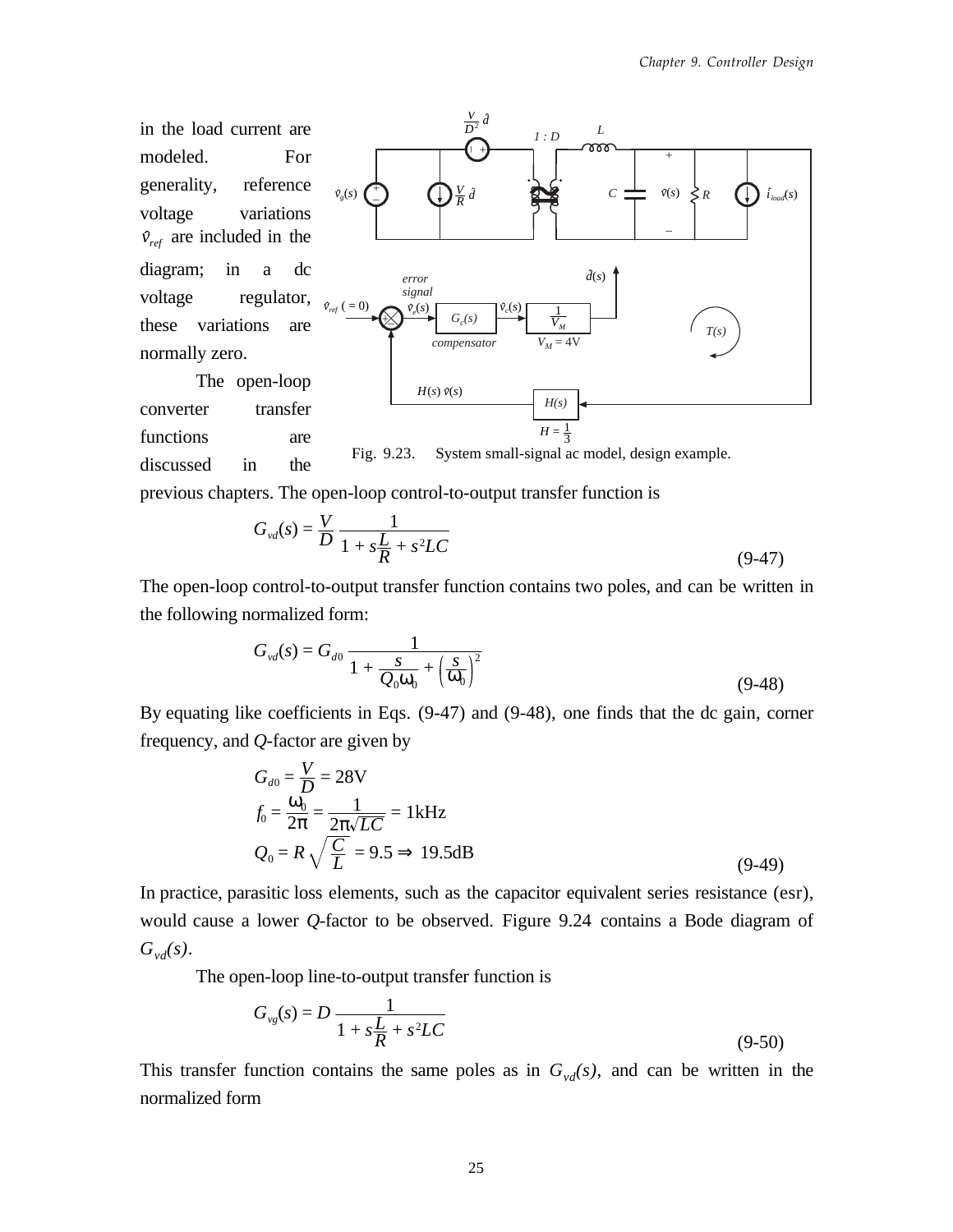

Fig. 9.24. Converter small-signal control-to-output transfer function  $G_{vd}$ , design example.

$$
G_{vg}(s) = G_{g0} \frac{1}{1 + \frac{s}{Q_0 \omega_0} + (\frac{s}{\omega_0})^2}
$$
(9-51)

with  $G_{g0} = D$ . The open-loop output impedance of the buck converter is

$$
Z_{out}(s) = R \parallel \frac{1}{sC} \parallel sL = \frac{sL}{1 + s\frac{L}{R} + s^2 LC}
$$
 (9-52)

Use of these equations to represent the converter in block-diagram form leads to the complete system block diagram of Fig. 9.25. The loop gain of the system is

$$
T(s) = G_c(s) \left(\frac{1}{V_M}\right) G_{vd}(s) H(s)
$$
\n(9-53)

Substitution of Eq. (9-48) into (9-53) leads to



Fig. 9.25. System block diagram, design example.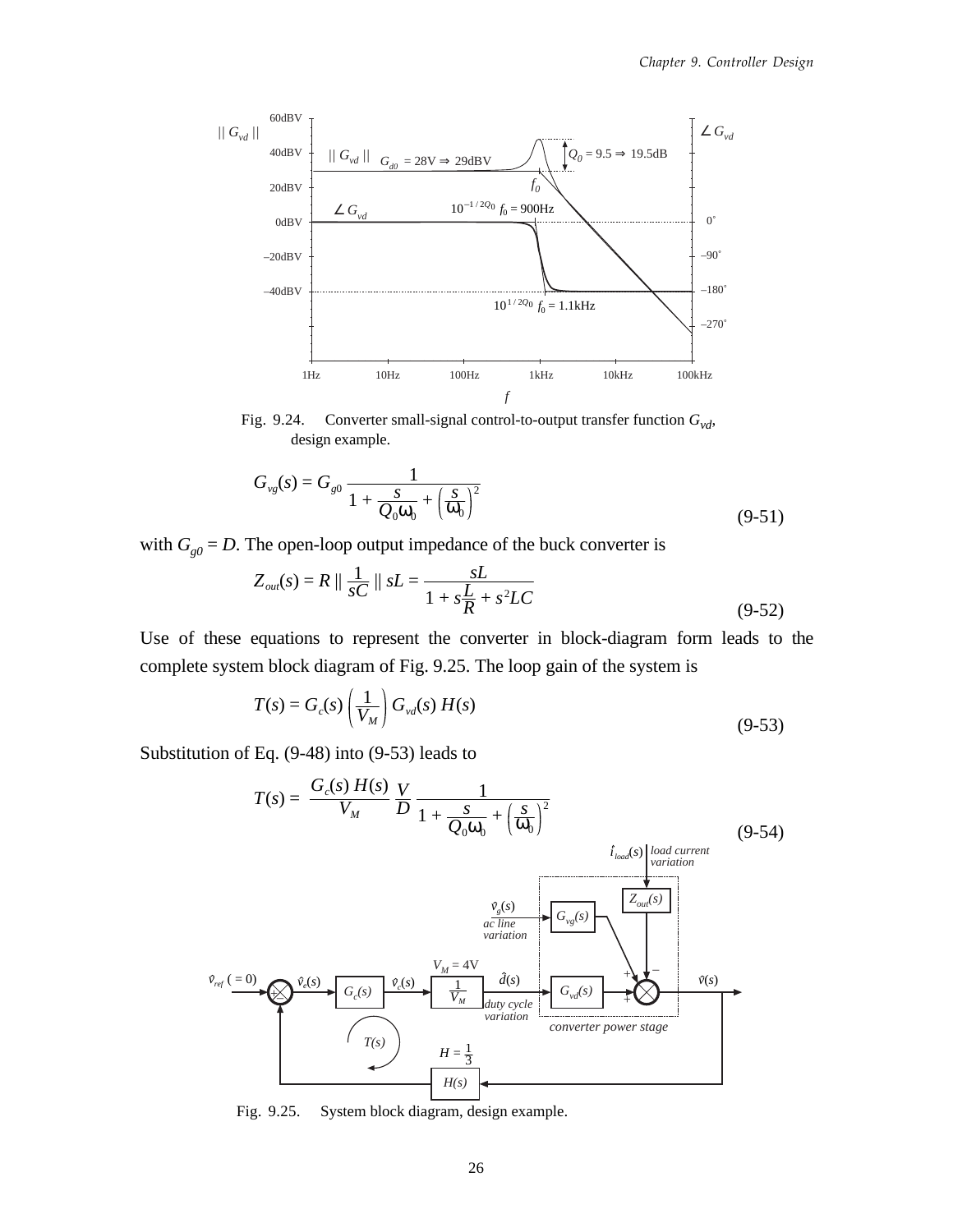

$$
T_u(s) = T_{u0} \frac{1}{1 + \frac{s}{Q_0 \omega_0} + (\frac{s}{\omega_0})^2}
$$
(9-55)

where the dc gain is

$$
T_{u0} = \frac{HV}{DV_M} = 2.33 \Rightarrow 7.4 \text{dB}
$$
\n
$$
(9-56)
$$

The uncompensated loop gain has a crossover frequency of approximately 1.8kHz, with a phase margin of less than five degrees.

Let us design a compensator, to attain a crossover frequency of  $f_c = 5kHz$ , or one twentieth of the switching frequency. From Fig. 9.26, the uncompensated loop gain has a magnitude at 5kHz of approximately  $T_{u0} (f_0/f_c)^2 = 0.093 \Rightarrow -20.6$ dB. So to obtain unity loop gain at 5kHz, our compensator should have a 5kHz gain of  $+20.6$ dB. In addition, the compensator should improve the phase margin, since the phase of the uncompensated loop gain is nearly –180˚ at 5kHz. So a lead (PD) compensator is needed. Let us (somewhat arbitrarily) choose to design for a phase margin of 52˚. According to Fig. 9.13, this choice leads to closed-loop poles having a *Q*-factor of 1. The unit step response, Fig. 9.14, then exhibits a peak overshoot of 16%. Evaluation of Eq. (9-36), with  $f_c = 5kHz$  and  $\theta = 52^\circ$ , leads to the following compensator pole and zero frequencies:

$$
f_z = (5kHz) \sqrt{\frac{1 - \sin(52^\circ)}{1 + \sin(52^\circ)}} = 1.7kHz
$$
  

$$
f_p = (5kHz) \sqrt{\frac{1 + \sin(52^\circ)}{1 - \sin(52^\circ)}} = 14.5kHz
$$
 (9-57)

To obtain a compensator gain of 20.6dB  $\Rightarrow$  10.7 at 5kHz, the low-frequency compensator gain must be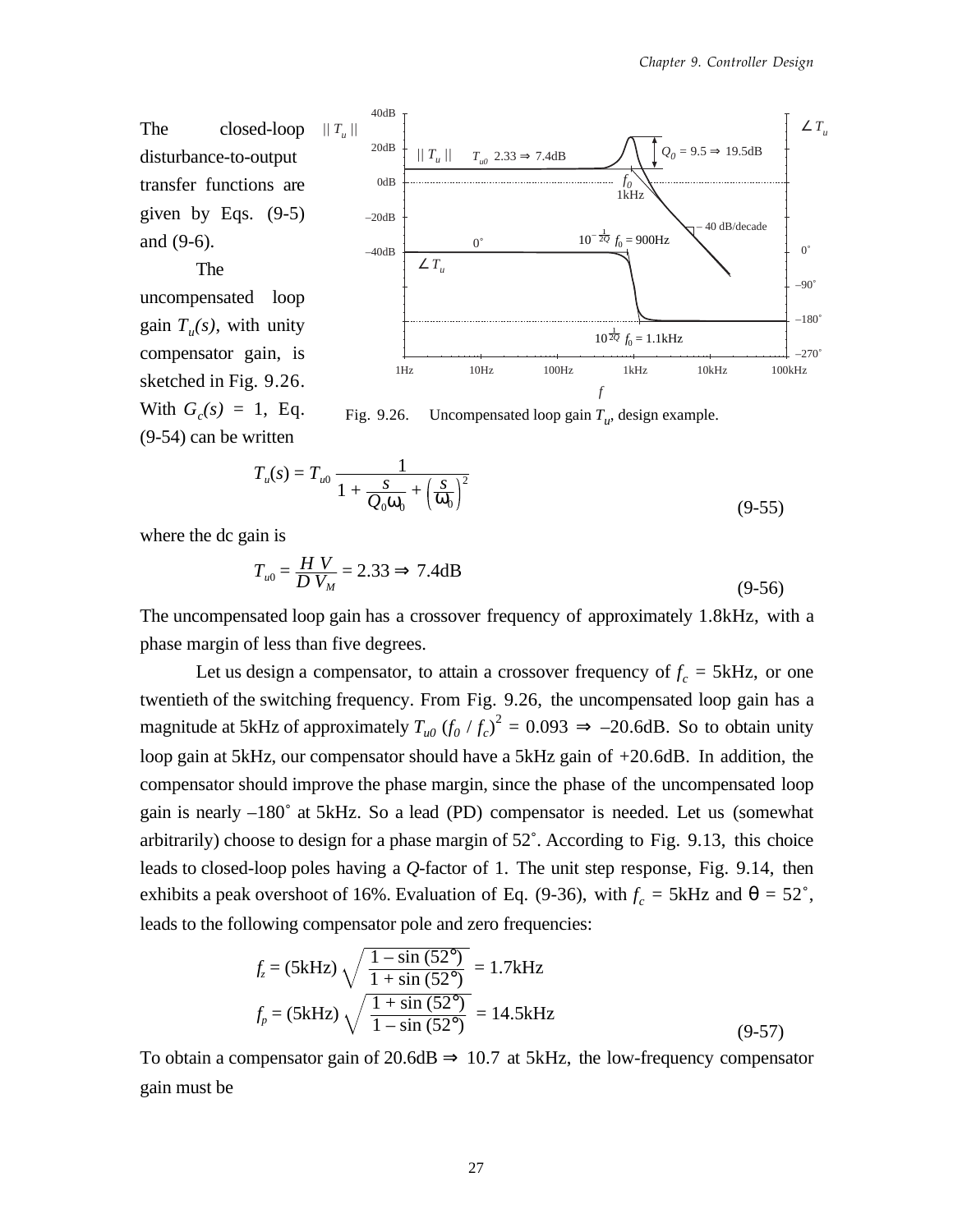

Fig. 9.27. PD compensator transfer function  $G_c$ , design example.

$$
G_{c0} = \left(\frac{f_c}{f_0}\right)^2 \frac{1}{T_{u0}} \sqrt{\frac{f_z}{f_p}} = 3.7 \Rightarrow 11.3 \text{dB}
$$
\n(9-58)

A Bode diagram of the PD compensator magnitude and phase is sketched in Fig. 9.27.

With this PD controller, the loop gain becomes

$$
T(s) = T_{u0} G_{c0} \frac{\left(1 + \frac{s}{\omega_z}\right)}{\left(1 + \frac{s}{\omega_p}\right)\left(1 + \frac{s}{Q_0 \omega_0} + \left(\frac{s}{\omega_0}\right)^2\right)}
$$
(9-59)

The compensated loop gain is sketched in Fig. 9.28. It can be seen that the phase of *T(s)* is approximately equal to

52˚ over the frequency range of 1.4kHz to 17kHz. Hence variations in component values, which cause the crossover frequency to deviate somewhat from 5kHz, should have little impact on the phase margin. In addition, it can be seen from Fig.



Fig. 9.28. The compensated loop gain of Eq. (9-59).

9.28 that the loop gain has a dc magnitude of  $T_{u0}G_{c0} \Rightarrow 18.7 \text{dB}$ .

Asymptotes of the quantity  $1/(1 + T)$  are constructed in Fig. 9.29. This quantity has a dc asymptote of  $-18.7$ dB. Therefore, at frequencies less than 1kHz, the feedback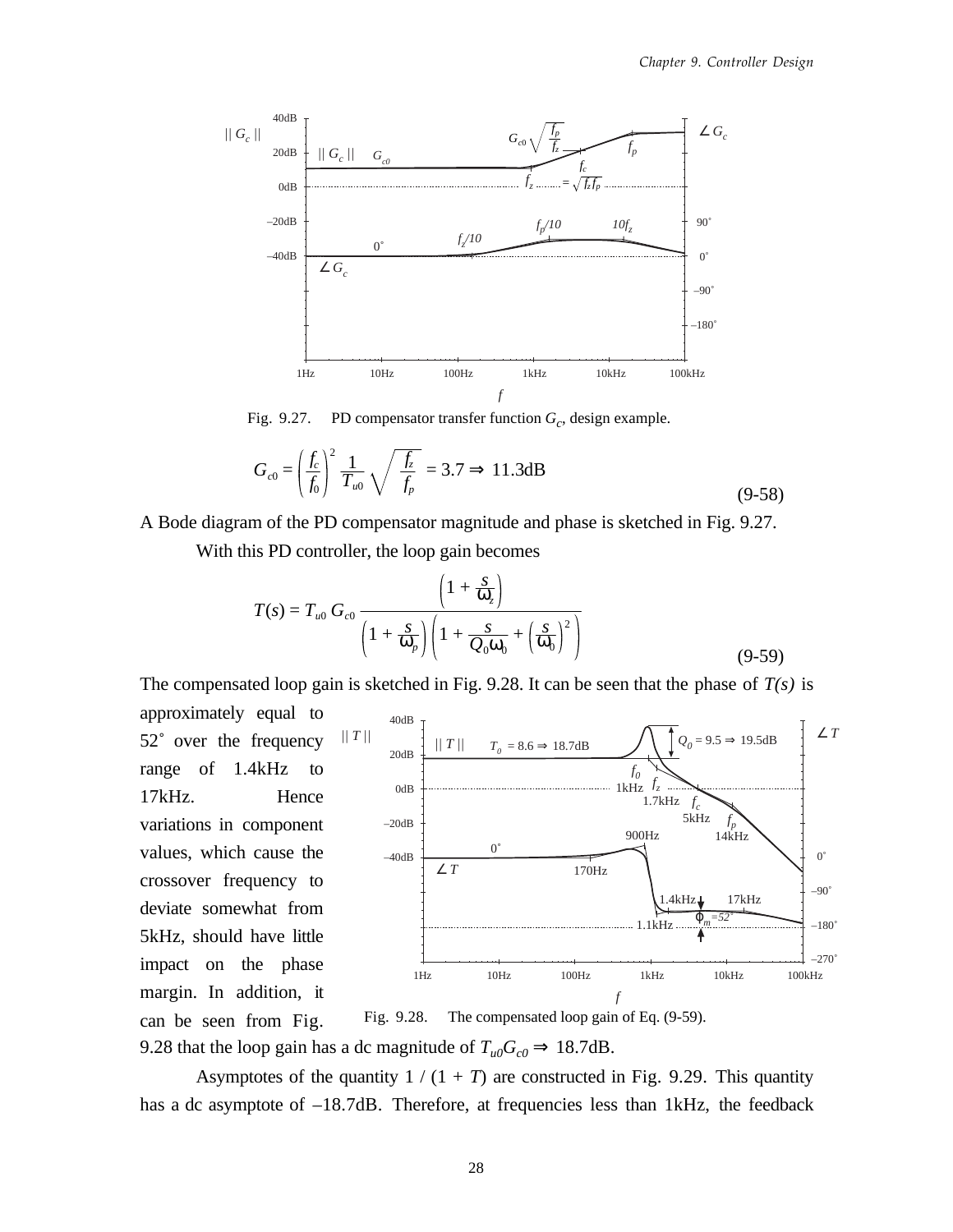loop attenuates output voltage disturbances by 18.7dB. For example, suppose that the input voltage  $v<sub>g</sub>(t)$  contains a 100Hz variation of amplitude 1V. With no feedback loop, this disturbance would propagate to the output according to the open-loop transfer function  $G_{\nu\rho}(s)$ , given in Eq. (9-51). At 100Hz, this transfer function has a gain essentially equal to the dc



asymptote  $D = 0.536$ . Therefore, with no feedback loop, a 100Hz variation of amplitude 0.536V would be observed at the output. In the presence of feedback, the closed-loop lineto-output transfer function of Eq. (9-5) is obtained; for our example, this attenuates the 100Hz variation by an additional factor of 18.7dB  $\Rightarrow$  8.6. The 100Hz output voltage variation now has magnitude  $0.536 / 8.6 = 0.062V$ .

The low-frequency regulation can be further improved by addition of an inverted zero, as discussed in section 9.5.2. A PID controller, as in section 9.5.3, is then obtained. The compensator transfer function becomes

$$
G_c(s) = G_{cm} \frac{\left(1 + \frac{s}{\omega_z}\right)\left(1 + \frac{\omega_L}{s}\right)}{\left(1 + \frac{s}{\omega_p}\right)}
$$
(9-60)

The pole and zero frequencies  $f_z$  and  $f_p$  are unchanged, and are given by Eq. (9-57). The midband gain  $G_{cm}$  is chosen to be the same as the previous  $G_{c0}$ , Eq. (9-58). Hence, for

frequencies greater than  $f_L$ , the magnitude of the loop gain is unchanged by the inverted zero. The loop continues to exhibit a crossover frequency of 5kHz.

So that the inverted zero does not significantly degrade the



Fig. 9.30. PID compensator transfer function, Eq. (9-60).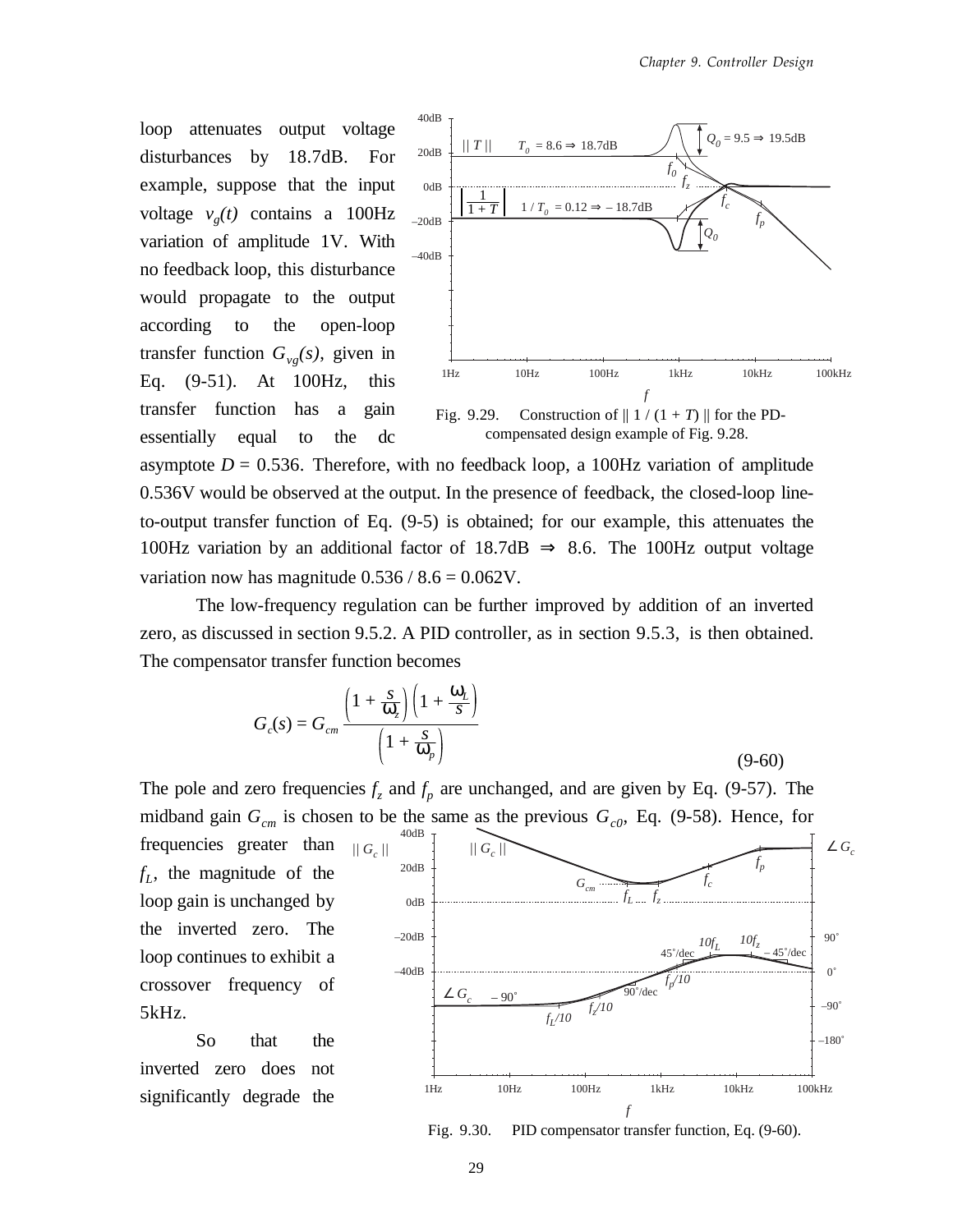phase margin, let us (somewhat arbitrarily) choose  $f_L$  to be one-tenth of the crossover frequency, or 500Hz. The inverted zero will then increase the loop gain at frequencies below 500Hz, improving the lowfrequency regulation of the output voltage. The loop gain of Fig. 9.31 is obtained. The magnitude of



the quantity  $1/(1 + T)$  is also constructed. It can be seen that the inverted zero at 500Hz causes the magnitude of  $1/(1 + T)$  at 100Hz to be reduced by a factor of approximately  $(100\text{Hz}) / (500\text{Hz}) = 1/5$ . The total attenuation of  $1 / (1 + T)$  at 100Hz is -32.7dB. A 1V, 100Hz variation in  $v_g(t)$  would now induce a 12mV variation in  $v(t)$ . Further improvements could be obtained by increasing  $f_L$ ; however, this would require redesign of the PD portion of the compensator to maintain an adequate phase margin.

> *v*  $\hat{v}_g$

The line-to-output transfer function is constructed in Fig. 9.32. Both the open-loop transfer function  $G_{\nu\rho}(s)$ , Eq. (9-51), and the closed-loop transfer function  $G_{\nu\rho}(s) / (1 + T(s)),$ are constructed using the algebra-on-the-graph method. The two transfer functions coincide at frequencies greater than the crossover frequency. At frequencies less than the



Fig. 9.32. Comparison of open-loop line-to-output transfer function *Gvg* and closed-loop line-to-output transfer function of Eq. (9- 61).

crossover frequency  $f_c$ , the closed-loop transfer function is reduced by a factor of  $T(s)$ . It can be seen that the poles of  $G_{\nu\rho}(s)$  are cancelled by zeroes of  $1/(1+T)$ . Hence the closedloop line-to-output transfer function is approximately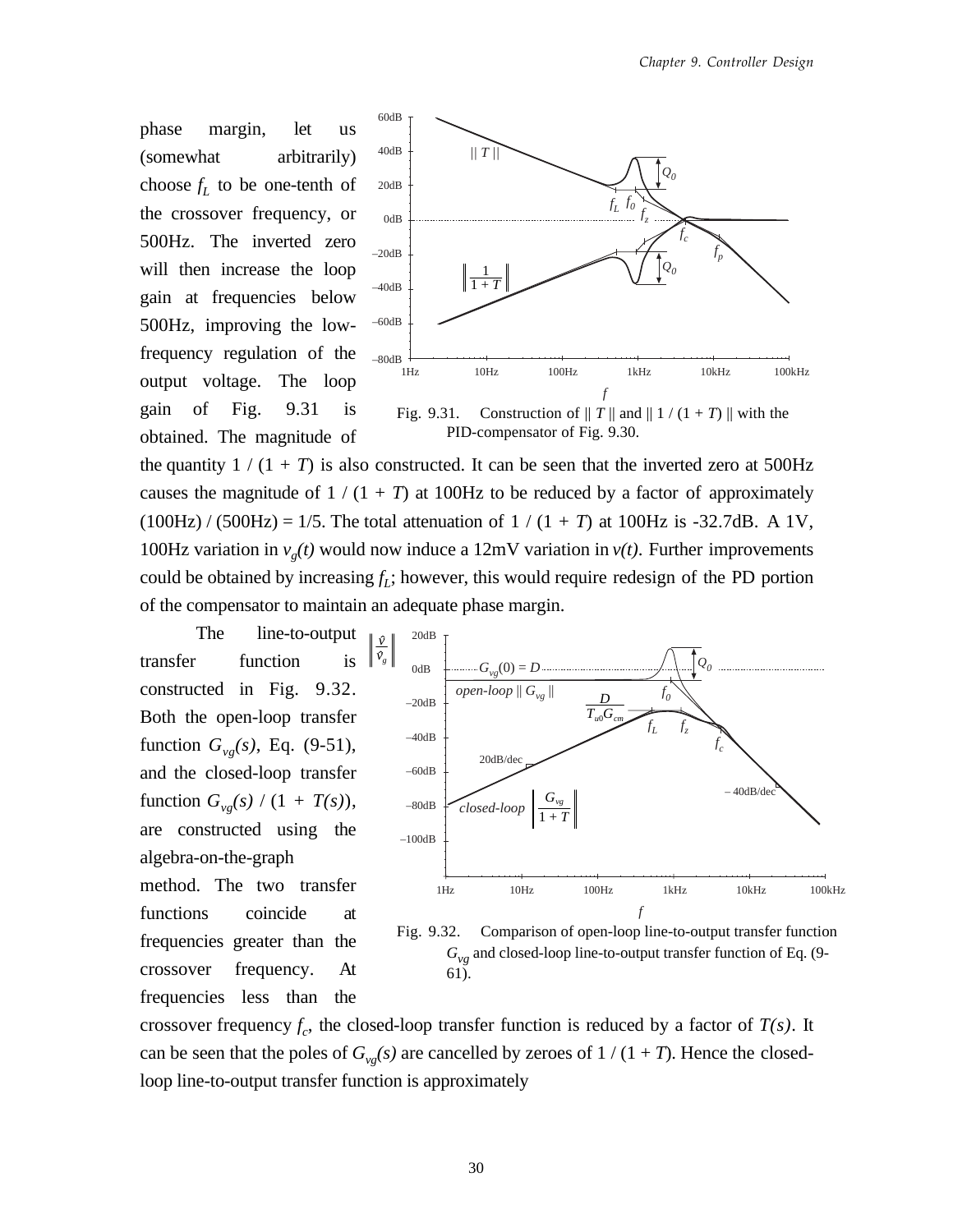$$
\frac{G_{\nu g}(s)}{\left(1+T(s)\right)} \approx \frac{D}{T_{u0}G_{cm}} \frac{1}{\left(1+\frac{\omega_L}{s}\right)\left(1+\frac{s}{\omega_z}\right)\left(1+\frac{s}{\omega_c}\right)} \tag{9-61}
$$

So the algebra-on-the-graph method allows simple approximate disturbance-to-output closed-loop transfer functions to be written. Armed with such an analytical expression, the system designer can easily compute the output disturbances, and can gain the insight required to modify the element values such that system specifications are met.

#### **9.6. Measurement of loop gains**

It is good engineering practice to measure the loop gains of prototype feedback systems. The objective of such an exercise is to verify that the system has been correctly modeled. If so, then provided that a good controller design has been implemented, then the system behavior will meet expectations regarding transient overshoot (and phase margin), rejection of disturbances, dc output voltage regulation, etc. Unfortunately, there are reasons why practical system prototypes are likely to differ from theoretical models. Phenomena may occur which were not accounted for in the original model, and which significantly influence the system behavior. Noise and EMI can be present, which cause the system transfer functions to deviate in unexpected ways.



Fig. 9.33. It is desired to determine the loop gain *T(s)* experimentally, by making measurements at point *A*.

So let us consider the measurement of the loop gain *T(s)* of the feedback system of Fig. 9.33. We will make measurements at some point *A*, where two blocks of the network are connected electrically. In Fig. 9.33, the output port of block *1* is represented by a Thevenin-equivalent network, composed of the dependent voltage source  $G_l v_e$  and output impedance  $Z_1$ . Block *1* is loaded by the input impedance  $Z_2$  of block 2. The remainder of the feedback system is represented by a block diagram as shown. The loop gain of the system is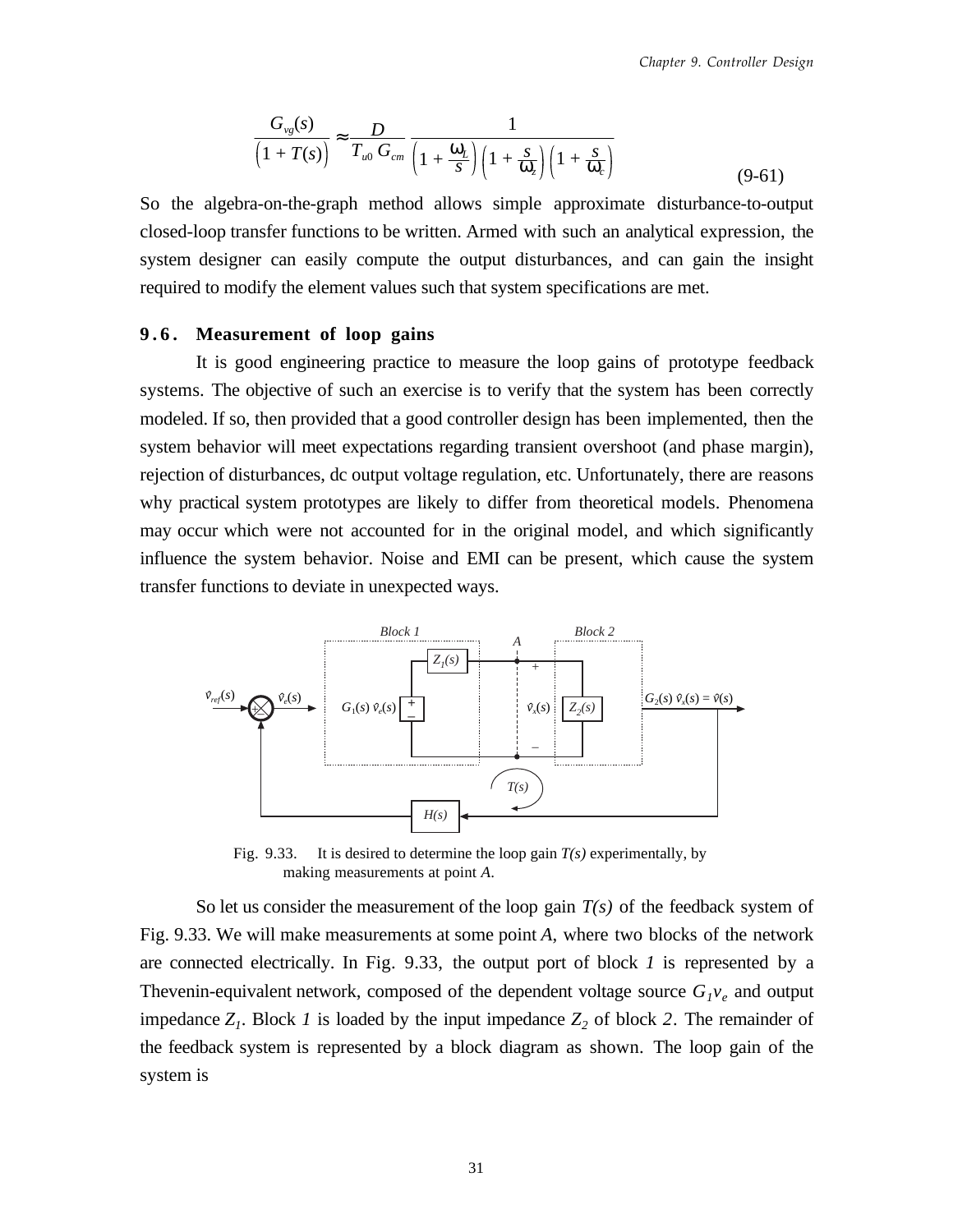$$
T(s) = G_1(s) \left( \frac{Z_2(s)}{Z_1(s) + Z_2(s)} \right) G_2(s) H(s)
$$
\n(9-62)

Measurement of this loop gain presents several challenges not present in other frequency response measurements.



Fig. 9.34. Measurement of loop gain by breaking the loop.

In principle, one could break the loop at point  $A$ , and attempt to measure  $T(s)$  using the transfer function measurement method of the previous chapter. As illustrated in Fig. 9.34, a dc supply voltage $V_{CC}$  and potentiometer would be used, to establish a dc bias in the voltage  $v_x$ , such that all of the elements of the network operate at the correct quiescent point. Ac voltage variations in  $v_z(t)$  are coupled into the injection point via a dc blocking capacitor. Any other independent ac inputs to the system are disabled. A network analyzer is used to measure the relative magnitudes and phases of the ac components of the voltages  $v_y(t)$  and  $v_x(t)$ :

$$
T_m(s) = \frac{\hat{v}_y(s)}{\hat{v}_x(s)} \bigg|_{\substack{\hat{v}_{ref} = 0 \\ \hat{v}_g = 0}} \tag{9-63}
$$

The measured gain  $T_m(s)$  differs from the actual gain  $T(s)$  because, by breaking the connection between blocks *1* and *2* at the measurement point, we have removed the loading of block 2 on block 1. Solution of Fig. 9.34 for the measured gain  $T_m(s)$  leads to

$$
T_m(s) = G_1(s) G_2(s) H(s)
$$
\n(9-64)

Equations (9-62) and (9-64) can be combined to express  $T_m(s)$  in terms of  $T(s)$ :

$$
T_m(s) = T(s) \left( 1 + \frac{Z_1(s)}{Z_2(s)} \right)
$$
\n(9-65)

Hence,

$$
T_m(s) \approx T(s) \quad \text{provided that} \quad \|Z_2\| \gg \|Z_1\| \tag{9-66}
$$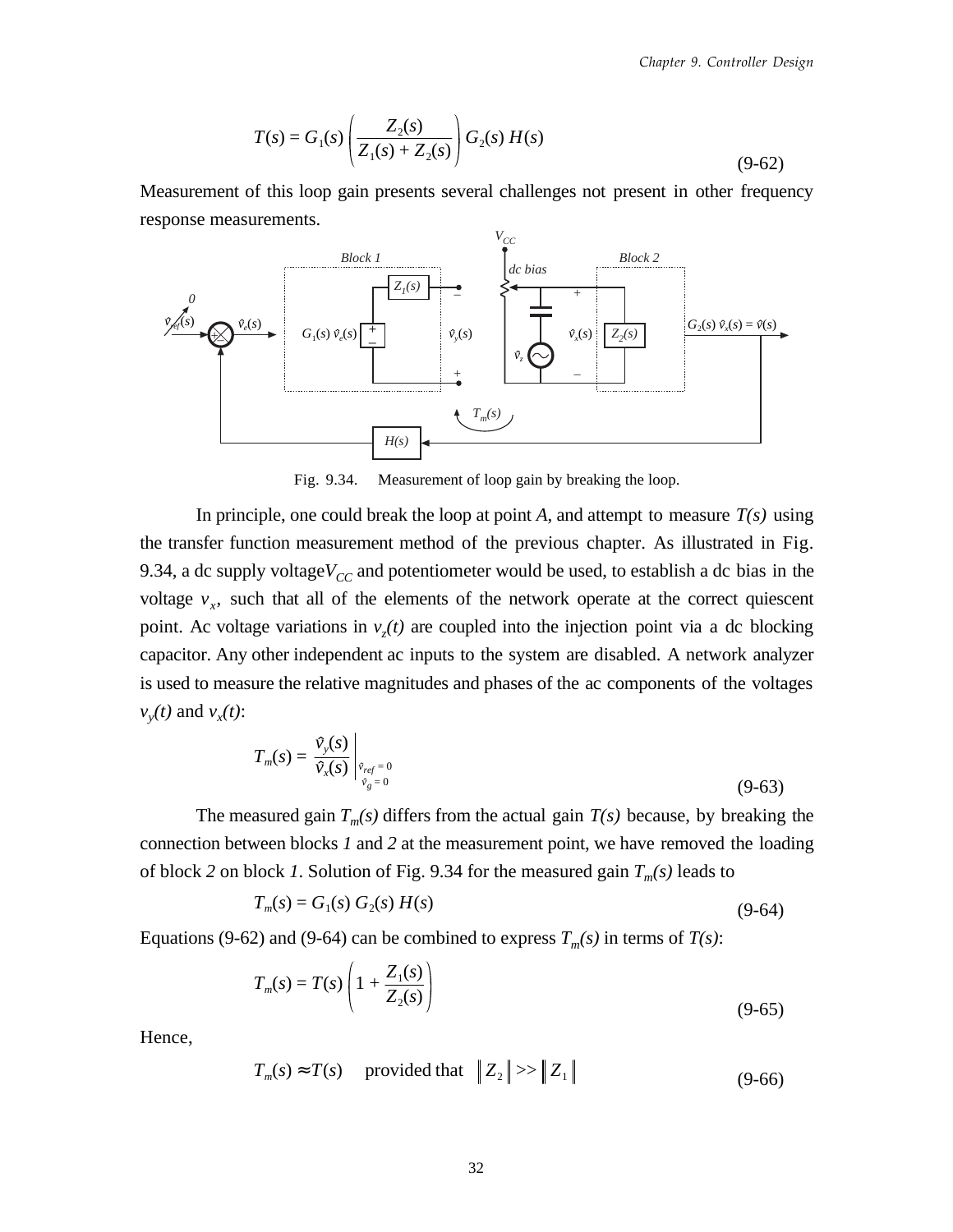So to obtain an accurate measurement, we need to find an injection point where loading is negligible over the range of frequencies to be measured.

Other difficulties are encountered when using the method of Fig. 9.34. The most serious problem is adjustment of the dc bias using a potentiometer. The dc loop gain is typically very large, especially when a PI controller is used. A small change in the dc component of  $v_r(t)$  can therefore lead to very large changes in the dc biases of some elements in the system. So it is difficult to establish the correct dc conditions in the circuit. The dc gains may drift during the experiment, making the problem even worse, and saturation of the error amplifier is a common complaint. Also, we have seen that the gains of the converter can be a function of the quiescent operating point; significant deviation from the correct operating point can cause the measured gain to differ from the loop gain of actual operating conditions.

# *9.6.1. Voltage injection*

An approach which avoids the dc biasing problem [3] is illustrated in Fig. 9.35. The voltage source  $v_1(t)$  is injected between blocks *1* and 2, without breaking the feedback loop. Ac variations in  $v_1(t)$  again excite variations in the feedback system, but dc bias conditions are determined by the circuit. Indeed, if  $v<sub>z</sub>(t)$  contains no dc component, then the biasing circuits of the system itself establish the quiescent operating point. Hence, the loop gain measurement is made at the actual system operating point.



Fig. 9.35. Measurement of loop gain by voltage injection.

The injection source is modeled in Fig. 9.35 by a Thevenin equivalent network, containing an independent voltage source with source impedance  $Z<sub>s</sub>(s)$ . The magnitudes of  $v_z$  and  $Z_s$  are irrelevant in the determination of the loop gain. However, the injection of  $v_z$ does disrupt the loading of block *2* on block *1*. Hence, a suitable injection point must be found, where the loading effect is negligible.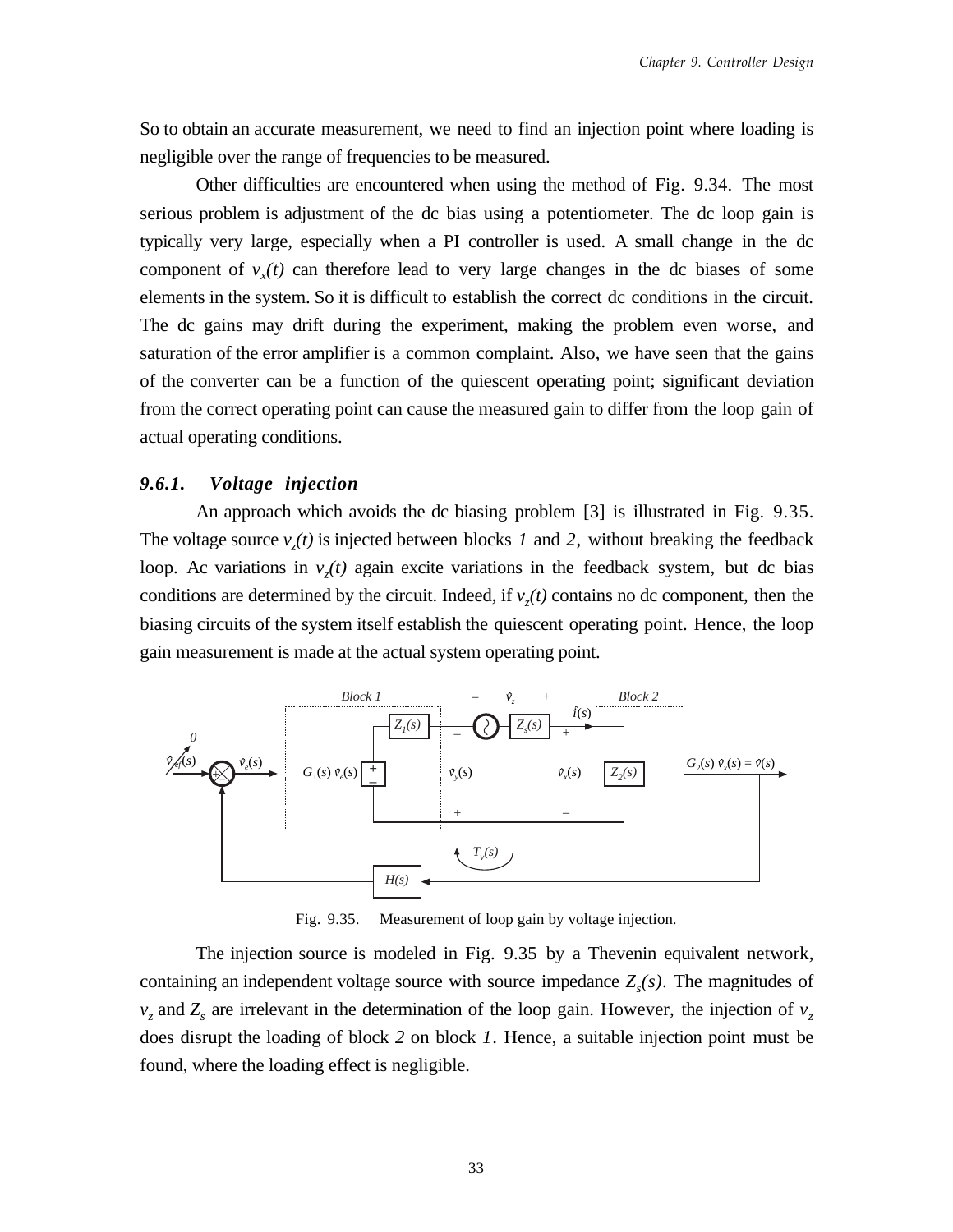To measure the loop gain by voltage injection, we connect a network analyzer to measure the transfer function from  $v_x$  to  $v_y$ . The system independent ac inputs are set to zero, and the network analyzer sweeps the injection voltage  $v_1(t)$  over the intended frequency range. The measured gain is

$$
T_{\nu}(s) = \frac{\hat{\nu}_{\nu}(s)}{\hat{\nu}_{x}(s)} \bigg|_{\substack{\hat{\nu}_{ref} = 0 \\ \hat{\nu}_{g} = 0}} \tag{9-67}
$$

Let us solve Fig. 9.35, to compare the measured gain  $T_v(s)$  with the actual loop gain  $T(s)$ given by Eq. (9-62). The error signal is

$$
\hat{v}_e(s) = -H(s) \ G_2(s) \ \hat{v}_x(s) \tag{9-68}
$$

The voltage  $\hat{v}_y(s)$  can be written

$$
- \hat{v}_y(s) = G_1(s) \hat{v}_e(s) - \hat{i}(s) Z_1(s)
$$
\n(9-69)

where  $\hat{i}(s) Z_i(s)$  is the voltage drop across the source impedance  $Z_i$ . Substitution of Eq. (9-68) into (9-69) leads to

$$
-\hat{v}_y(s) = -\hat{v}_x(s) G_2(s) H(s) G_1(s) - \hat{i}(s) Z_1(s)
$$
\n(9-70)

But *î(s)* is

$$
\hat{i}(s) = \frac{\hat{v}_x(s)}{Z_2(s)}
$$
(9-71)

Therefore, Eq. (9-70) becomes

$$
\hat{v}_y(s) = \hat{v}_x(s) \left( G_1(s) G_2(s) H(s) + \frac{Z_1(s)}{Z_2(s)} \right)
$$
\n(9-72)

Substitution of Eq. (9-72) into (9-67) leads to the following expression for the measured gain  $T_v(s)$ :

$$
T_{\nu}(s) = G_1(s) G_2(s) H(s) + \frac{Z_1(s)}{Z_2(s)}
$$
\n(9-73)

Equations (9-62) and (9-73) can be combined to determine the measured gain  $T_v(s)$  in terms of the actual loop gain *T(s)*:

$$
T_{\nu}(s) = T(s) \left( 1 + \frac{Z_1(s)}{Z_2(s)} \right) + \frac{Z_1(s)}{Z_2(s)}
$$
\n(9-74)

Thus,  $T<sub>v</sub>(s)$  can be expressed as the sum of two terms. The first term is proportional to the actual loop gain  $T(s)$ , and is approximately equal to  $T(s)$  whenever  $|| Z_1 || << || Z_2 ||$ . The second term is not proportional to  $T(s)$ , and limits the minimum  $T(s)$  that can be measured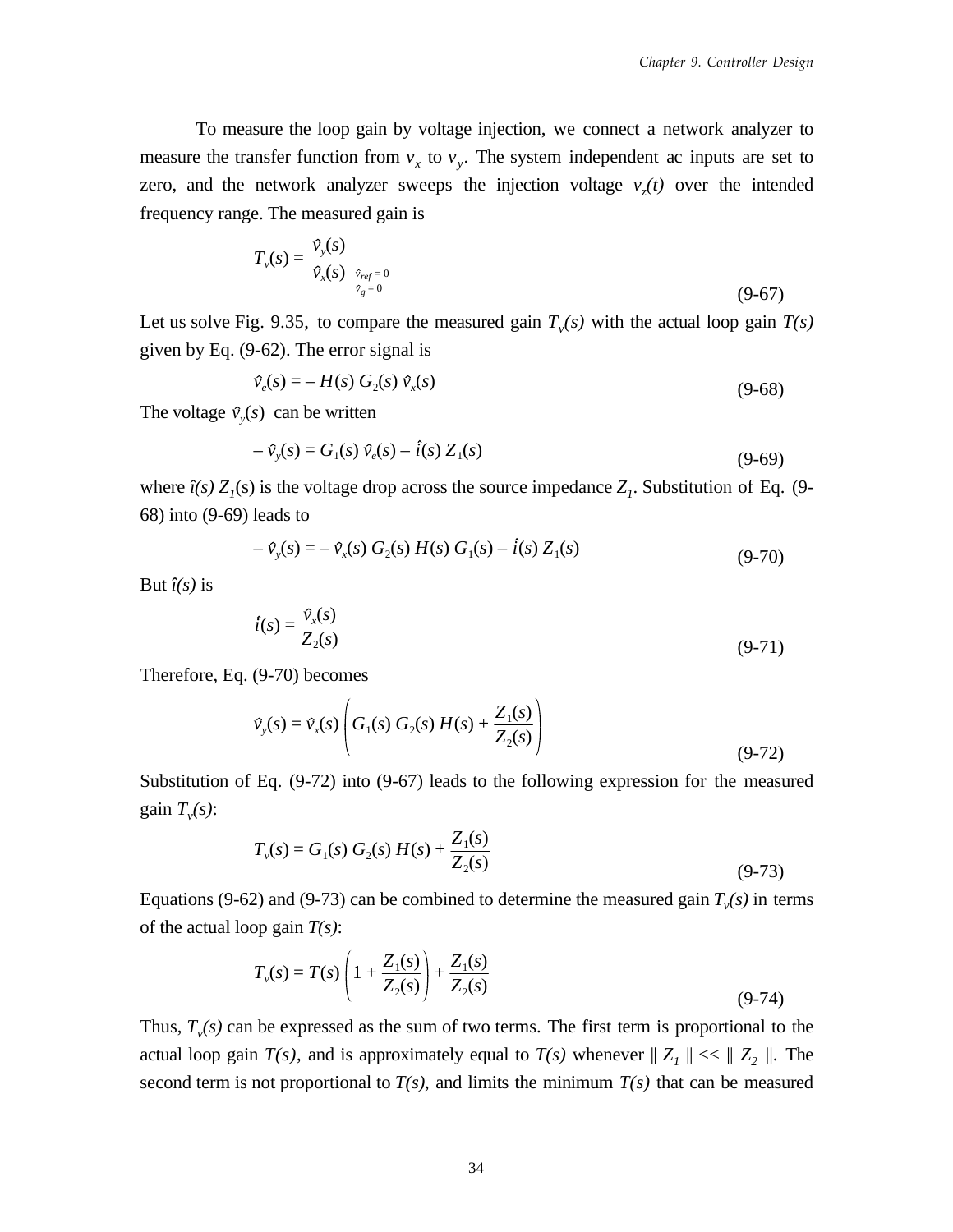with the voltage injection technique. If  $Z_1/Z_2$  is much smaller in magnitude than  $T(s)$ , then the second term can be ignored, and  $T_v(s) \approx T(s)$ . At frequencies where  $T(s)$  is smaller in magnitude than  $Z_1/Z_2$ , the measured data must be discarded. Thus,

$$
T_v(s) \approx T(s)
$$
 provided (i)  $||Z_1(s)|| \ll ||Z_2(s)||$ , and  
(ii)  $||T(s)|| \gg ||\frac{Z_1(s)}{Z_2(s)}||$  (9-75)

Again, note that the value of the injection source impedance  $Z_{\rm s}$  is irrelevant.

As an example, consider voltage injection at the output of an operational amplifier, having a  $50Ω$  output impedance, which drives a 500Ω effective load. The system in the vicinity of the injection point is illustrated in Fig. 9.36. So  $Z_1(s) = 50\Omega$  and  $Z_2(s) = 500\Omega$ . The ratio  $Z_1$  /  $Z_2$  is 0.1, or -20dB. Let us further suppose that the actual loop gain



Fig. 9.36. Voltage injection example.

*T(s)* contains poles at 10Hz and 100kHz, with a dc gain of 80dB. The actual loop gain magnitude is illustrated in Fig. 9.37.

Voltage injection would result in measurement of  $T_v(s)$  given in Eq. (9-74). Note that

$$
\left(1 + \frac{Z_1(s)}{Z_2(s)}\right) = 1.1 \Rightarrow 0.83 \text{dB}
$$
\n
$$
(9-76)
$$

Hence, for large  $|| T ||$ , the measured  $|| T_v ||$  deviates from the actual loop gain by less than 1dB. However, at high frequency where  $|| T ||$  is less than –20dB, the measured gain differs significantly. Apparently,  $T_v(s)$  contains two high-frequency zeroes that are not present in *T(s)*. Depending on the *Q*-factor of these zeroes, the phase of  $T<sub>v</sub>$  at the crossover frequency could be influenced. To ensure that the phase



Fig. 9.37. Comparison of measured loop gain  $T_v$  and actual loop gain *T*, voltage injection example. The measured gain deviates at high frequency.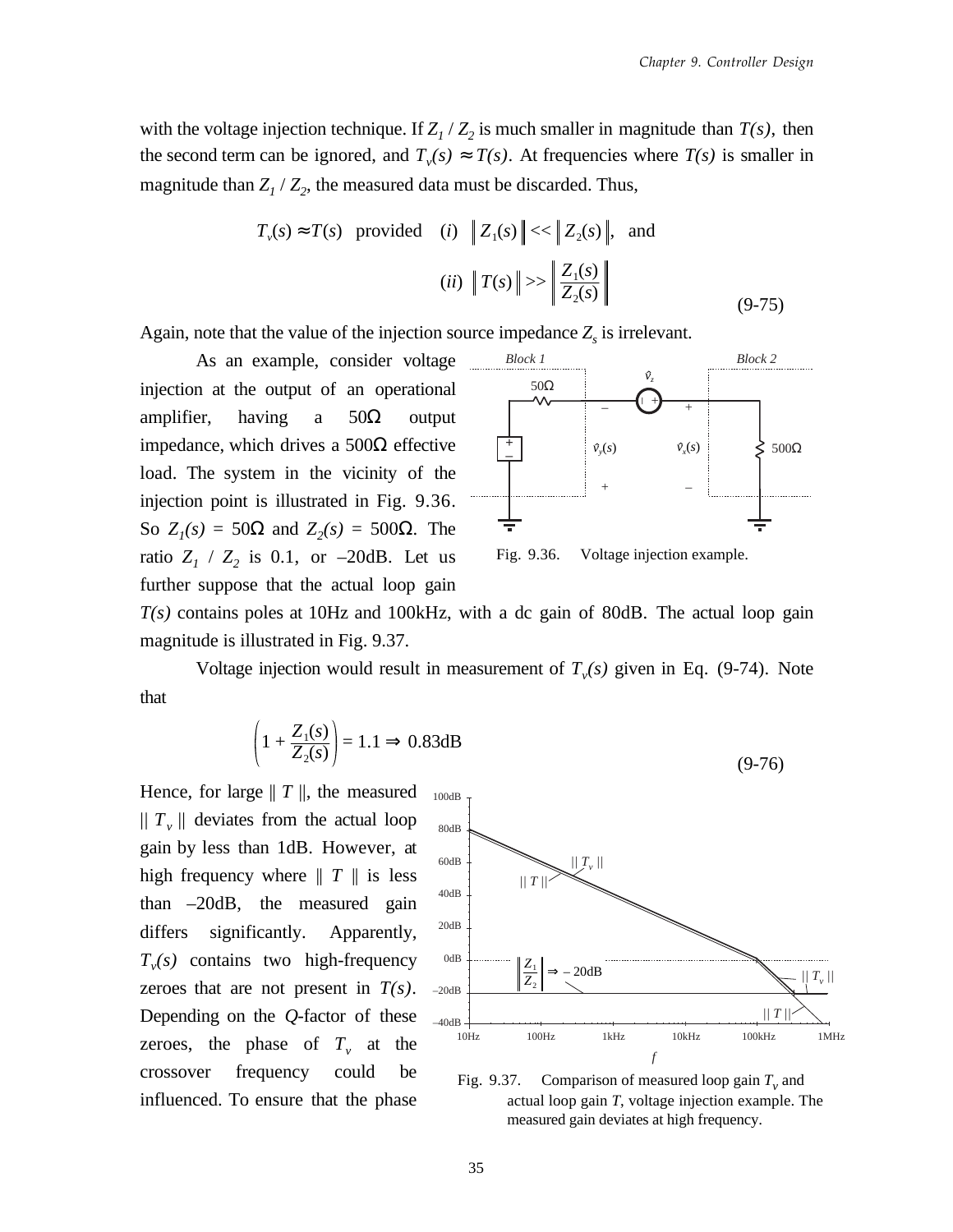margin is correctly measured, it is important that  $Z_1/Z_2$  be sufficiently small in magnitude.



Fig. 9.38. Measurement of loop gain by current injection.

# *9.6.2. Current injection*

The results of the preceding paragraphs can also be obtained in dual form, where the loop gain is measured by current injection [3]. As illustrated in Fig. 9.38, we can model block *1* and the analyzer injection source by their Norton equivalents, and use current probes to measure  $\hat{i}_x$  and  $\hat{i}_y$ . The gain measured by current injection is

$$
T_i(s) = \frac{\hat{i}_y(s)}{\hat{i}_x(s)} \bigg|_{\substack{\hat{v}_{ref} = 0 \\ \hat{v}_g = 0}} \tag{9-77}
$$

It can be shown that

$$
T_i(s) = T(s) \left( 1 + \frac{Z_2(s)}{Z_1(s)} \right) + \frac{Z_2(s)}{Z_1(s)}
$$
\n(9-78)

Hence,

$$
T_i(s) \approx T(s) \text{ provided } (i) \quad \left\| Z_2(s) \right\| \ll \left\| Z_1(s) \right\|, \text{ and}
$$
\n
$$
(ii) \quad \left\| T(s) \right\| \gg \left\| \frac{Z_2(s)}{Z_1(s)} \right\| \qquad \qquad \frac{\sum_{i} (s)}{i} \quad C_b \quad \frac{\left\| \hat{I}_z \right\|}{\left\| \hat{I}_x \right\|} \quad (9-79)
$$

So to obtain an accurate measurement of the loop gain by current injection, we must find a point in the network where block *2* has sufficiently small input impedance. Again, note that the injection source impedance  $Z<sub>s</sub>$  does not affect the measurement. In fact, we can realize  $\hat{i}$ <sub>z</sub> by use of a Thevenin-equivalent source, as illustrated in Fig. 9.39. The network analyzer injection source is represented



Fig. 9.39. Current injection using Theveninequivalent source.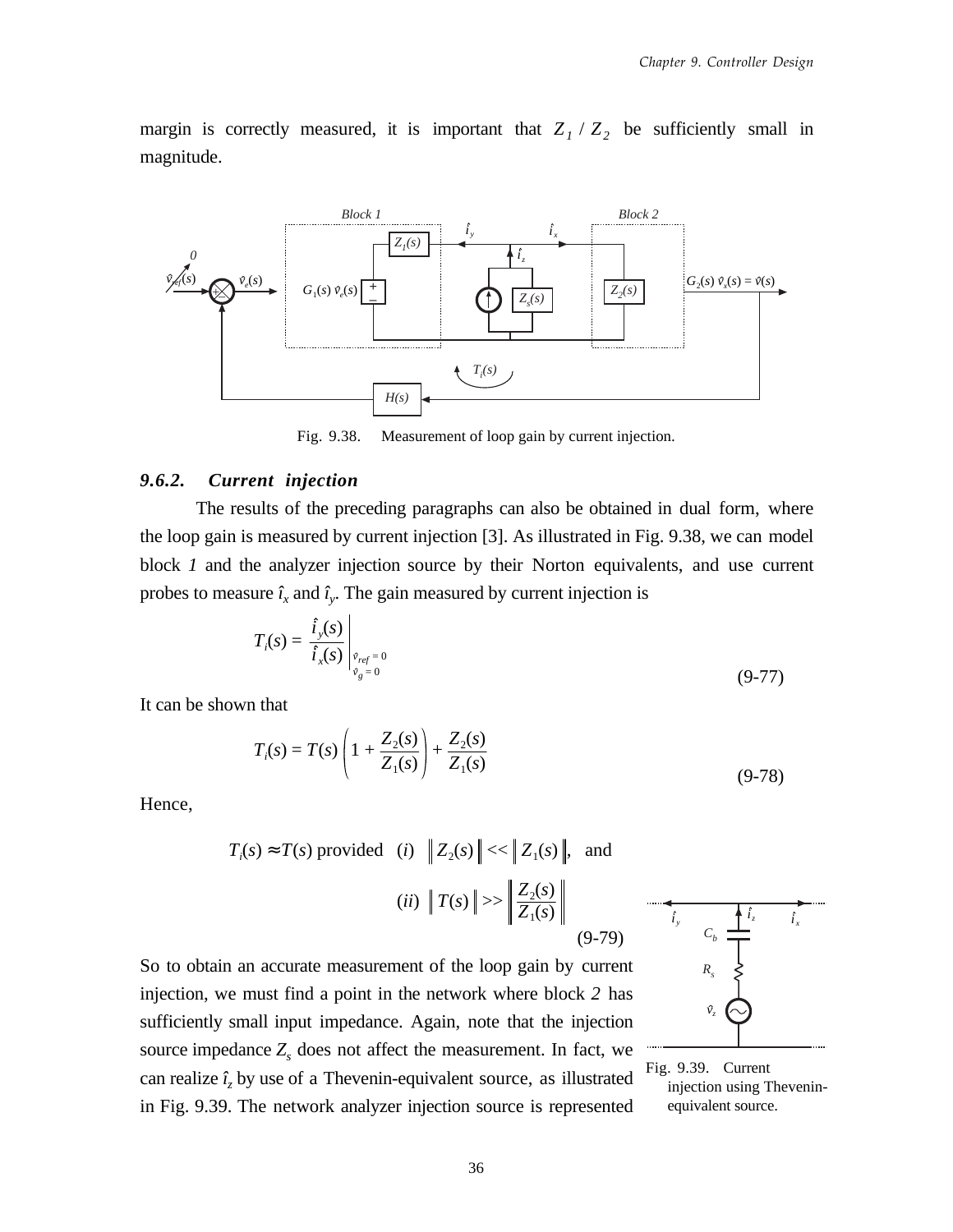by voltage source  $\hat{v}_z$  and output resistance  $R_s$ . A series capacitor,  $C_b$ , is inserted to avoid disrupting the dc bias at the injection point.

#### *9.6.3. Measurement of unstable systems*

When the prototype feedback system is unstable, we are even more eager to measure the loop gain —to find out what went wrong. But measurements cannot be made while the system oscillates. We need to stabilize the system, yet measure the original unstable loop gain. It is possible to do this by recognizing that the injection source impedance *Z*<sub>s</sub> does not influence the measured loop gain [3]. As illustrated in Fig. 9.40, we can even add additional resistance  $R_{ext}$ , effectively increasing the source impedance  $Z_s$ . The measured loop gain  $T_{v}(s)$  is unaffected.



Fig. 9.40. Measurement of an unstable loop gain by voltage injection.

Adding series impedance generally lowers the loop gain of a system, leading to a lower crossover frequency and a more positive phase margin. Hence, it is usually possible to add a resistor  $R_{\text{ext}}$  that is sufficiently large to stabilize the system. The gain  $T_{\text{v}}(s)$ , Eq. (9-67), continues to be approximately equal to the original unstable loop gain, according to Eq. (9-75). To avoid disturbing the dc bias conditions, it may be necessary to bypass  $R_{ext}$ with inductor  $L_{ext}$ . If the inductance value is sufficiently large, then it will not influence the stability of the modified system.

#### **9.7. Summary of key points**

- 1. Negative feedback causes the system output to closely follow the reference input, according to the gain  $1 / H(s)$ . The influence on the output of disturbances and variation of gains in the forward path is reduced.
- 2. The loop gain  $T(s)$  is equal to the products of the gains in the forward and feedback paths. The loop gain is a measure of how well the feedback system works: a large loop gain leads to better regulation of the output. The crossover frequency  $f_c$  is the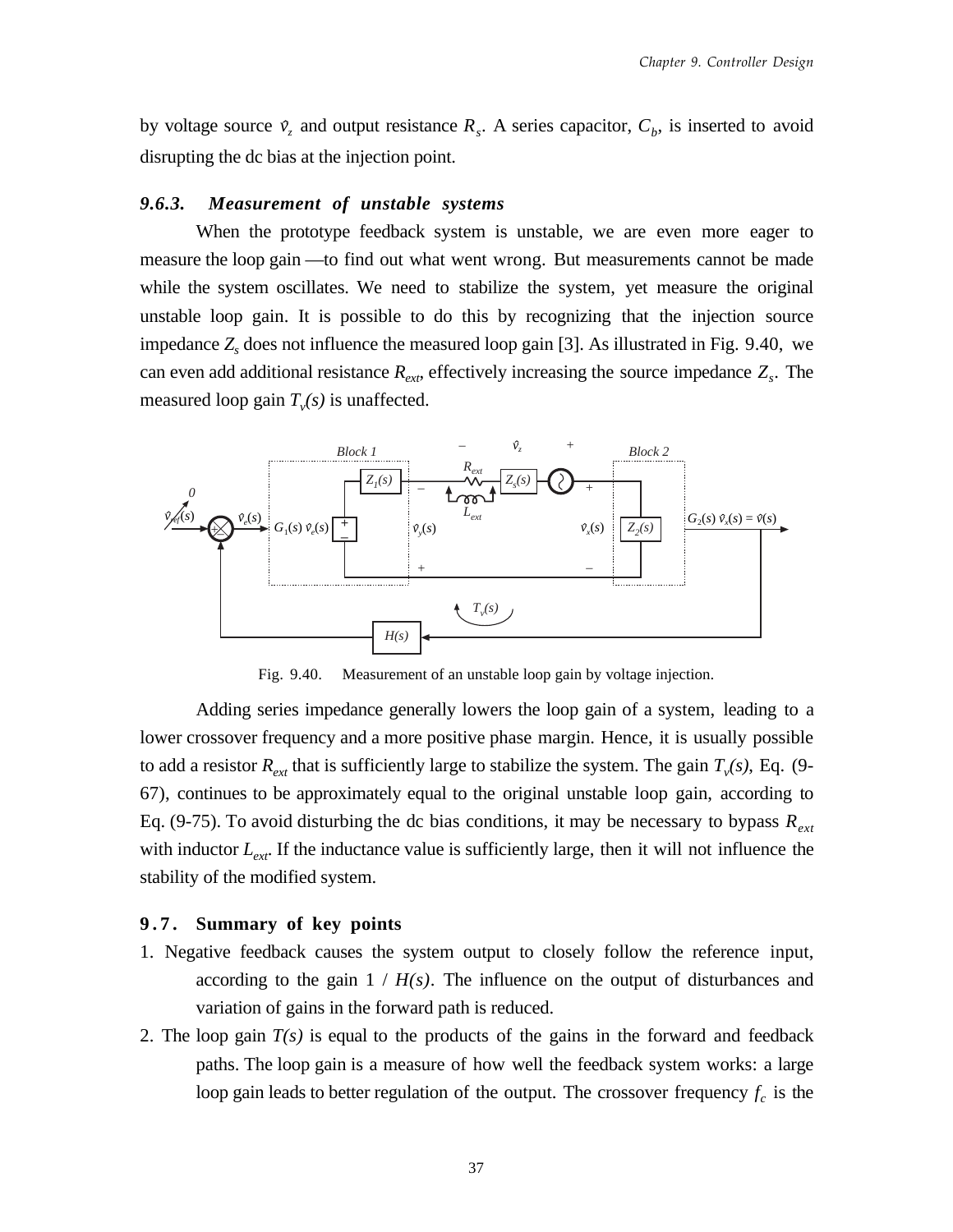frequency at which the loop gain *T* has unity magnitude, and is a measure of the bandwidth of the control system.

- 3. The introduction of feedback causes the transfer functions from disturbances to the output to be multiplied by the factor  $1/(1+T(s))$ . At frequencies where *T* is large in magnitude (i.e., below the crossover frequency), this factor is approximately equal to  $1/T(s)$ . Hence, the influence of low-frequency disturbances on the output is reduced by a factor of  $1/T(s)$ . At frequencies where *T* is small in magnitude (i.e., above the crossover frequency), the factor is approximately equal to 1. The feedback loop then has no effect. Closed-loop disturbance-to-output transfer functions, such as the line-to-output transfer function or the output impedance, can easily be constructed using the algebra-on-the-graph method.
- 4. Stability can be assessed using the phase margin test. The phase of *T* is evaluated at the crossover frequency, and the stability of the important closed-loop quantities  $T/(1+T)$  and  $1/(1+T)$  is then deduced. Inadequate phase margin leads to ringing and overshoot in the system transient response, and peaking in the closed-loop transfer functions.
- 5. Compensators are added in the forward paths of feedback loops to shape the loop gain, such that desired performance is obtained. Lead compensators, or PD controllers, are added to improve the phase margin and extend the control system bandwidth. PI controllers are used to increase the low-frequency loop gain, to improve the rejection of low-frequency disturbances and reduce the steady-state error.
- 6. Loop gains can be experimentally measured by use of voltage or current injection. This approach avoids the problem of establishing the correct quiescent operating conditions in the system, a common difficulty in systems having a large dc loop gain. An injection point must be found where interstage loading is not significant. Unstable loop gains can also be measured.

#### **REFERENCES**

- [1] B. Kuo, *Automatic Control Systems*, New York: Prentice-Hall, Inc.
- [2] J. D'Azzo and C. Houpis, *Linear Control System Analysis and Design: Conventional and Modern*, New York: McGraw-Hill Inc., 1995.
- [3] R. D. Middlebrook, "Measurement of Loop Gain in Feedback Systems," *International Journal of Electronics*, vol. 38, no. 4, pp. 485-512, 1975.
- [4] R. D. Middlebrook, "Design-Oriented Analysis of Feedback Amplifiers," *Proceedings National Electronics Conference*, vol. XX, October 1964, pp. 234-238.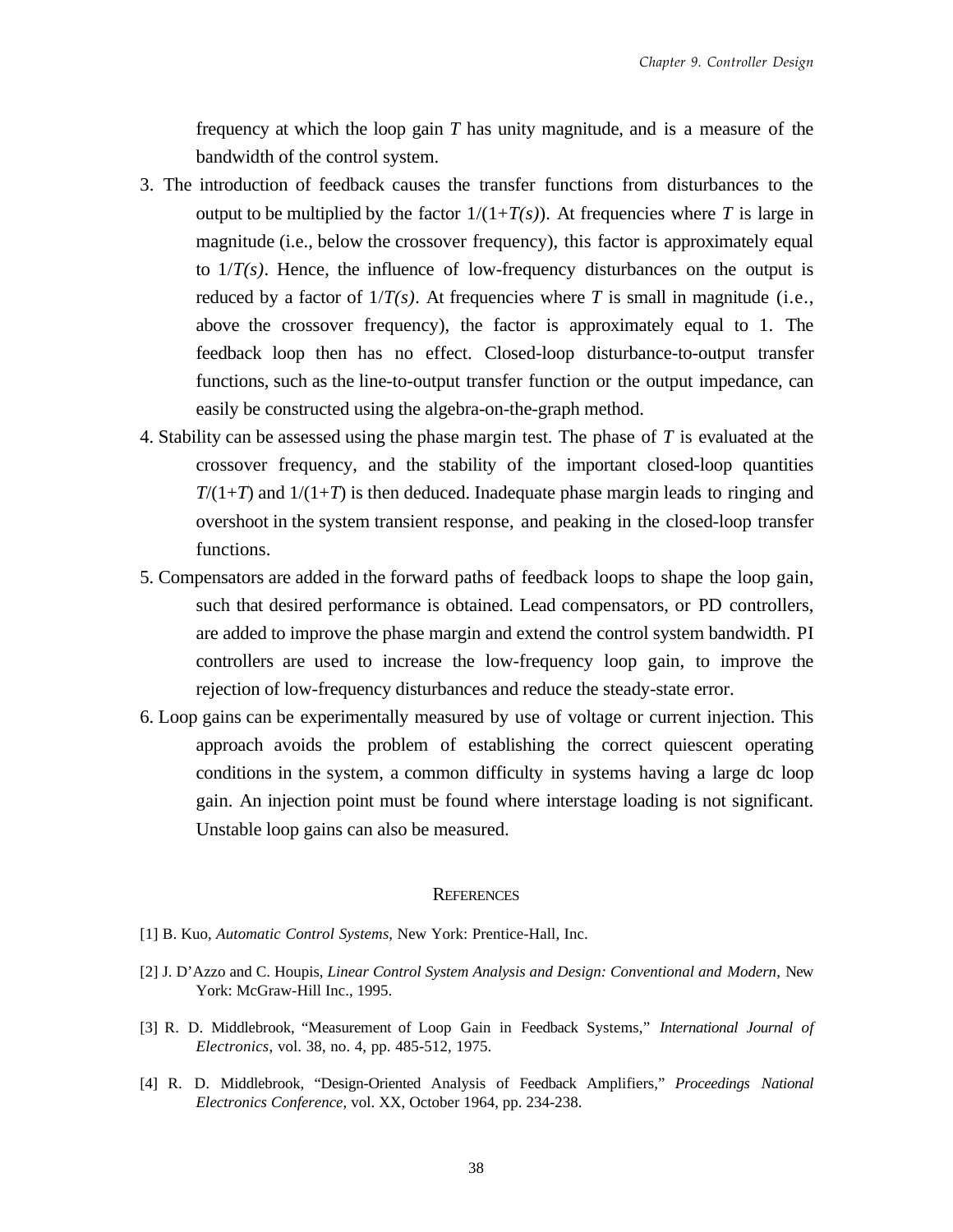#### **PROBLEMS**

- **9.1.** Derive both forms of Eq. (9-25).
- **9.2.** The flyback converter system of Fig. 9.41 contains a feedback loop for regulation of the main output voltage  $v_1$ . An auxiliary output produces voltage  $v_2$ . The dc input voltage  $v_g$ lies in the range 280V  $\leq v_g \leq 380$ V. The compensator network has transfer function

$$
G_c(s) = G_{c\infty} \left( 1 + \frac{\omega_1}{s} \right)
$$

where  $G_{c\infty} = 0.05$ , and  $f_1 = \omega_1/2\pi = 400$  Hz.

- **(a)** What is the steady-state value of the error voltage  $v_e(t)$ ? Explain your reasoning.
- **(b)** Determine the steady-state value of the main output voltage  $v_1$ .
- **(c)** Estimate the steady-state value of the auxiliary output voltage  $v_2$ .



Fig. 9.41.

- **9.3.** In the boost converter system of Fig. 9.42, all elements are ideal. The compensator has gain  $G_c(s)$  $= 1000/s.$ 
	- **(a)** Construct the Bode plot of the loop gain *T(s)* magnitude and phase. Label values of all corner frequencies and *Q*factors, as appropriate.
	- **(b)** Determine the crossover frequency and phase margin.
	- **(c)** Construct the Bode diagram of the magnitude of  $1/(1+T)$ , using the algebra-on-the-graph method. Label values of all corner frequencies and *Q*factors, as appropriate.





- **(d)** Construct the Bode diagram of the magnitude of the closed-loop line-to-output transfer function. Label values of all corner frequencies and *Q*-factors, as appropriate.
- **9.4.** A certain inverter system has the following loop gain

$$
T(s) = T_0 \frac{\left(1 + \frac{s}{\omega_z}\right)}{\left(1 + \frac{s}{\omega_1}\right)\left(1 + \frac{s}{\omega_2}\right)\left(1 + \frac{s}{\omega_3}\right)}
$$

and the following open-loop line-to-output transfer function

$$
G_{vg}(s) = G_{g0} \frac{1}{\left(1 + \frac{s}{\omega_1}\right)\left(1 + \frac{s}{\omega_3}\right)}
$$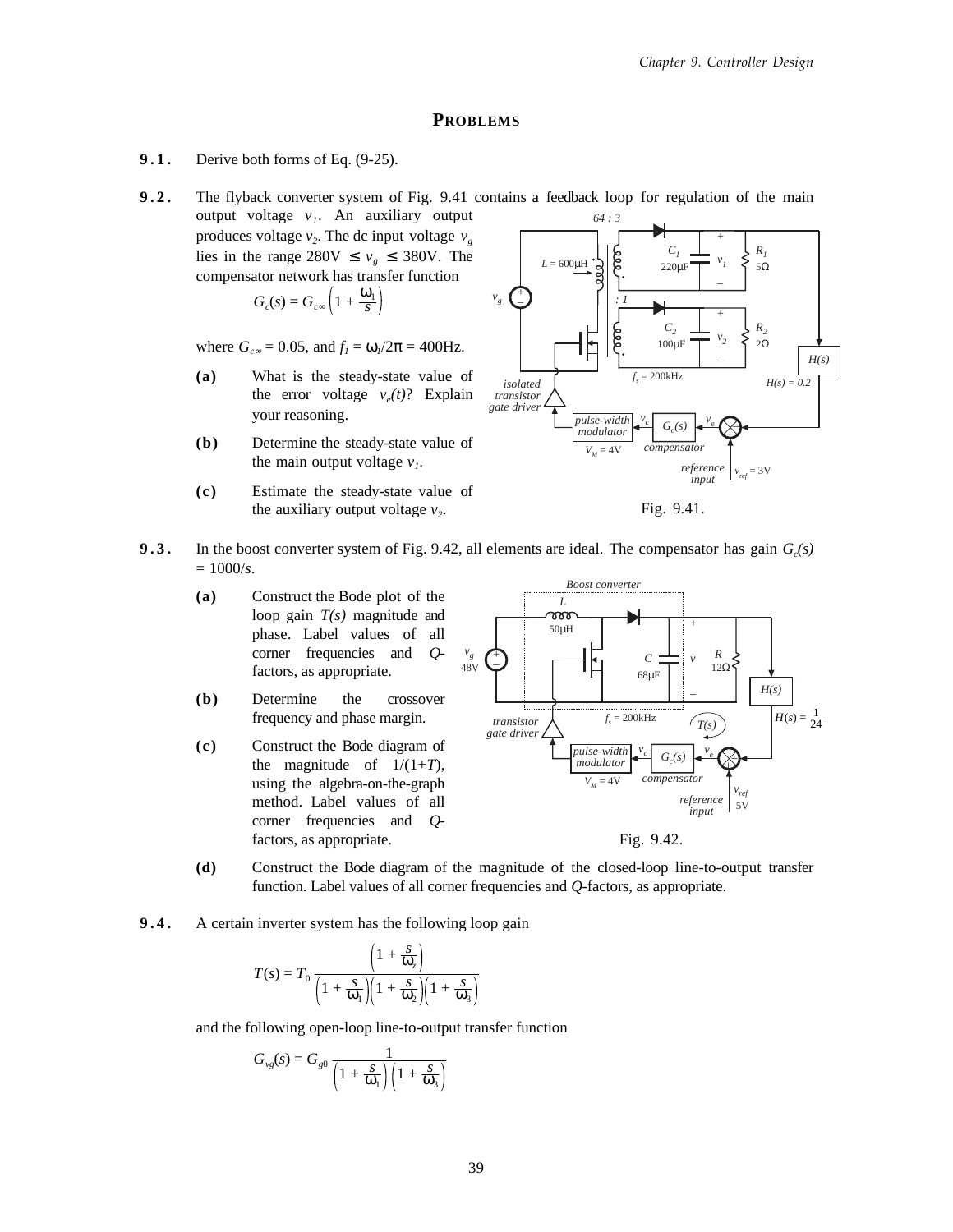where

$$
T_0 = 100
$$
  $\omega_1 = 500 \text{ rad/s}$   
\n $\omega_2 = 1000 \text{ rad/s}$   $\omega_3 = 24000 \text{ rad/s}$   
\n $\omega_z = 4000 \text{ rad/s}$   $G_{g0} = 0.5$ 

The gain of the feedback connection is  $H(s) = 0.1$ .

- **(a)** Sketch the magnitude and phase asymptotes of the loop gain *T(s)*. Determine numerical values of the crossover frequency in Hz and phase margin in degrees.
- **(b)** Construct the magnitude asymptotes of the closed-loop line-to-output transfer function. Label important features.
- **(c)** Construct the magnitude asymptotes of the closed-loop transfer function from the reference voltage to the output voltage. Label important features.

**9.5.** The forward converter system of Fig. 9.43 is constructed with the element values shown. The quiescent value of the input voltage is  $V_g = 380V$ . The transformer has turns ratio  $n_1 / n_3 = 4.5$ . The duty cycle produced by the pulse-width modulator is restricted to the range  $0 \le d(t) \le 0.5$ . Within this range, *d(t)* follows the

control voltage  $v_c(t)$  according to

$$
d(t) = \frac{1}{2} \frac{v_c(t)}{V_M}
$$

with  $V_M = 3$  volts.

- **(a)** Determine the quiescent values of: the duty cycle *D*, the output voltage *V*, and the control voltage  $V_c$ .
- **(b)** Sketch a block diagram which models the smallsignal ac variations in the system, and determine the transfer function of each block.



**(c)** Construct a Bode plot of the loop gain magnitude and phase. What is the crossover frequency? What is the phase margin?

**(d)** Construct the Bode plot of the closed-loop line-to-output transfer function magnitude

*v*  $\widehat{\nu}_g$ 

Label important features. What is the gain at 120Hz? At what frequency do disturbances in  $v_g$  have the greatest influence on the output voltage?

- **9.6.** In the voltage regulator system of Fig. 9.43, described in problem 9.5, the input voltage  $v<sub>e</sub>(t)$ contains a 120Hz variation of peak amplitude 10V.
	- (a) What is the amplitude of the resulting 120Hz variation in  $v(t)$ ?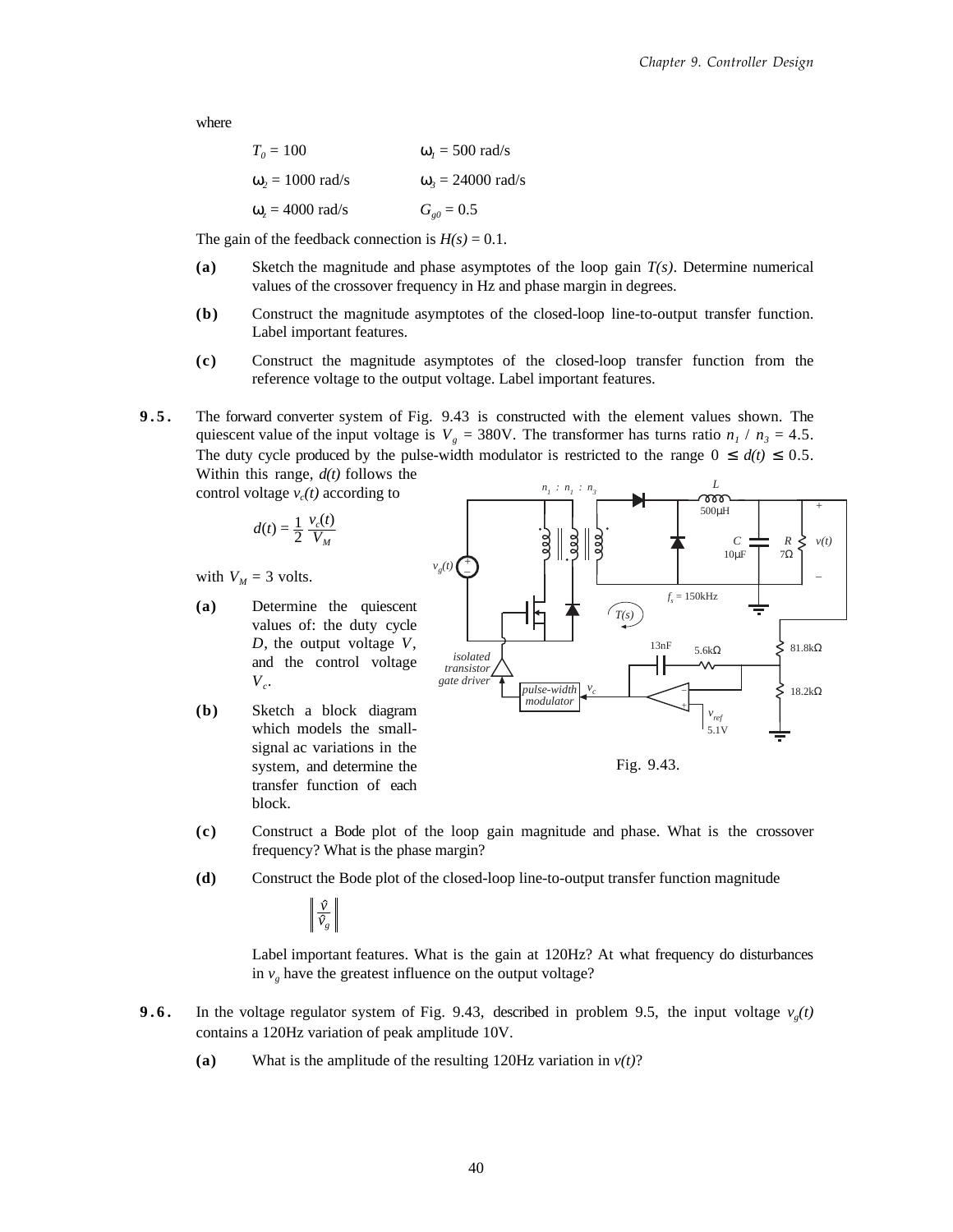- **(b)** Modify the compensator network such that the 120Hz output voltage variation has peak amplitude less than 25mV. Your modification should leave the dc output voltage unchanged, and should result in a crossover frequency no greater than 10kHz.
- **9.7.** Design of a boost converter with current feedback and a PI compensator. In some applications, it is desired to control the converter terminal current waveform. The boost converter system of Fig.

9.44 contains a feedback loop which causes the converter input current  $i<sub>o</sub>(t)$  to be proportional to a reference voltage  $v_{ref}(t)$ . The feedback connection is a current sense circuit having gain  $H(s)$  = 0.2 volts per ampere. A conventional pulse width modulator circuit (Fig. 7.62) is employed, having a sawtooth waveform with peak-peak amplitude of  $V_M$  = 3 volts. The quiescent values of the inputs are:  $V_g = 120$  volts,  $V_{ref} = 2$ volts. All elements are ideal.

**(a)** Determine the quiescent values *D*, *V*, and *Ig*.





**(b)** Determine the small-signal transfer function

$$
G_{id}(s) = \frac{\hat{i}_g(s)}{\hat{d}(s)}
$$

- (c) Sketch the magnitude and phase asymptotes of the uncompensated  $(G_c(s) = 1)$  loop gain.
- **(d)** It is desired to obtain a loop gain magnitude of at least 35dB at 120Hz, while maintaining a phase margin of at least 72°. The crossover frequency should be no greater than  $f_s / 10 =$ 10kHz. Design a PI compensator which accomplishes this. Sketch the magnitude and phase asymptotes of the resulting loop gain, and label important features.
- **(e)** For your design of part (d), sketch the magnitude of the closed-loop transfer function

$$
\frac{i_g(s)}{\hat{v}_{ref}(s)}
$$

Label important features.

**9.8.** Design of a buck regulator to meet closed-loop output impedance specifications. The buck converter with control system illustrated in Fig. 9.45 is to be designed to meet the following

specifications. The closed-loop output impedance should be less than 0.2Ω over the entire frequency range 0-20kHz. To ensure that the transient response is well-behaved, the poles of the closedloop transfer functions, in the vicinity of the crossover frequency, should have *Q*-factors no greater than unity. The quiescent load current *I<sub>LOAD</sub>* can vary from 5A to 50A, and the above specifications must be met for every value of *ILOAD* in this range. For simplicity, you may assume that the

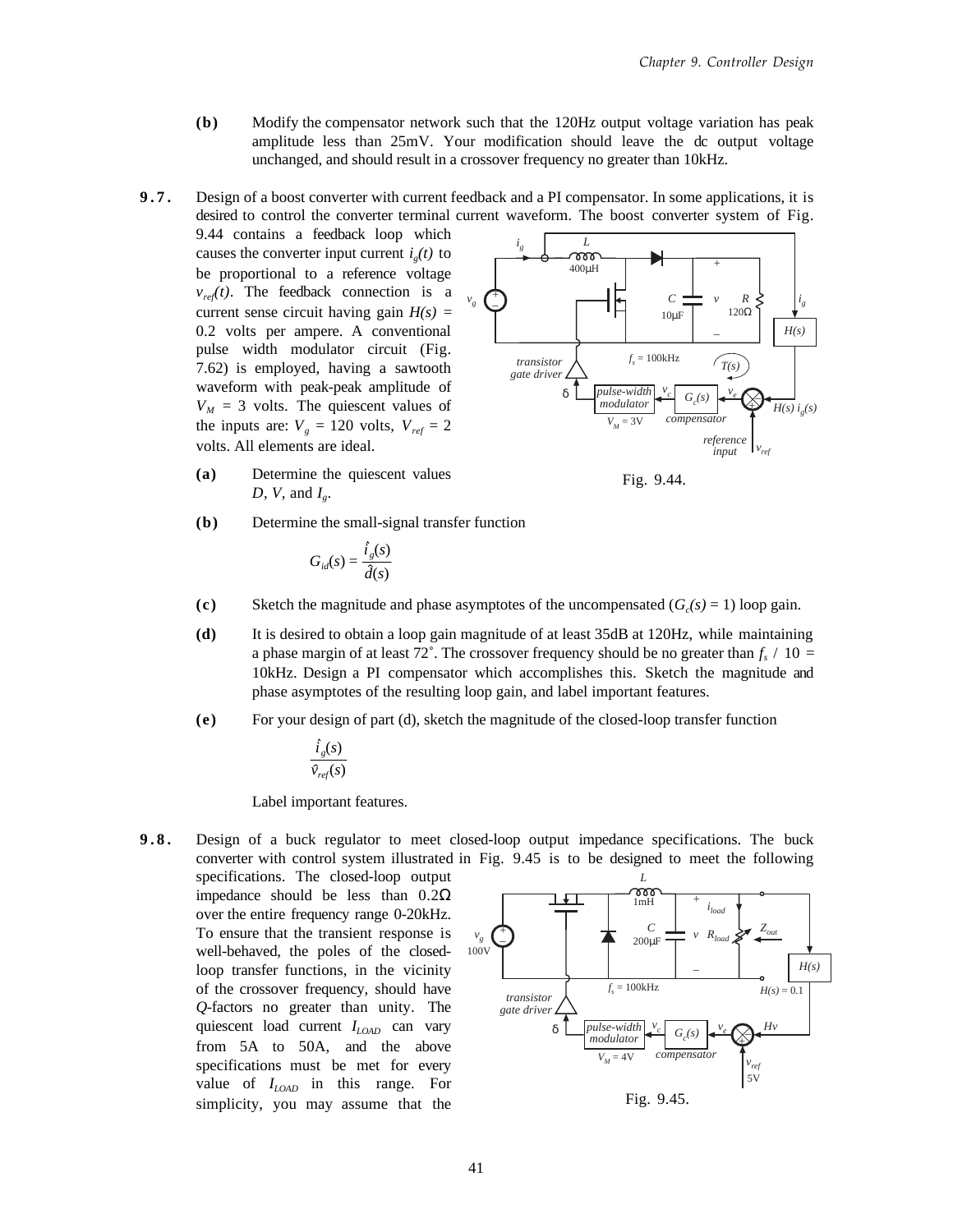input voltage  $v_g$  does not vary. The loop gain crossover frequency  $f_c$  may be chosen to be no greater than  $f_s$  / 10, or 10kHz. You may also assume that all elements are ideal. The pulse-width modulator circuit obeys Eq. (7-132).

- **(a)** What is the intended dc output voltage *V*? Over what range does the effective load resistance *RLOAD* vary?
- **(b)** Construct the magnitude asymptotes of the open-loop output impedance  $Z_{out}(s)$ . Over what range of frequencies is the output impedance specification not met? Hence, deduce how large the minimum loop gain *T(s)* must be in magnitude, such that the closed-loop output impedance meets the specification. Choose a suitable crossover frequency  $f_c$ .
- (c) Design a compensator network  $G_c(s)$  such that all specifications are met. Additionally, the dc loop gain *T(s)* should be at least 20dB. Specify the following:
	- $(i)$  Your choice for the transfer function  $G_c(s)$
	- *(ii)* The worst-case closed-loop *Q*
	- *(iii)* Bode plots of the loop gain *T(s)* and the closed-loop output impedance, for load currents of 5A and 50A. What effect does variation of  $R_{LOD}$ have on the closed-loop behavior of your design?
- **(d)** Design a circuit using resistors, capacitors, and an op amp, to realize your compensator transfer function  $G_c(s)$ .
- **9.9** Design of a buck-boost voltage regulator. The buck-boost converter of Fig. 9.46 operates in the continuous conduction mode, with the element values shown. The nominal input voltage is  $V_e$  = 48V, and it is desired to regulate the output voltage at –15V. Design the best compensator that

you can, which has high crossover frequency (but no greater than 10% of the switching frequency), large loop gain over the bandwidth of the feedback loop, and phase margin of at least 52˚.

**(a)** Specify the required value of *H*. Sketch Bode plots of the uncompensated loop gain magnitude and phase, as well as the magnitude and phase of your proposed compensator transfer function  $G_c(s)$ . Label the important features of your plots.



- **(b)** Construct Bode diagrams of the magnitude and phase of your compensated loop gain *T(s)*, and also of the magnitude of the quantities  $T/(1 + T)$  and  $T/(1 + T)$ .
- **(c)** Discuss your design. What prevents you from further increasing the crossover frequency? How large is the loop gain at 120Hz? Can you obtain more loop gain at 120Hz?